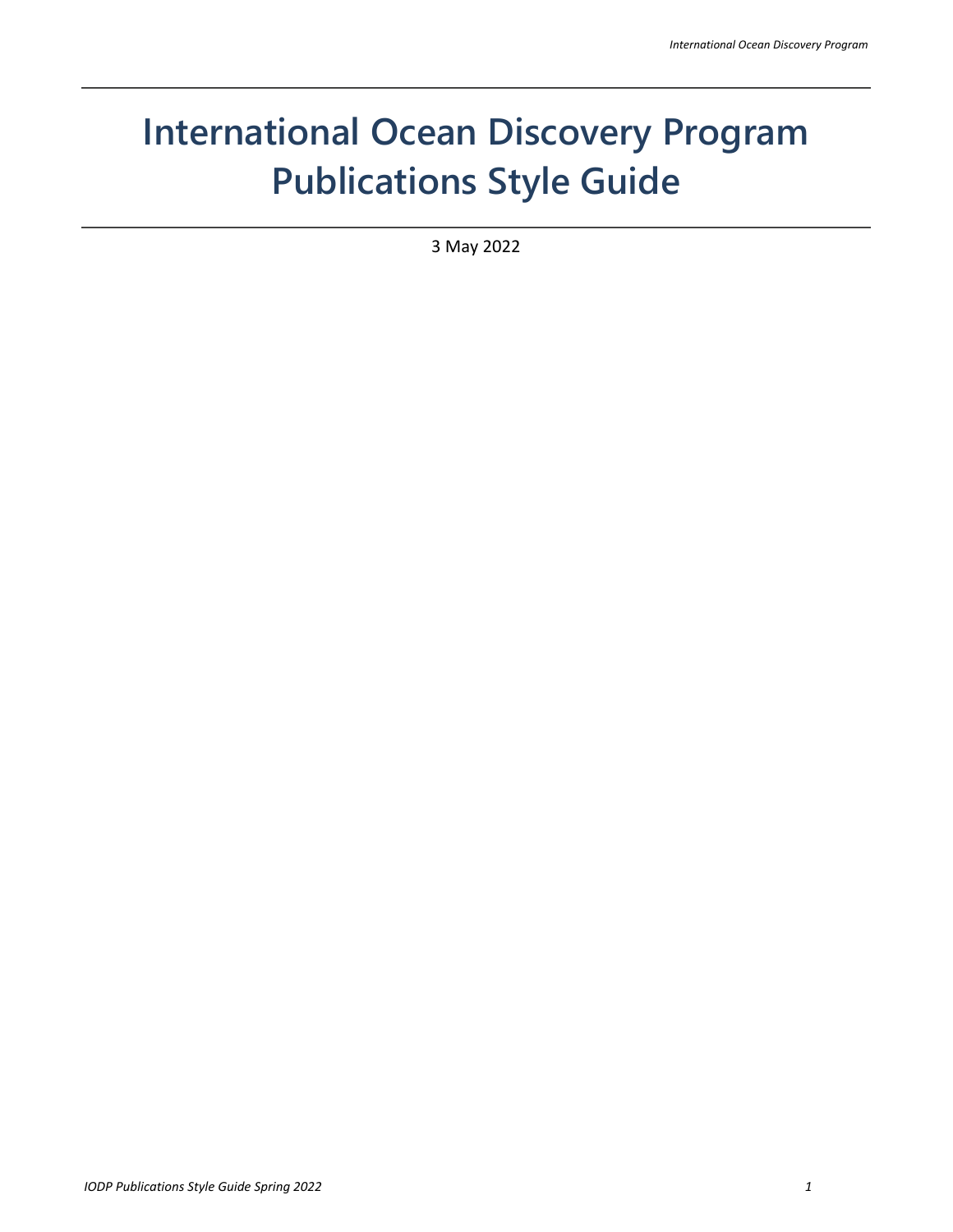# **Contents**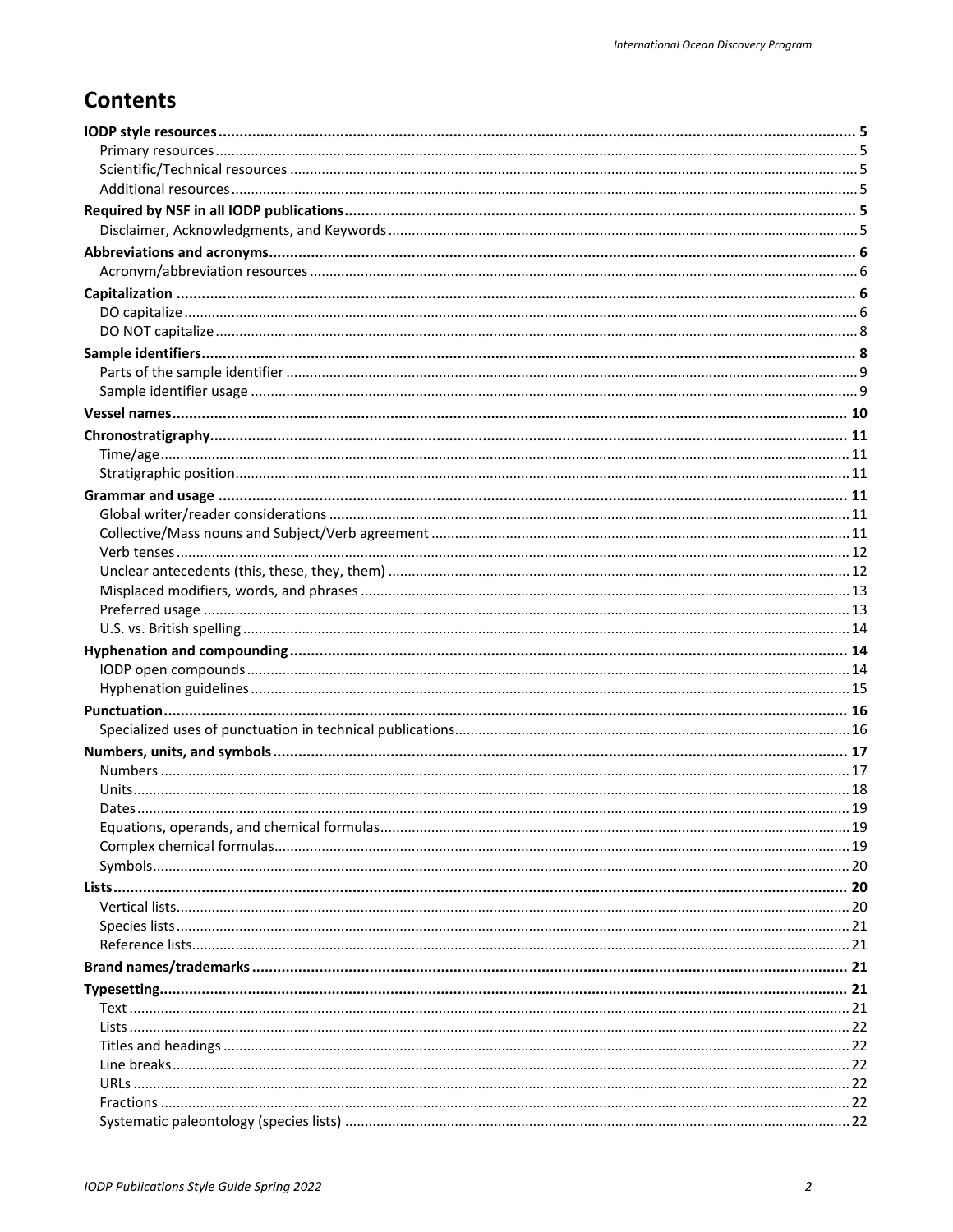| Title nage |  |
|------------|--|
|            |  |
|            |  |
|            |  |
|            |  |
|            |  |
|            |  |
|            |  |
|            |  |
|            |  |
|            |  |
|            |  |
|            |  |
|            |  |
|            |  |
|            |  |
|            |  |
|            |  |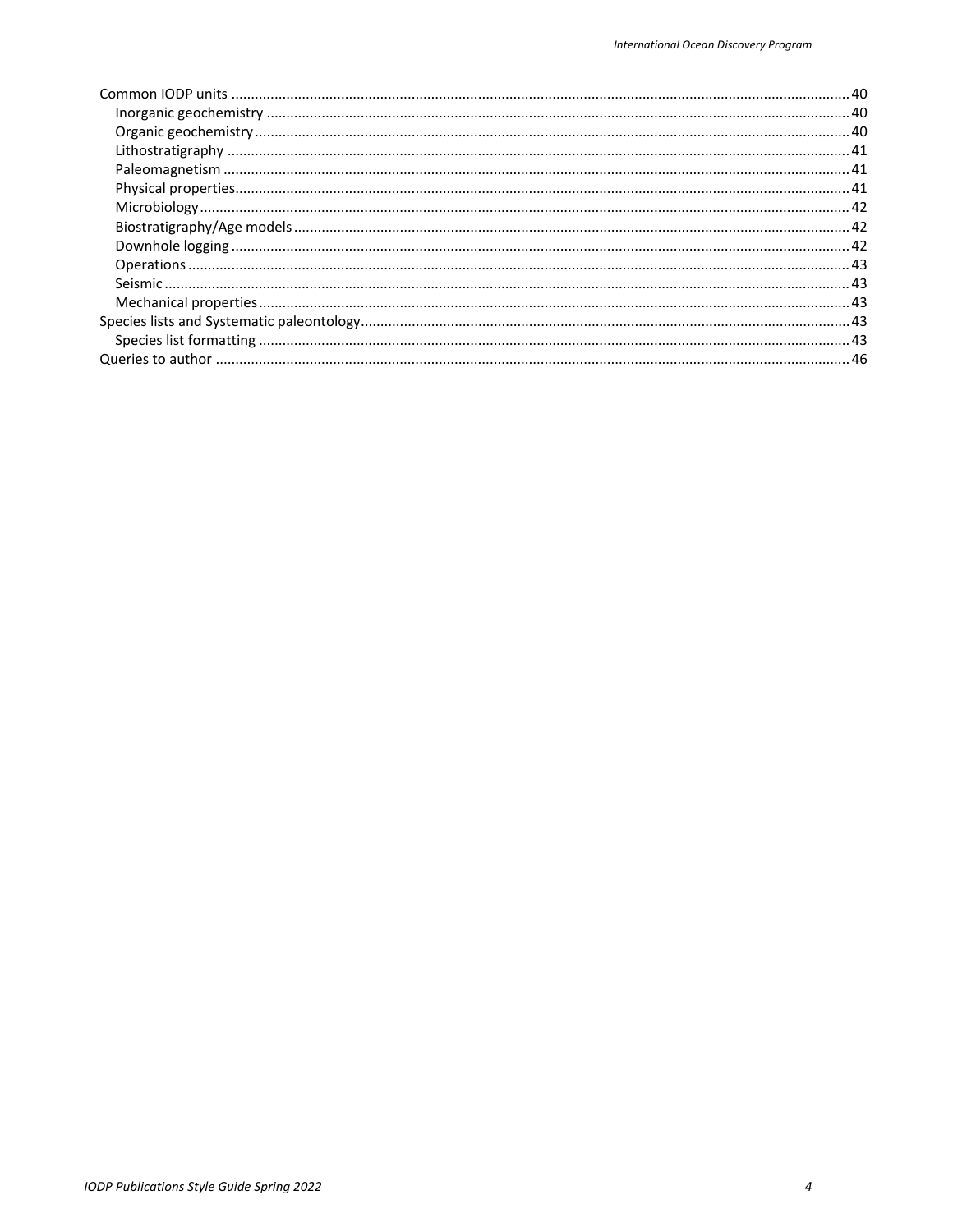### <span id="page-4-0"></span>**IODP style resources**

#### <span id="page-4-1"></span>**Primary resources**

- General editorial (hyphenation, capitalization, punctuation, etc.): *The Chicago Manual of Style* (17th edition [CMS17]) **<http://www.chicagomanualofstyle.org/home.html>**
- Spelling and usage: *Merriam Webster's Collegiate Dictionary* (11th edition) **<http://unabridged.merriam-webster.com/>**
- Geographic terms: Merriam Webster's Geographical Dictionary (3rd edition)
- $\triangleright$  Geological descriptors and terms:
	- *IODP Dictionary* **[https://iodp.tamu.edu/publications/resources/IODP\\_dictionary.pdf](https://iodp.tamu.edu/publications/resources/IODP_dictionary.pdf)**
	- *Glossary of Geology* (5th edition [GOG5]) **<https://www.americangeosciences.org/pubs/glossary>**
- Undersea features (spelling and capitalization): *GEBCO Gazetteer of Undersea Feature Names* **[http://www.gebco.net/data\\_and\\_products/undersea\\_feature\\_names/](http://www.gebco.net/data_and_products/undersea_feature_names/)**
- $\triangleright$  Micropaleontological genus/species (spelling):
	- *Janus Paleo Database* **[https://web.iodp.tamu.edu/janusweb/paleo/paleo\\_dict.cgi](https://web.iodp.tamu.edu/janusweb/paleo/paleo_dict.cgi)**
	- *Nannotax3* **<http://www.mikrotax.org/Nannotax3/>**
- $\triangleright$  Stratigraphic terms: International Commission on Stratigraphy (ICS) **<https://stratigraphy.org/chart>**

### <span id="page-4-2"></span>**Scientific/Technical resources**

- *Scientific Style and Format, Council of Science Editors* (7th edition [CSE7]) **<http://www.scientificstyleandformat.org/Home.html>**
- *Suggestions to Authors of the Reports of the United States Geological Survey* (7th edition [STA7]) **<https://pubs.usgs.gov/unnumbered/7000088/>**

#### <span id="page-4-3"></span>**Additional resources**

- US Government Publishing Office Style Guide (2000)
- $\triangleright$  The Copyeditor's Handbook: A Guide for Book Publishing and Corporate Communications (2011; 3rd edition [CH2011])

### <span id="page-4-4"></span>**Required by NSF in all IODP publications**

#### <span id="page-4-5"></span>**Disclaimer, Acknowledgments, and Keywords**

According to the "IODP Sample, Data and Obligations Policy and Implementation":

1. Acknowledgment of NSF support and disclaimer must appear in any publication based upon or developed under the Cooperative Agreement between JRSO and NSF in substantially the following terms: *"The International Ocean Discovery Program is sponsored by the National Science Foundation and other participating countries. Any opinions, findings, conclusions, or recommendations expressed in this publication are those of the author(s) and do not necessarily reflect the views of the National Science Foundation."* Support of other agencies or international contributors shall be acknowledged additionally, as appropriate.

The acknowledgments and disclaimer is included on the Publisher's Notes pages of *Proceedings* volumes, *Preliminary Reports*, and *Scientific Prospectuses*.

- 2. Research results (including data reports and synthesis papers) should contain the following:
	- a. **Abstract**: International Ocean Discovery Program (IODP) or previous program name.
	- b. **Keywords**: Program name and acronym, name of drilling platform, expedition number and short title, site identifier. (See Standard keywords on the Wiki for additional keyword information.)
	- c. **Acknowledgments**: *"This research used samples and/or data provided by the International Ocean Discovery Program (IODP). Funding for this research was provided by \_\_\_\_\_\_\_\_\_\_\_\_\_."*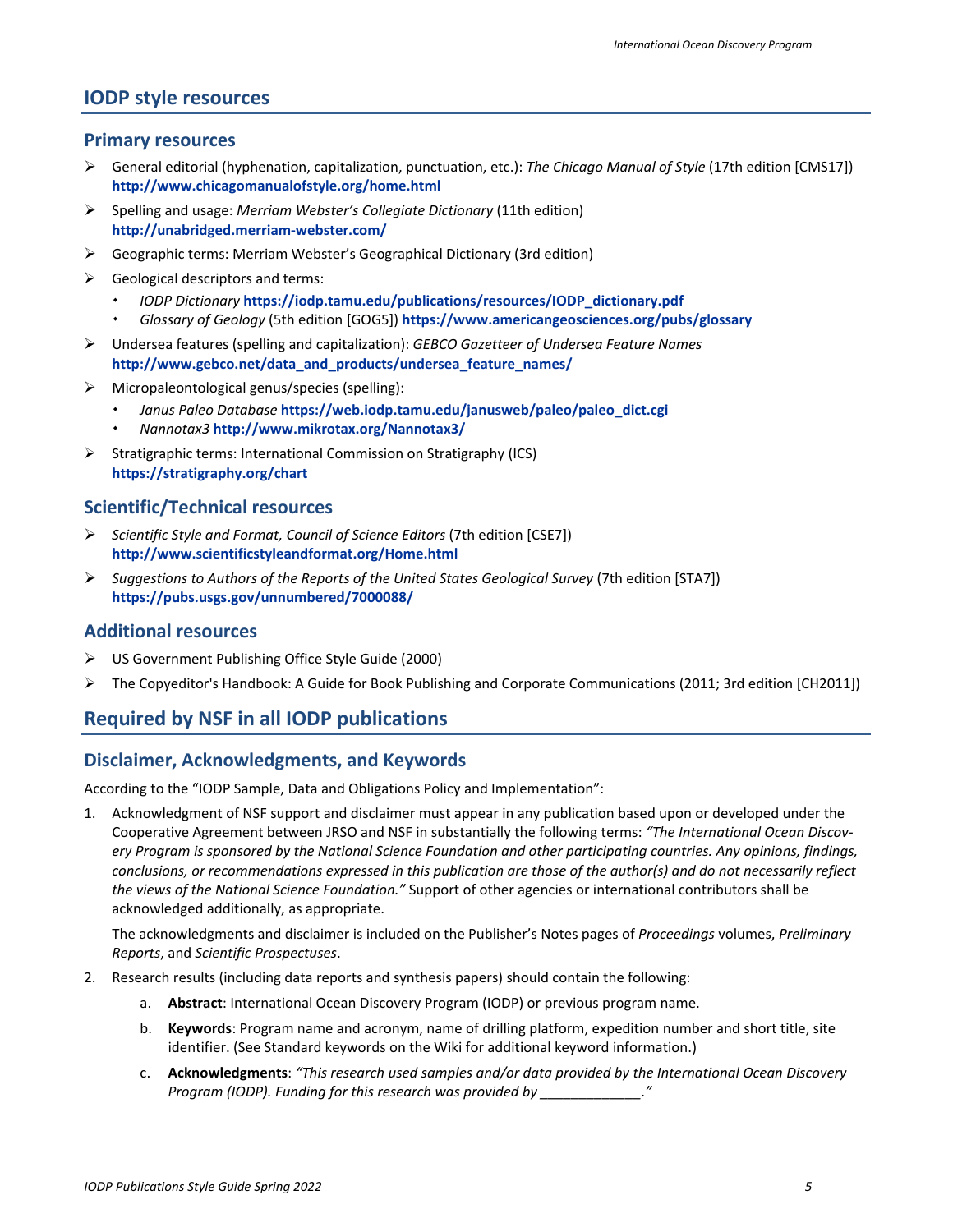# <span id="page-5-0"></span>**Abbreviations and acronyms**

| ⋗ | Abbreviations with internal punctuation do not have internal spaces (CH2011):                                                                                                                            |  |  |  |  |
|---|----------------------------------------------------------------------------------------------------------------------------------------------------------------------------------------------------------|--|--|--|--|
|   | e.g.<br>Miller, D.J.                                                                                                                                                                                     |  |  |  |  |
| ➤ | Use 2-letter postal codes for states in reference lists and addresses; spell out state names in running text (CH2011).                                                                                   |  |  |  |  |
| ➤ | Spell out US and UK as a noun in running text; abbreviated form (no punctuation) can be used to modify a noun in text.                                                                                   |  |  |  |  |
| ⋗ | In affiliation lists, use USA and spell out United Kingdom.                                                                                                                                              |  |  |  |  |
| ≻ | In parenthetical text, citations, and reference lists, acceptable abbreviations include (CH2011)                                                                                                         |  |  |  |  |
|   | cf. (compare)<br>et al. (and others)                                                                                                                                                                     |  |  |  |  |
|   | e.g. (for example)<br>i.e. (that is; namely)                                                                                                                                                             |  |  |  |  |
| ➤ | Limit less familiar abbreviations to terms that occur frequently enough to warrant abbreviation (CMS16:10.3).                                                                                            |  |  |  |  |
| ➤ | Spell out compass points (N, S, E, W and NE, SW, ENE, etc.) in lowercase in text (CMS16:10.36) (exception: compound<br>directions in a range can be abbreviated [e.g., NNW-SSE]).                        |  |  |  |  |
| ➤ | The words "latitude" and "longitude" are never abbreviated in text (CMS16:10.37).                                                                                                                        |  |  |  |  |
| ➤ | Always spell out geological time periods in text                                                                                                                                                         |  |  |  |  |
|   | Pliocene-Pleistocene vs. Plio-Pleistocene<br>Pliocene/Pleistocene vs. Plio/Pleistocene                                                                                                                   |  |  |  |  |
| ➤ | When months are abbreviated (i.e., tables), use the first 3 letters with no period (CMS16:10.40):                                                                                                        |  |  |  |  |
|   | Jan<br>Apr<br>Jul                                                                                                                                                                                        |  |  |  |  |
| ➤ | Acronyms may be used without definition if listed as primary entries in Webster's Collegiate Dictionary (CMS16:10.3).                                                                                    |  |  |  |  |
| ➤ | Define acronyms upon first usage in abstract and in main text in every chapter.                                                                                                                          |  |  |  |  |
| ≻ | Define acronyms used in a figure/table in the figure caption/table notes if the acronym                                                                                                                  |  |  |  |  |
|   | Has not been defined previously in text or<br>Is nonstandard for IODP or may be unfamiliar to technical readers (exception: we typically redefine everything in<br>Operations tables and tool diagrams). |  |  |  |  |
| ⋗ | Set time zones in parenthesis after a time in hours (CMS16:10.42):                                                                                                                                       |  |  |  |  |
|   | 0015 h (UTC)<br>1200 h (ship local time; UTC + 5)<br>1715 h (UTC - 7)<br>٠                                                                                                                               |  |  |  |  |
| ⋗ | Set acronyms and initialisms in all caps without internal periods (CH2011):                                                                                                                              |  |  |  |  |
|   | <b>CHIRP</b><br><b>GRA</b>                                                                                                                                                                               |  |  |  |  |
| ➤ | Do not use periods with abbreviations that have two or more capital letters, including academic degrees (CMS17:10.4):                                                                                    |  |  |  |  |
|   | MA<br>PhD<br>MD                                                                                                                                                                                          |  |  |  |  |
| ➤ | To avoid redundancy, do not repeat the last word of an acronym in text (CH2011):                                                                                                                         |  |  |  |  |
|   | APC vs. APC corer<br>LIMS vs. LIMS system<br>PWL vs. PWL logger                                                                                                                                          |  |  |  |  |
| ➤ | Check common IODP acronyms/abbreviations against the IODP Dictionary.                                                                                                                                    |  |  |  |  |
|   | <b>Acronym/abbreviation resources</b>                                                                                                                                                                    |  |  |  |  |
| ➤ | SI unit prefix abbreviations: CMS16:10.57                                                                                                                                                                |  |  |  |  |
| ➤ | Chemical element symbols/abbreviations: CMS16:10.66                                                                                                                                                      |  |  |  |  |

<span id="page-5-1"></span>US and Canadian 2-digit postal codes: **[CMS16:10.28](http://www.chicagomanualofstyle.org/16/ch10/ch10_sec028.html)**, **[CMS16:10.29](http://www.chicagomanualofstyle.org/16/ch10/ch10_sec029.html)**

# <span id="page-5-2"></span>**Capitalization**

### <span id="page-5-3"></span>**DO capitalize**

- **IODP designations** when preceding a number or identifier (but not "interval"):
	- Expedition 345
- $\cdot$  Hole U1309A

 $\cdot$  Site U1309

- Core 15R
- $\cdot$  Section 5  $\cdot$  Piece 7A
- **Designations that precede a letter or numeral** (may be 1–3 words):
	- Alteration Subtype IA
- Lithologic Unit IV
- Anomaly M1
- Logging Unit 2
- Marine Isotope Stage 5
- **\*** Seismic Line 2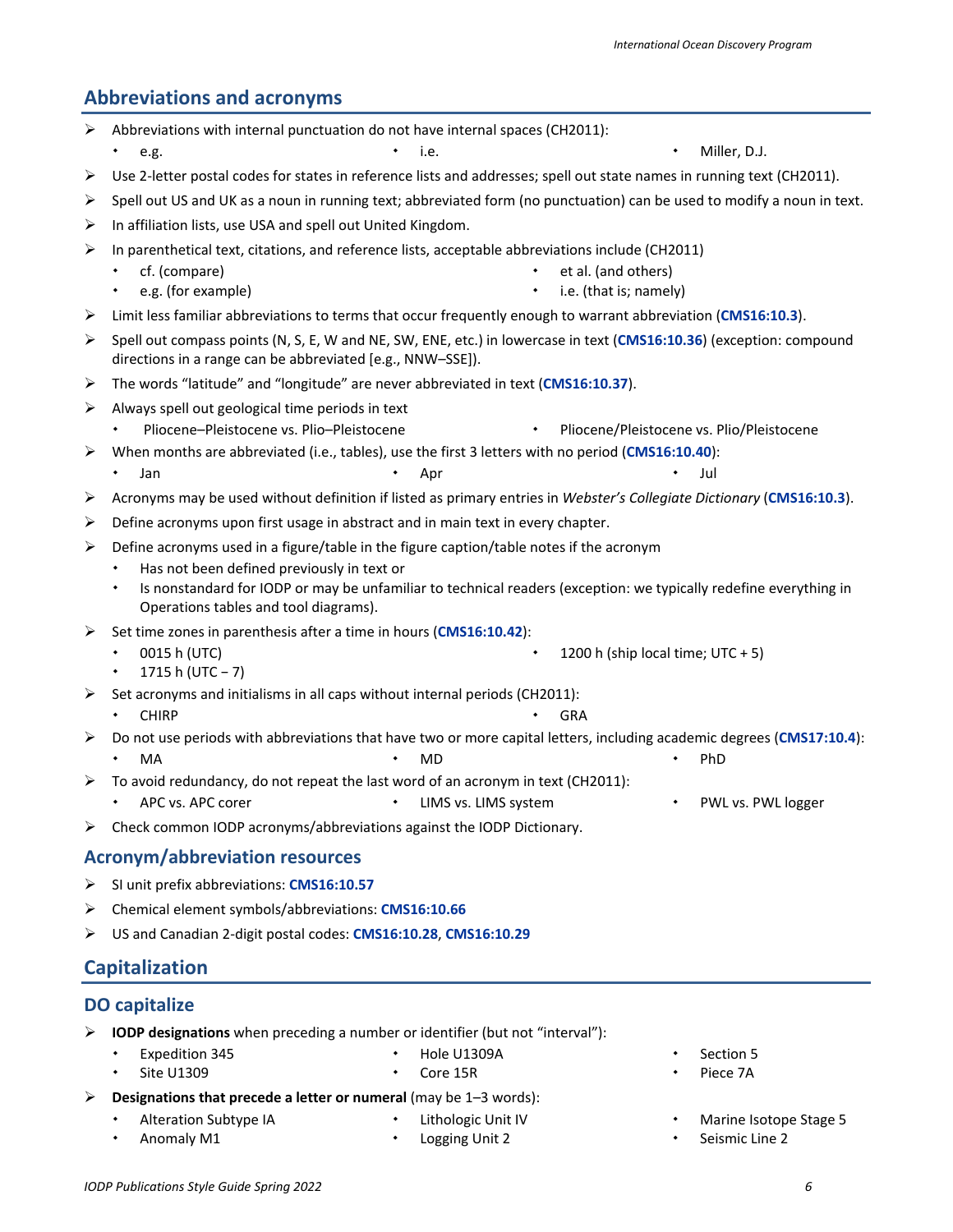| ⋗ | Water mass and current names:                                                                                                                                                                                                        |           |                               |                              |                          |
|---|--------------------------------------------------------------------------------------------------------------------------------------------------------------------------------------------------------------------------------------|-----------|-------------------------------|------------------------------|--------------------------|
|   | <b>Antarctic Bottom Water</b>                                                                                                                                                                                                        | ٠         | <b>Gulf Stream</b>            | ۰                            | Polar Front              |
|   | Antarctic Convergence                                                                                                                                                                                                                | ٠         | Kuroshio Current              |                              | South Pacific Gyre       |
| ➤ | Undersea feature names; include the following types of features (if not found in Gazetteer of Undersea Features):                                                                                                                    |           |                               |                              |                          |
|   | Abyssal Plain<br>٠                                                                                                                                                                                                                   | $\bullet$ | Fracture Zone                 | ٠                            | Rise                     |
|   | <b>Bank</b><br>٠                                                                                                                                                                                                                     | ٠         | Guyot                         | ٠                            | Plateau                  |
|   | Basin<br>٠                                                                                                                                                                                                                           | ٠         | Massif                        | $\bullet$                    | Seamount                 |
|   | ٠<br>Deep                                                                                                                                                                                                                            | ٠         | Reef                          |                              | Trench                   |
|   | Fan<br>٠                                                                                                                                                                                                                             | ۰         | Ridge                         |                              |                          |
| ➤ | Formally named geographic locations and/or features (Webster's Geographic Dictionary):                                                                                                                                               |           |                               |                              |                          |
|   | Cape<br>٠                                                                                                                                                                                                                            | ٠         | Mount<br>North Pole           | ٠                            | Seaway<br>Strait         |
|   | Equator<br>Gulf<br>٠                                                                                                                                                                                                                 |           | Range                         |                              | Volcano                  |
|   | Island<br>٠                                                                                                                                                                                                                          |           | Sea                           |                              |                          |
| ➤ | Northern Hemisphere and Southern Hemisphere.                                                                                                                                                                                         |           |                               |                              |                          |
| ➤ | Geochronologic/chronostratigraphic divisions if formally defined (ICS:9; CMS16:8.134):                                                                                                                                               |           |                               |                              |                          |
|   | Cenozoic                                                                                                                                                                                                                             |           |                               | Pliocene                     |                          |
|   | Oligocene<br>٠                                                                                                                                                                                                                       |           |                               | Quaternary                   |                          |
| ➤ | Geological periods or events if formally defined:                                                                                                                                                                                    |           |                               |                              |                          |
|   | <b>Greenhouse Earth</b>                                                                                                                                                                                                              |           | ٠                             | Last Glacial Maximum         |                          |
|   | Heinrich Event<br>۰                                                                                                                                                                                                                  |           | ٠                             | <b>Marshall Unconformity</b> |                          |
|   | Ice Age<br>٠                                                                                                                                                                                                                         |           |                               | Younger/Dryas Event          |                          |
| ➤ | Lithostratigraphic unit names if listed in ICS (ICS:5; STA7):                                                                                                                                                                        |           |                               |                              |                          |
|   | <b>Bishop Conglomerate</b><br>٠                                                                                                                                                                                                      |           |                               | Otaku Group                  |                          |
|   | <b>Hatteras Formation</b><br>$\bullet$                                                                                                                                                                                               |           |                               | <b>Wildwood Member</b>       |                          |
| ➤ | Magnetostratigraphic polarity divisions if formally defined (ICS:8-3b):                                                                                                                                                              |           |                               |                              |                          |
|   | <b>Brunhes Chron</b><br>٠                                                                                                                                                                                                            |           | <b>Cretaceous Long Normal</b> | $\bullet$                    | Magnetochron C1          |
|   | Chron C <sub>2</sub> n                                                                                                                                                                                                               | ۰         | Jaramillo Subchron            | ٠                            | Subchron M-2r            |
| ➤ | Rock-stratigraphic and time-stratigraphic unit modifiers if formally named: lower/middle/upper or early/middle/late<br>(CMS16:8.134, CMS16:8.135; ICS:3-5a, STA7). For example, Cretaceous and Jurassic have these formal divisions: |           |                               |                              |                          |
|   |                                                                                                                                                                                                                                      |           |                               |                              |                          |
|   |                                                                                                                                                                                                                                      |           |                               |                              |                          |
|   | Early/Lower Cretaceous<br>٠                                                                                                                                                                                                          |           |                               | Middle Jurassic              |                          |
|   | Late/Upper Cretaceous<br>Early/Lower Jurassic<br>٠                                                                                                                                                                                   |           |                               | Late/Upper Jurassic          |                          |
| ➤ | Biostratigraphic zones/biozones if formally defined (ICS:7):                                                                                                                                                                         |           |                               |                              |                          |
|   | Paralia sulcata Zone                                                                                                                                                                                                                 |           |                               | Subzone NP1a                 |                          |
|   | Rouxia californica Biozone                                                                                                                                                                                                           |           |                               | Zone NN12                    |                          |
| ➤ | Supragenus and genus names (CMS16:8.119):                                                                                                                                                                                            |           |                               |                              |                          |
|   | Subphylum (Sarcodina)                                                                                                                                                                                                                |           | Subclass (Radiolaria)         |                              | Family (Collosphaeridae) |
|   | Class (Actinopoda)                                                                                                                                                                                                                   | $\bullet$ | Order (Polycystina)           |                              | Genus (Polysolenia)      |
| ➤ | "Earth" when used as a formal name.                                                                                                                                                                                                  |           |                               |                              |                          |
|   | Common nouns when part of a proper name or list of names (CMS16:8.52):                                                                                                                                                               |           |                               |                              |                          |
|   | Atlantic, Pacific, and Indian Oceans                                                                                                                                                                                                 |           |                               | Columbia River               |                          |
|   | Bengal Fan                                                                                                                                                                                                                           |           |                               | Pacific Basin                |                          |
| ➤ | Each component of a compound word in titles or headings (if first word) (CMS16:8.159):                                                                                                                                               |           |                               |                              |                          |
|   | Core-Log-Seismic integration                                                                                                                                                                                                         |           |                               | X-Ray laboratory             |                          |
| ➤ | Proper noun preceded by a hyphenated prefix (CMS16:7.85):                                                                                                                                                                            |           |                               |                              |                          |
|   | mid-Cretaceous                                                                                                                                                                                                                       |           |                               | sub-Arctic                   |                          |

**First word of each element of a list** (bulleted, numerical, plain, unit), regardless of punctuation.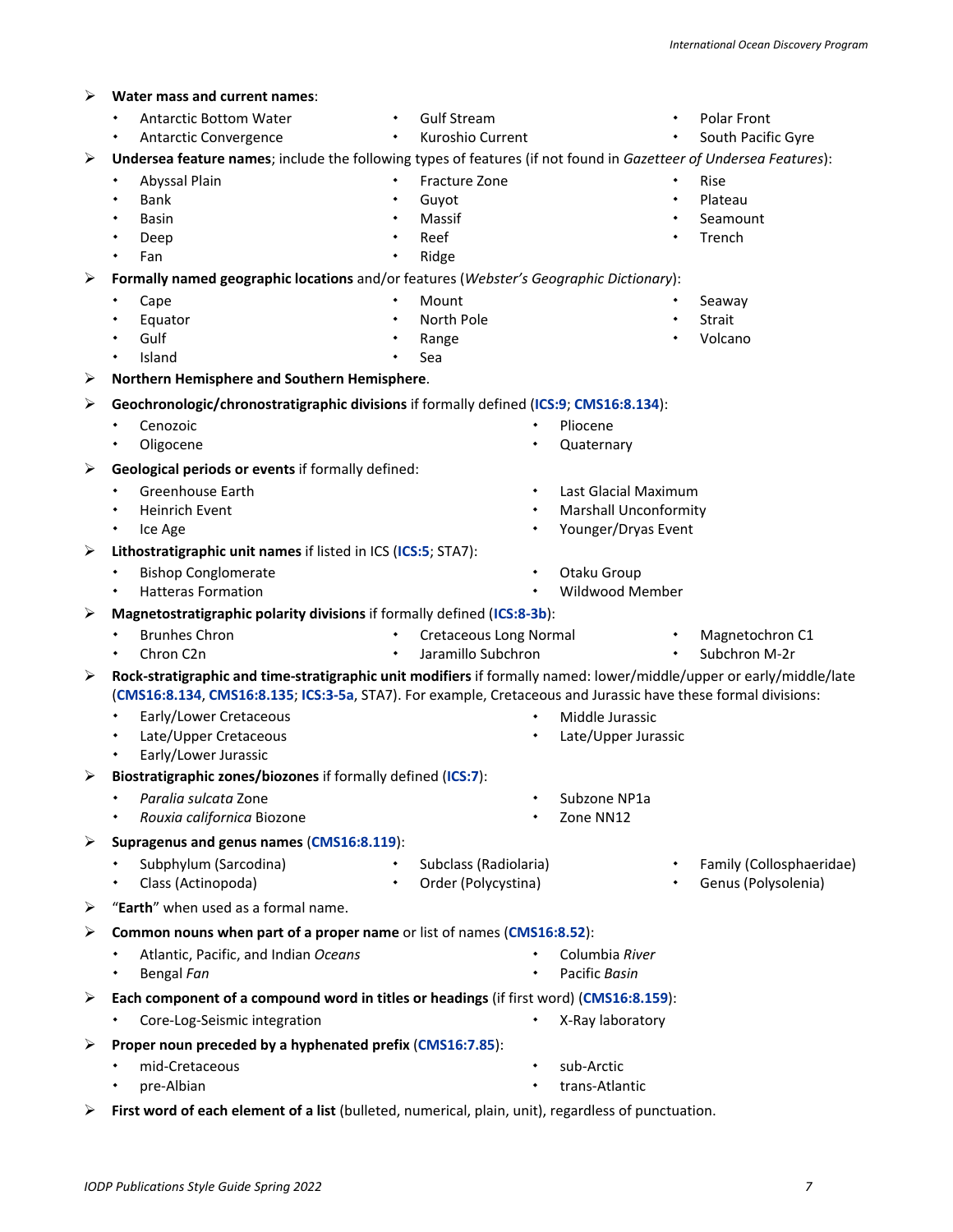- 
- "**Figure**," "**Table**," "**Plate**," and "**Equation**" when followed by a number or letter.

K

- Figure **F7**
- Table **T5**
- **Abbreviated chemical element and compound names**:
	- BaSO4 HNO<sub>3</sub>
	- Fe
- **IODP titles** even when used without personal names:
	- Co-Chief Scientist
	- Expedition Project Manager
	- Marine Laboratory Specialist
- Operations Superintendent Staff Scientist
- **Trademark names**, if they must be used (**[http://www.inta.org](http://www.inta.org/)**); *preference is to substitute a generic term* (CSE7:9.7.7). See **[Brand names/trademarks](#page-20-2)**.
- The word "**Internet**" (**[CMS16:7.76](http://www.chicagomanualofstyle.org/16/ch07/ch07_sec076.html)**).

# <span id="page-7-0"></span>**DO NOT capitalize**

- **Structural features and informal stratigraphic terminology**, even when preceded by a proper name (*Gazetteer of Undersea Features*; **[ICS:3-5b](https://stratigraphy.org/guide/defs)**).
- arc, back-arc, fore-arc assemblage drift fault
	- atoll hotspot
	- bed margin
		- dike peninsula
- **Informal modifiers early/middle/late or upper/middle/lower** unless formally defined as a division by the International Commission on Stratigraphy (ICS); see the most current ICS geologic timescale.

early Pleistocene **1988 1988 1999 · Constant 1999 · Pleistocene 1999 · Pleistocene recent (use Holocene)** 

- **Species and subspecies names** (**[CMS16:8.119](http://www.chicagomanualofstyle.org/16/ch08/ch08_sec119.html)**). *Pseudomiocenica oceanica Reticulofenestra umbilicus* **English derivatives from Latin taxonomic names** (**[CSE7:8.126](http://www.chicagomanualofstyle.org/16/ch08/ch08_sec126.html)**): discoasterids discoasters heterohelids ostracods **Proper names used as measurement units**: faraday joule newton pascal tesla watt
	- **Laws/theories** (**[CMS16:8.147](http://www.chicagomanualofstyle.org/16/ch08/ch08_sec147.html)**):
		- Archie's relation **Boyle's law**
	- **Names of chemical ions, elements, and compounds when spelled out** (**[CMS16:8.148](http://www.chicagomanualofstyle.org/16/ch08/ch08_sec148.html)**):
		- barium carbon carbon dioxide sulfate
	- The generic terms "**web**" or "**website**" (**[CMS16:7.76](http://www.chicagomanualofstyle.org/16/ch07/ch07_sec076.html)**).

# <span id="page-7-1"></span>**Sample identifiers**

A full sample identifier for an IODP sample includes the following, in order:

# **Expedition** - **Site+Hole** - **Core+CoreType** - **Section**, **interval** cm.

Some hard rock identifiers may also include Piece number and offset interval on the piece. In text, section half type (A or W) is generally included only if needed to explain why a sample was taken from an archive half (rare to never). Generally, all destructive tests are run on working halves (W) and nondestructive tests (half-core scanning: SHMSL, SHIL, XRF) are run on archive halves (A).

- Sample 319-C0009A-9R-1A, 5–7 cm
- Sample 319-C0009A-9R-1, 5–7 cm
- Sample 324-U1356A-5R-3 (Piece 2, 2–4 cm)
- Sample 335-U1256A-119R-1 (Piece 1A)
- Section 366-U1491B-5H-CC
	- interval 366-U1491B-4H-3, 47–64 cm
- Plate **P1**, figure 2
- Equation **E4**
- Mg NaCl

 plate rift shelf

subduction zone

*International Ocean Discovery Program*

Offshore Installation Manager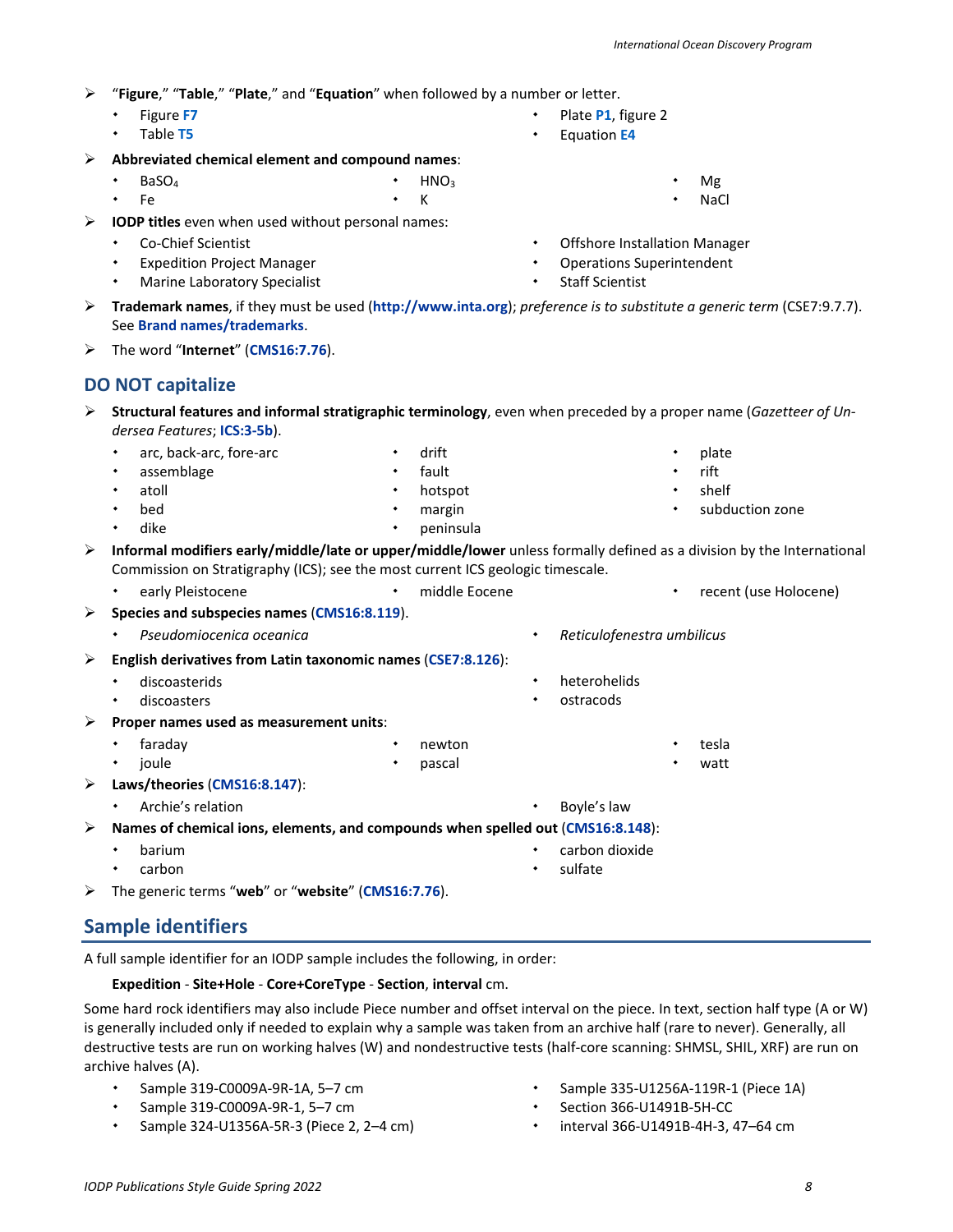# <span id="page-8-0"></span>**Parts of the sample identifier**

- **Expedition**: official expedition number; for IODP a 300-series number
- **Site**: numbered in the order drilled for each drilling platform:
	- **U**: *JOIDES Resolution* site numbers are prefaced with "U" (USIO): Site U1362
	- **C**: *Chikyu* site numbers are prefaced with "C" (CDEX): Site C0002
	- **M**: ESO site numbers are prefaced with "M" (mission-specific platform): Site M0025
- **Hole**: each hole spudded, drilled, or cored at a site is given a new letter, starting with "A"
- **Core**: each core or half-core barrel deployment is given a number, starting with "1" at the top of the hole.
- **Core type**: indicates coring tool used to deploy the core barrel, identifies drilled intervals, or identifies material recovered during drilling:
	- **H**: advanced piston corer
	- **F**: half-length advanced piston corer
	- **X**: extended core barrel
	- **R**: rotary core barrel
	- **G**: ghost (material from unknown depth recovered during drilling or advance without coring)
	- Numerical core type (1, 2, 3, etc.): drilled interval; no core retrieved
- **Section**: each core is cut into 1.5 m long sections for easier handling in the laboratory, numbered starting with "1" at the top of each core. A 9.5 m core with good recovery generally has six 150 m long sections plus the core catcher section (notated as CC).
- **Section half**: each section is split lengthwise into two halves:
	- **A**: archive half (used for core description, SHMSL and SHIL measurements, photographs, and archiving)
	- **W**: working half (used when samples are taken from the core, for most laboratory tests)
	- **WR**: whole-round sample (taken from the section before core splitting; generally for IW and microbiology tests).
- **Piece**: for some hard rock cores, broken but consolidated pieces of the core are numbered sequentially from the top of the core. Subpieces that can be fit together may be lettered and curated (Piece 1A, 1B, etc.).
- **Interval** (offset from top of section): a length of material that was collected from the section; the interval top and bottom are given in centimeters measured from the top of the section.

### <span id="page-8-1"></span>**Sample identifier usage**

#### *Reporting data*

- $\triangleright$  In text or tables, use the full sample identifier including expedition, hole, core and core type, section, and interval measured from the top of section or offset from top of section (for single point measurement):
	- Sample 313-M0028A-16R-1, 15-20 cm  $\bullet$  Sample 313-M0028A-16R-1, 100 cm
- 

#### *Imaging*

Images are taken on the archive half sample type. The section half type is not needed in text.

- **Linescan section images**: full section identifier: Section 330-U1375A-15X-6
- **Close-up images**: full sample identifier including interval photographed: interval 330-U1375A-15X-6, 25–105 cm
- **Photomicrographs**: full identifier including interval taken to make the thin section: Sample 329-U1368B-4R-2, 0–2 cm

#### *Biostratigraphy*

- $\triangleright$  Micropaleontological testing is generally performed on either
	- Core catcher samples with no specified interval (Sample 324-U1352A-5H-CC); note that the core catcher is not split into halves but is used in whole-round form, or
	- A specific sample interval collected from a section half (Sample 324-U1352A-5H-1, 2–4 cm); taken from the working half by default.

#### *Text*

- Discussions of cores, sections, and samples must include Expedition, Site, and Hole: 325-M0051A-5R
- $\triangleright$  Sites and holes can be referenced without an accompanying expedition number: Site U1353; Hole C0004A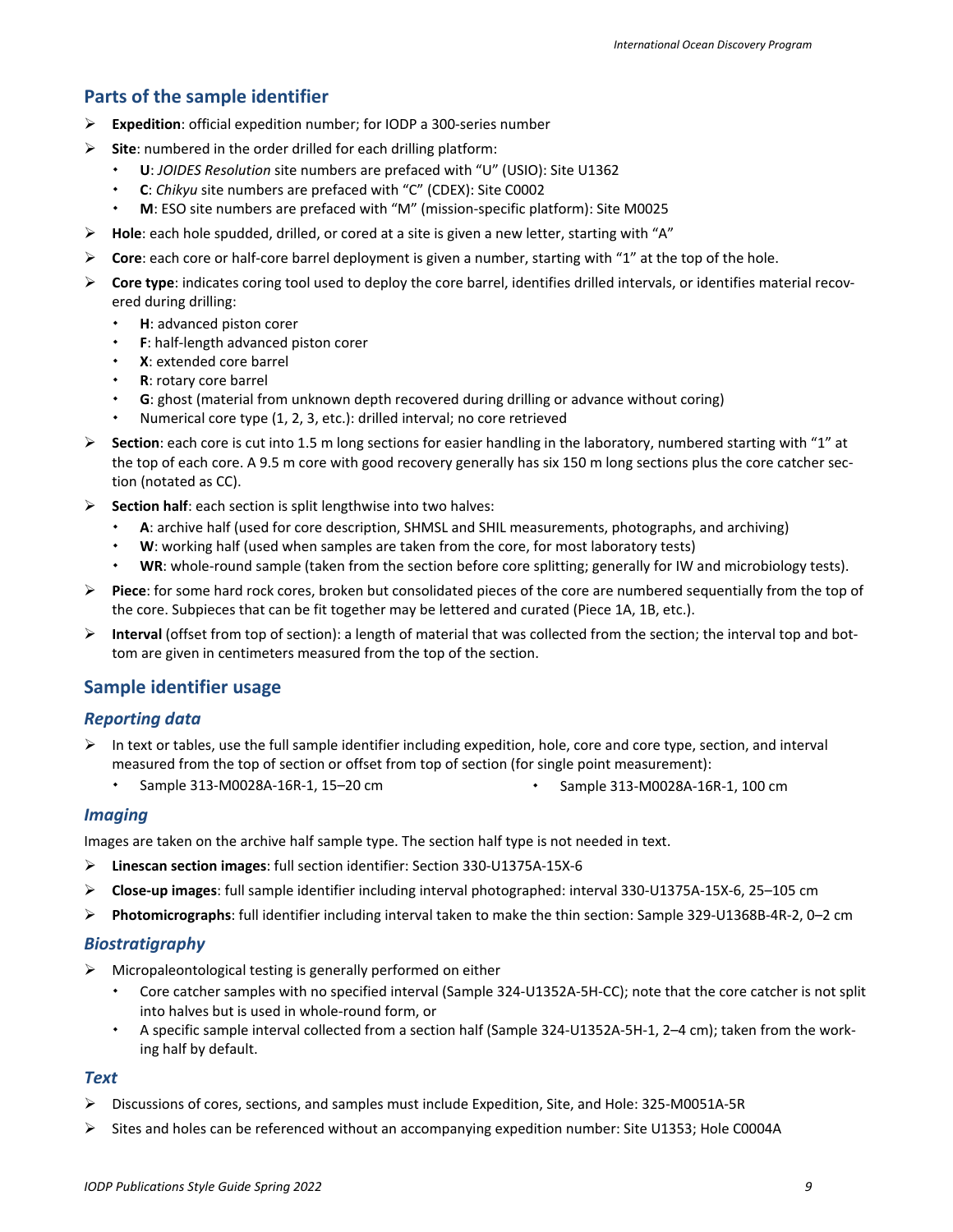- Add "Site," "Hole," "Core," "Section," "Sample," or "interval" before a sample or interval identifier whenever possible in text for clarity. The first time a core, section, interval, or sample is mentioned in a paragraph, include the complete identifier:
	- Section 323-U1348B-5H-1
	- Section 323-U1348B-5H-1, 20 cm
	- Sample 324-U1352A-5H-1, 2–4 cm
- interval 324-U1352A-5H-1, 14–37 cm
- interval 324-U1352A-5H-1, 20 cm, through 10H-5, 3 cm
- $\triangleright$  Subsequent references in the same paragraph that refer to the same Hole in can be shortened to Core, Section, and interval (if clarity is retained):
	- Cores 5H and 10H
	- Section 5H-1
- Sample 5H-1, 2–4 cm
- Sample 5H-CC
- $\triangleright$  If in the paragraph a different Site or Hole is mentioned, then the entire identifier, including expedition number, must be repeated to avoid confusion.
- Sections do not have centimeter ranges; use interval. A single point (e.g., 5 cm) in a section can still be a section.
- $\triangleright$  Note: Take care to clarify between "to" and "through" in interval descriptions with the scientists:
	- Interval 324-U1352A-1H-1, 0 cm, to 5H-CC describes the interval between the top of the hole and the **top** of the Core 5H core catcher.
	- Interval 324-U1352A-1H-1, 0 cm, through 5H-CC describes the interval between the top of the hole and the **bottom** of the Core 5H core catcher.

#### *Captions*

 $\triangleright$  In figure captions, the word "Sample," "Section," "Core," or "interval" can be omitted to save space. Identifiers can be simplified if it is clear which site/hole the sample is from.

# <span id="page-9-0"></span>**Vessel names**

Guidance for vessel names comes from the *[US Navy Style Guide](https://www.navymwr.org/modules/media/?do=download&id=d6c2671c-e9b5-43ea-be3e-a20a4a8b62cf)*. Vessels refer to ships, boats, submersibles, remotely operated vehicles (ROVs), and jack-up/lift boats. Additional guidance can be found at the *Canadian Naval Marine Archive* (**[http://navalmarinearchive.com/research/ship\\_names.html](http://navalmarinearchive.com/research/ship_names.html)**).

- For the vessels commonly found in IODP publications, include "the" and the ship type (R/V, D/V, D/P, research vessel, etc.) the first time the ship is mentioned in a chapter or report. On later mentions, simply use the ship name unless there is a noun following:
	- **First use**: On board the research vessel *JOIDES Resolution*, …on the R/V *JOIDES Resolution*
	- **Subsequent use**: On board *JOIDES Resolution*
	- **Noun following**: The *JOIDES Resolution* operations schedule
- $\triangleright$  For US Navy ships (rare), follow these guidelines:
	- For first reference, always include USS, the ship's name and the hull number: USS Harry S. Truman (CVN 75). There should be no hyphen in the hull number.
	- Do not use "the" in front of a ship's name: "USS San Jose," not "the USS San Jose." USS is part of the name here, not the ship type.
	- On second reference, use only the ship's name or reference as "the ship."
	- Use "the" before the ship type if it is listed: "the aircraft carrier USS George H.W. Bush (CVN 77).
	- Use only official names of ships, not nicknames.
	- Ship names are not in all caps: USS Seattle, not USS SEATTLE.
- For ships that include "the" as part of their name (e.g. *L'Orient*, *La Splendide*), do not add another "the" in front of the ship name.
- Italicize the vessel name but not the classification: R/V *JOIDES Resolution,* D/V *Chikyu.*
- Do not use all uppercase for a vessel name: "*Chikyu*" NOT "*CHIKYU*."
- $\triangleright$  Do not use vessel nicknames in text (JR).
- $\triangleright$  Special JRSO case: in some JRSO documents the US vessel is referred to as the SODV (scientific ocean drilling vessel). This is not a ship name, rather a placeholder noun for the US vessel, and therefore takes the article: "the SODV."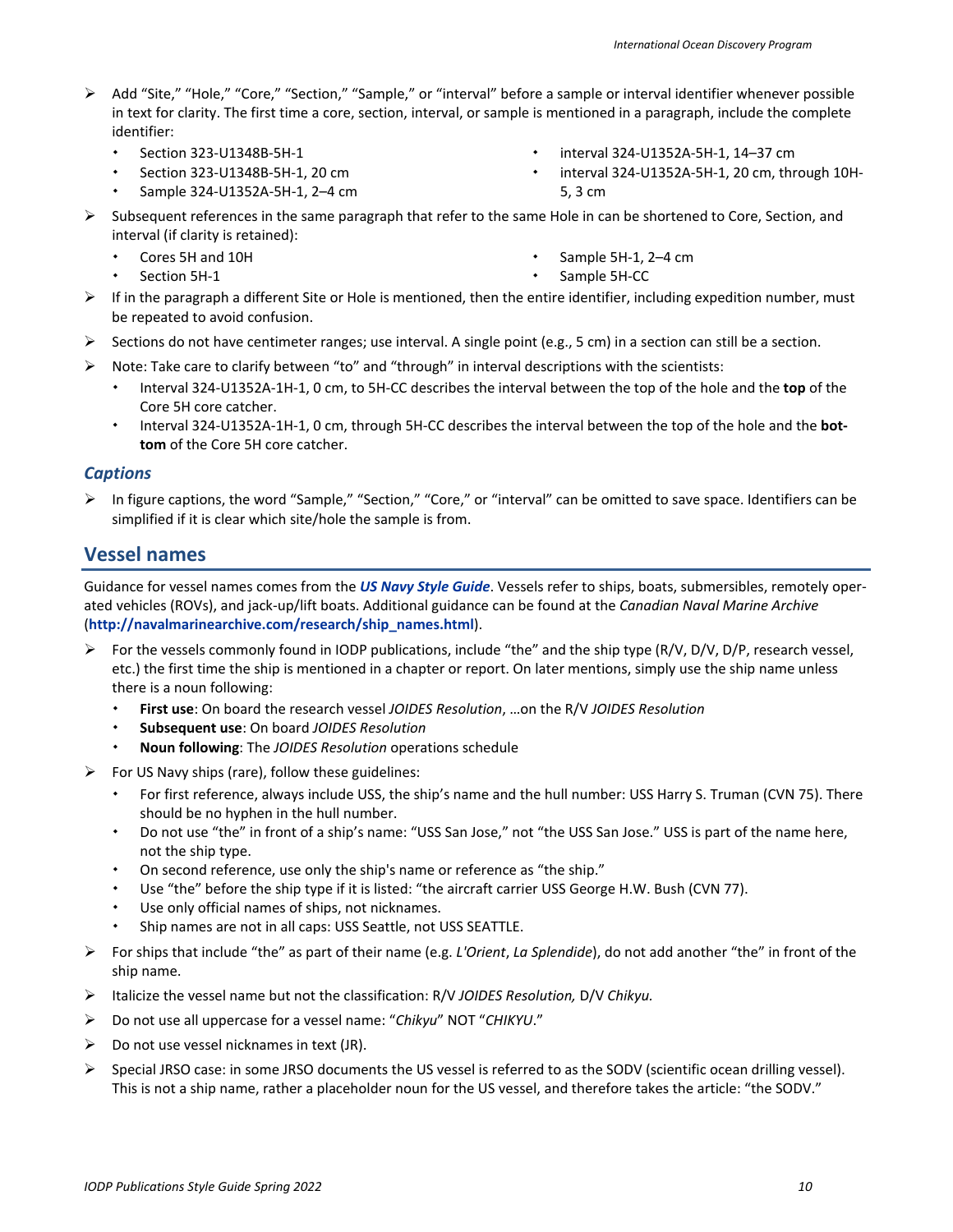### <span id="page-10-0"></span>**Chronostratigraphy**

Chronostratigraphic units encompass rocks formed within certain time spans of Earth history, regardless of composition or properties. See the most current geological ICS timescale (**<https://stratigraphy.org/chart>**). Note that the timescale is updated several times per year.

#### <span id="page-10-1"></span>**Time/age**

"Early," "middle," and "late" refer to geologic time duration (expressed as My or ky) and/or age (expressed as Ma or ka):

- The late Eocene hiatus lasted ~3 My. (Specifies HOW LONG it lasted but no idea of WHEN it happened)
- The rock shows a Late Cretaceous age of 65 Ma. (Specifies WHEN it happened and HOW LONG since it happened)
- $\triangleright$  There was a 3 My hiatus 27 My ago. (This would be clearer changed to: A 3 My hiatus occurred at 27 Ma.)

#### <span id="page-10-2"></span>**Stratigraphic position**

"Upper," "middle," and "lower" describe location in the stratigraphic column and are not applicable when discussing ages, which use "early," "middle," and "late." Biozones are defined by strata and therefore should not use early, middle, or late.

- Correct:
	- Upper Cretaceous sediment overlaid the hiatus.
	- A lower Eocene sequence comprises Lithologic Unit II.
	- Lithologic Unit II sediments are Late Cretaceous age.
- NOT correct:
	- Early Eocene Biozone NN15 is placed between Sample 15R-CC and 16R-CC.
	- The interval is dated to the Upper Cretaceous.

#### <span id="page-10-3"></span>**Grammar and usage**

#### <span id="page-10-4"></span>**Global writer/reader considerations**

Keep global writers/readers in mind while editing text. Pay attention to the following areas (CSE7:7.10):

- $\triangleright$  Long, complicated sentences (best average is 15–20 words): split longer sentences or present a series in a bulleted list
- Preposition selection: avoid using *above* when you mean greater than or shallower than; *on* when you mean during; *under* when you mean less than or better than, etc.
- Use correct prepositions in idioms: correspond *to*; overlain *by*; different *from*; filled *with*; replaced *by*; independent *of*
- $\triangleright$  Avoid phrasal verbs: with regard to; to account for; cut down on; get out of; join up; focus on; figure out; end up
- $\triangleright$  Avoid undefined terms: this/these/those; there is.
- $\triangleright$  Incorrect use/omission of articles: a/an, the
- $\triangleright$  Wordy phrases: to the north of; in the vicinity of

#### <span id="page-10-5"></span>**Collective/Mass nouns and Subject/Verb agreement**

Collective/mass nouns take a singular or plural verb form depending on context and sentence structure (**[CMS16:5.8](http://www.chicagomanualofstyle.org/16/ch05/ch05_sec008.html)**). Rewriting sentences in active voice can remove the unclear verb form.

#### *Use the singular verb to emphasize the group:*

- We suspended VSP testing while a pod of whales *was* in the area.
- A large volume of seismic data *ha*s been collected over the past 50 years.
- A total of 156 m of sediment *was* recovered. (sediment was collected all together, not 156 individual meters)
- Seven days and 5 hours *was* spent at Site U1501.
- After reaming, 20 bbl of sepiolite mud *was* pumped.
- Once the pilot hole was drilled, 455 m of casing *was* run in the hole.
- Five milliliters of internal standard *was* added to every sample.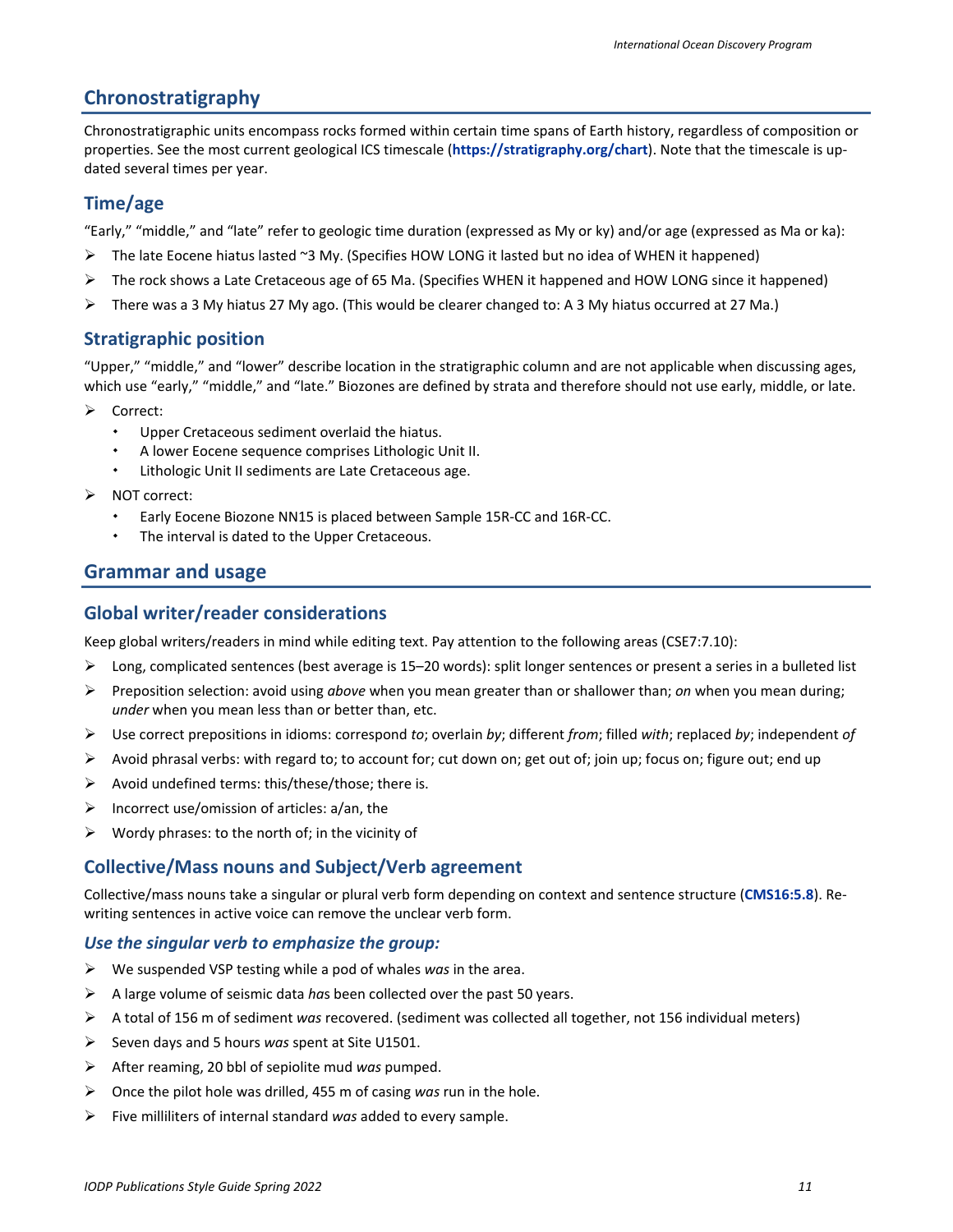- The methane level of 100,000 ppmv *was* not high enough to suspend drilling.
- For LOI, 3–5 g of ground sediment *was* weighed into a porcelain crucible.

#### *Use the plural verb to emphasize the individual members of the group:*

- In total, 15 samples *were* analyzed. (each sample was analyzed individually)
- All the technicians *were* helpful with the instruments.
- Data measured using the NGRL *were* uniformly below average. ("data" is always plural in scientific use)

#### *Tricky subject/verb and pronoun agreement examples:*

- A large number of tests *were* run in the laboratory.
- During the transit, the Description Team finished *its* report and then worked on *their* grant applications.
- Mg concentration *increases* to 50 mbsf and *decreases* to the bottom of the hole. (refers to the overall Mg profile)
- Ca concentrations *decrease* to 50 mbsf and *increase* to 500 mbsf. (refers to sample measurements)
- The composition and texture of each sample *were* carefully described.

#### <span id="page-11-0"></span>**Verb tenses**

- Shipboard procedures (e.g., methods): describe in simple past tense (**[CMS16:5.124](http://www.chicagomanualofstyle.org/16/ch05/ch05_sec124.html)**).
	- A 5 mL aliquot of interstitial water was analyzed for heavy metals.
	- We preserved microbiology samples for shore-based analyses.
	- We ran all whole-round cores through the WRMSL before splitting.
	- Archie's relation was used to calculate formation factor.
- Results, observations, and statements of fact: present tense (**[CMS16:5.123](http://www.chicagomanualofstyle.org/16/ch05/ch05_sec123.html)**).
	- Section 328-U1363A-2H-2 contains *E. huxleyi.*
	- Ba reaches a maximum at 57.25 mbsf.
	- Organic carbon is calculated from TOC and IC.
	- We report the cation concentrations run on the IC.
- $\triangleright$  Discussion and conclusions: present tense or simple past tense, subject to consistency throughout the section (**[CMS16:5.123](https://www.chicagomanualofstyle.org/16/ch05/ch05_sec123.html)**, **[5.124](http://www.chicagomanualofstyle.org/16/ch05/ch05_sec124.html)**).
	- These data indicate(d) that barium does not mobilize in the sediments.
	- We place(d) the Zone NN11/NN12 boundary in Core 52X.
- Other work or results that were performed at specific time in the past: past tense (**[CMS16:5.124](http://www.chicagomanualofstyle.org/16/ch05/ch05_sec124.html)**)
	- Howe et al. (1982) analyzed samples from Site 1134 and reported the results in Volume 128.
	- Blum described shipboard methods for physical properties in Technical Note 26.
- Actions that took place in the past or continues to the present: present perfect tense (**[CMS16:5.126](http://www.chicagomanualofstyle.org/16/ch05/ch05_sec126.html)**)
	- Several investigators have observed the same result.
	- To present, 150 expeditions have been conducted using *JOIDES Resolution*.

#### <span id="page-11-1"></span>**Unclear antecedents (this, these, they, them)**

Avoid using pronouns that may be difficult to match with their preceding noun; repeat the noun if necessary. Whenever you see "this" in text, ask yourself "this what?"

- Folding and faulting affected Tertiary rocks during the Cretaceous. *This* ended with intrusion of granodioritic stocks. To the north, *this* resulted in northeast-trending folds.
- Close to the faults, the folds are tighter, the fold limbs are steeply dipping, and *they* display bedding-plane schistosity.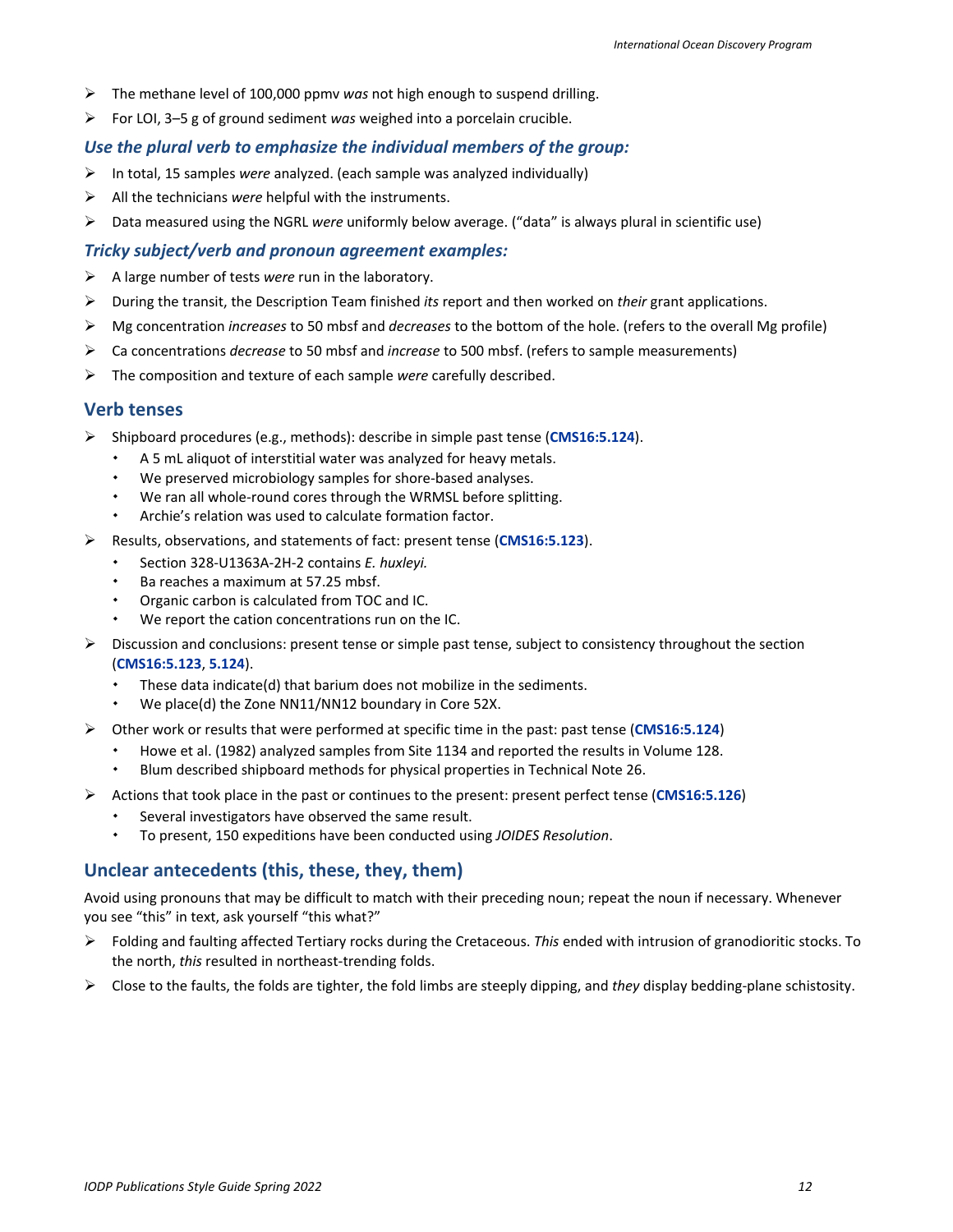### <span id="page-12-0"></span>**Misplaced modifiers, words, and phrases**

Check placement of words and phrases in sentences to minimize the chance they might cause confusion in the reader.

- The samples were preserved for analysis in 14 mL Falcon flasks. **→** preserved in 14 mL Falcon tubes for analysis.
- $\triangleright$  Because nannofossils are highly sensitive to changes of temperature and salinity, paleontologists use them as indicators of the environment when *they* died. (*who died?*)
- $\triangleright$  By comparing the core log with the downhole log, it is evident that freshwater was injected in the permeable zones. (*evident to whom?*)
- On closer inspection, burrows were observed. (*who observed burrows?*)
- The western part of the basin has a roughly tabular shape dipping southeast. (*what is dipping?*)
- Their presence can only be determined by tests. **→** can be determined only by tests.
- Operations were suspended when the weather grew colder and moved south. (*who/what moved south?*)
- Nannofossils were described from the Bering Sea. **→** Nannofossils from the Bering Sea were described.
- The granite was intruded during a great period of structural deformation. **→** during a period of great structural…
- Two altered thin vitreous tuff beds **→** Two thin beds of altered vitreous tuff.
- Thickness ranged from 25 m in the west to 500 m in the east basin. **→** 25 m in the west basin to 500 m in the east.
- A gravel-floored basin sloping eastward contained basalt fragments. **→** that slopes eastward…
- They are regarded as being the same geologic age. **→** regarded as the same geologic age.
- Operations at this site are similar to Site U1495. **→** are similar to those at Site U1495.
- The conglomerate pebbles are well rounded with loose cement. **→** are well rounded and loosely cemented.
- The layer had a thickness of from 1 to 2 cm. **→** thickness of 1 to 2 cm; thickness from 1 to 2 cm.
- Following the discovery of the character of this deposit… **→** After the character of this deposit was discovered…

#### <span id="page-12-1"></span>**Preferred usage**

- For a list of prepositions used with common troublesome words, see **[CMS16:5.191](http://www.chicagomanualofstyle.org/16/ch05/ch05_sec191.html)**.
	- Correlate *with*
	- Correspond *to*
- Juxtapose *to* (never *with*) Off (not off *of*)
- Different *from* (unless followed by a dependent clause, when different *than* is acceptable)
- For a glossary of problematic words and phrases, see **[CMS16:5.220](http://www.chicagomanualofstyle.org/16/ch05/ch05_sec220.html)** and STAT7.
	- about/approximately
	- affect/effect
	- between/among/amid
	- compose/comprise
	- ensure/insure/assure
	- irregardless/irrespective/notwithstanding
- $\triangleright$  For a list of appropriate scientific word choices, see CSE7:7.3.2.
	- absorption/adsorption
	- demonstrate/exhibit/show
	- employ/use/utilize
	- farther/further
- mantle/mantel
- partly/partially
- predominant/predominate
- proved/proven
- subsequent/subsequently/subsequent to
- that/which
- homogenous/homogeneous
- -
- For a list of unnecessary and redundant words and phrases and suggested substitutions, see CSE7:7.7.
	- a majority of **→** *most*
	- as a consequence of **→** *because of*
	- ascertain the location of **→** *find*
	- based on the fact that; due to the fact that; on the basis of; in view of the fact that **→** *because*
	- in close proximity to **→** *near*
	- it is worth noting that **→** *note that*
- $\triangleright$  Avoid using circa (ca). If necessary, use only in a temporal sense (i.e., with dates or ages).
- - imply/infer
	- mean/median
		- relationship/relation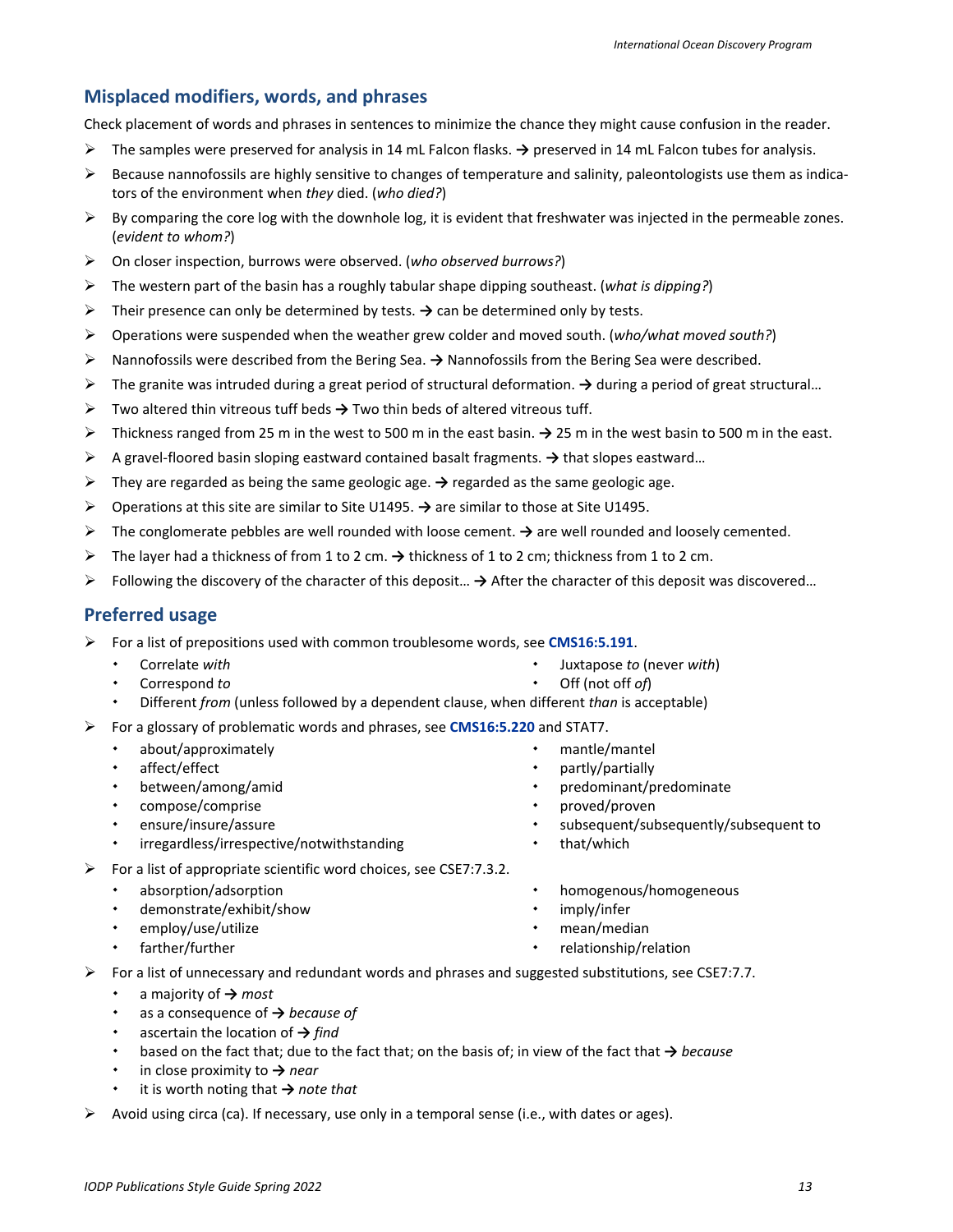Consult the *IODP Dictionary* and GOG5 for preferred spelling and usage of program-related terms.

#### <span id="page-13-0"></span>**U.S. vs. British spelling**

Change British spellings to American (use the first entry in *Merriam Webster's Collegiate Dictionary*).

- $\triangleright$  Common British/American English differences include the following types of words (CSE7:6.1):
	- ize/yse (analyze vs. analyse)
	- double "l"/single "l" (labeled vs. labelled)
	- er/re (center vs. centre)
	- or/our (color vs. colour)
- ense/ence (offense vs. offence)
- log/logue (analog vs. analogue)
- en/in (enclose vs. inclose)
	- Diagraphs (paleontology vs. palaeontology)
- Words derived from words ending with "e" (acknowledgment vs. acknowledgement)

# <span id="page-13-1"></span>**Hyphenation and compounding**

The decision whether to spell a compound term as open (two words), hyphenate, or close up as a single word is determined by its grammatical function and position in a sentence (**[CMS16:7.77](http://www.chicagomanualofstyle.org/16/ch07/ch07_sec077.html)**). Note that over time commonly used hyphenated terms tend to become closed, and hyphenation practices in Program publications have evolved.

- Check the **IODP open compounds** list below to avoid unnecessary hyphenation of unambiguous science and engineering terms used in IODP publications*.*
- Consult the *IODP Dictionary* and *Webster's Collegiate Dictionary* as primary resources for hyphenation guidance. Exceptions are allowed when closed spellings have become widely preferred by writers (e.g., website, dataset) (**[CMS16:7.79](http://www.chicagomanualofstyle.org/16/ch07/ch07_sec079.html)**).
- $\triangleright$  Chicago prefers minimal hyphenation; however, when in doubt, it is rarely incorrect to hyphenate adjectival compounds before a noun (**[CMS16:7.81](http://www.chicagomanualofstyle.org/16/ch07/ch07_sec081.html)**, **[7.85](http://www.chicagomanualofstyle.org/16/ch07/ch07_sec085.html)**).
- For guidance on hyphenated line endings, see **[Line](#page-21-2)** in Typesetting.

### <span id="page-13-2"></span>**IODP open compounds**

The following terms are open (not hyphenated) as either modifiers or nouns in IODP publications.

| A                  | gas hydrate             | N                     |
|--------------------|-------------------------|-----------------------|
| air fall           | geomagnetic field       | normal polarity       |
| air gun            | geomagnetic reversal    | $\mathbf{o}$          |
| alternating field  | greenhouse gas          | ocean water           |
| ash fall           | ground water            | organic carbon        |
| B                  | guide horn              | organic matter        |
| barrel sheet       |                         | P                     |
| bulk density       | ice sheet               | physical properties   |
| bottom water       | inorganic carbon        | plate tectonic        |
| C                  | interstitial water      | pore fluid            |
| check shot         | island arc              | pore water            |
| color reflectance  |                         | port call             |
| compressional wave | lower hemisphere        | positive polarity     |
| core catcher       | M                       | R                     |
| Е                  | magnetic anomaly        | rare earth            |
| echo sounder       | magnetic field          | reef front            |
| end cap            | magnetic polarity       | reversed polarity     |
| end point          | magnetic susceptibility | rig floor             |
| equal area         | magnetic reversal       | S                     |
| F                  | major element           | sea level             |
| fluid flow         | minor element           | sediment accumulation |
| G                  | mud clast               | seismic reflection    |
| gamma ray          |                         | seismic stratigraphic |
|                    |                         |                       |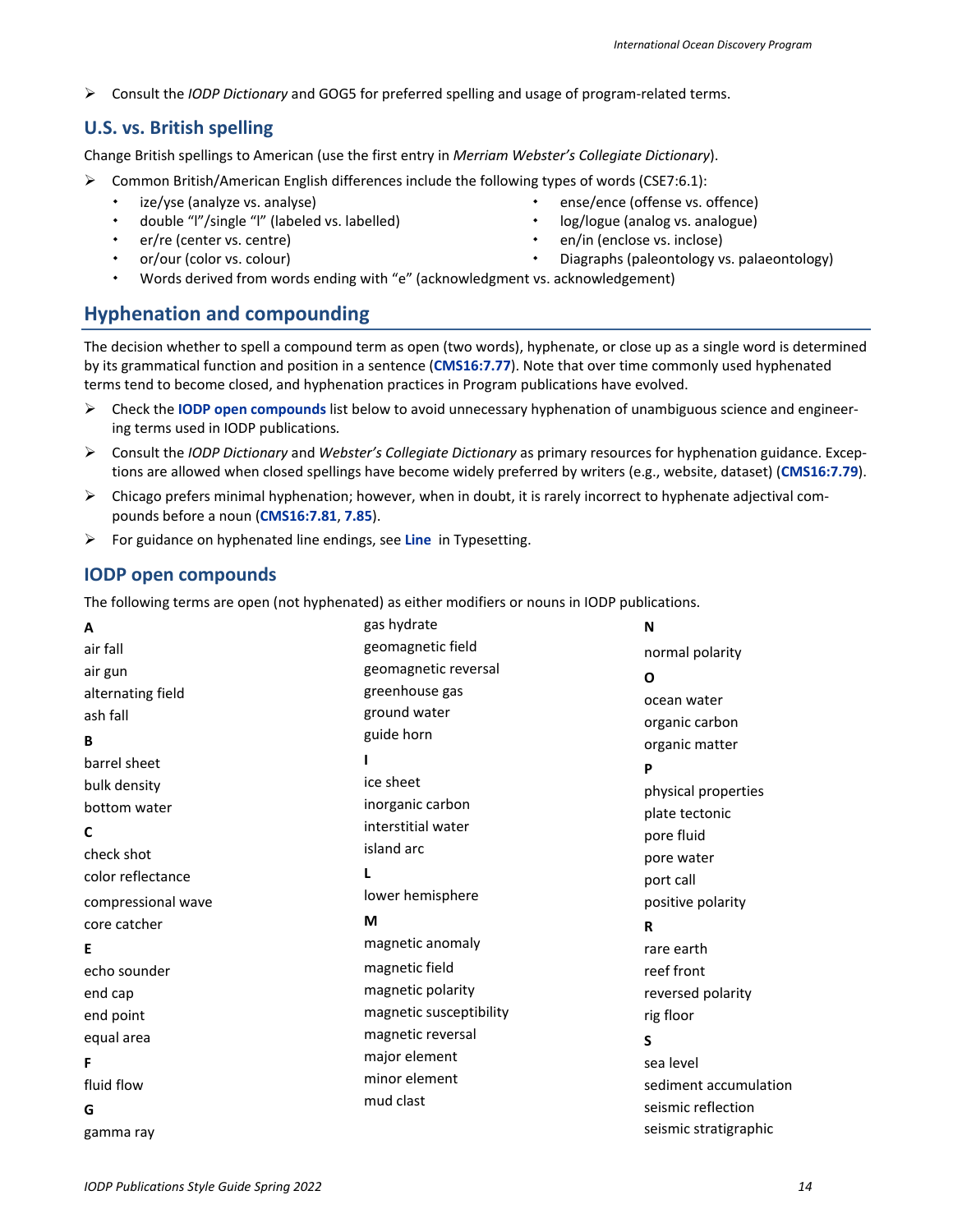| sulfate reduction  |
|--------------------|
| surface water      |
| т                  |
| terrigenous matter |
| thin section       |
| tool string        |
| top drive          |
| trace element      |
| triple combination |
|                    |

triple combo **W** wall rock water column water depth water table wet bulk

Mg-Ti system

The clay was yellow-green

### <span id="page-14-0"></span>**Hyphenation guidelines**

- $\triangleright$  Chemical elemental and molecular names are open; element + noun is closed:
	- **+** Fe oxides K-feldspar
	- Mg carbonate
- $\triangleright$  Colors are hyphenated to modify a noun or to form a noun:
	- red-brown oxidation
	- yellow-green clay dark green clay

 $\triangleright$  Foreign phrases are open (no italics) unless hyphenated in original language.

- in situ measurement **end** in situ measurement **example the engage of the engage of the engage of the engage of the engage of the engage of the engage of the engage of the engage of the engage of the engage of the engage of**
- $\triangleright$  Phrases used as adjectives are hyphenated (CH2011).
	- point-to-point comparison and the signal-to-noise ratio
- $\triangleright$  Number + abbreviation is open:
	- 33 m length 5 km deep water
- $\triangleright$  Number + noun is hyphenated before a noun:
	- 250-page book **8-inch hole**
- $\triangleright$  Noun + enumerator/number is always open:
	- mesh size of 63 µm a section 1.5 m long
- $\triangleright$  Comparators and adverbs are usually open (-er, -est, more, most, less, least, very, and those ending with "ly").

#### *Compound modifiers*

- $\triangleright$  Use an en-dash to connect a one-word noun to a two-word, unhyphenated noun:
	- *stable isotope–tagged* sample *SYBR Green I–stained* smear slide
- $\triangleright$  Use an en-dash to connect a hyphenated unit modifier to a one-word modifier, all of which form a compound adjective that modifies a noun: *strike-slip–driven* structure
- Use an en-dash to connect two hyphenated modifiers used as a compound adjective: *logging-derived–density-calculated* porosity
- For a list of compound hyphenation based on specific terminology, see **[CMS16:7.85](http://www.chicagomanualofstyle.org/16/ch07/ch07_sec085.html)**.
- Look up compound nouns in *Webster's* to ensure they are used correctly (CH2011).
- Editors can depart from *Webster's* to avoid compound nouns that may appear inconsistent (e.g., "passengers report that the backseat feels roomier than the front seat"; i.e., open back seat for consistency with front seat) (CH2011).
- For a list of compound hyphenation based on prefixes, see **[CMS16:7.85](http://www.chicagomanualofstyle.org/16/ch07/ch07_sec085.html)** and CSE7:6.2.1.1.
- $\triangleright$  Compound modifiers consisting of a prefix + a hyphenated term are hyphenated (CH2011).
- *non-English-speaking* students *un-air-conditioned* building
- $\triangleright$  Compound modifiers consisting of a prefix and a proper noun or proper adjective are hyphenated (CH2011).
	- *pre-Jurassic* rocks *anti-American* sentiment
- $\triangleright$  If the proper noun is itself a two-word item, use an en-dash (CH2011).
	- *pre–World War II* boundaries *anti–New York* sentiment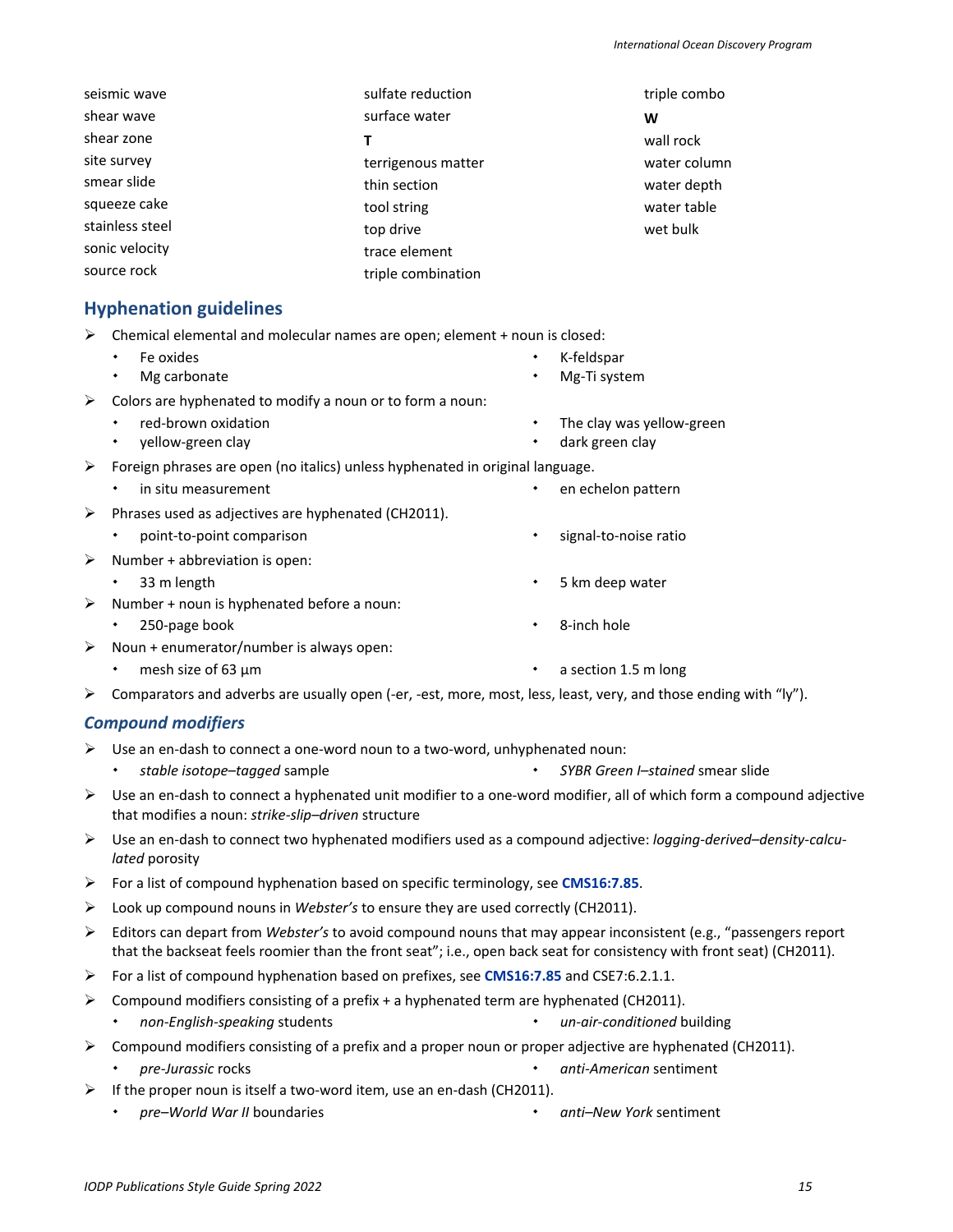### *Prefixes and suffixes*

- $\triangleright$  Compounds formed with prefixes are almost always closed. For example, use no hyphen with the following prefixes:
	- **macro**: macroscopic
	- **micro**: microfossil
	- **over**: overriding
	- **paleo**: paleomagnetism
- **post**: postcruise meeting
- **pre**: preexpedition meeting
- **re**: reexamine
- **under**: underthrust
- Compound nouns formed with suffixes are almost always closed (**[CMS16:7.85](http://www.chicagomanualofstyle.org/16/ch07/ch07_sec085.html)**). No hyphen is used with the following suffixes (CSE7:6.2.2.2):
	- **away**: walkaway
	- **down**: standdown
	- **off**: layoff
- **out**: lockout
- **over**: carryover
- **up**: setup
- Compounds formed with suffix "like" are closed if shown as such in *Webster's Collegiate Dictionary*. If not in Webster's, then hyphenate. Compounds retain the hyphen both before and after a noun (**[CMS16:7.85](http://www.chicagomanualofstyle.org/16/ch07/ch07_sec085.html)**).
	-
	- \* mazelike \* \* \* \* \* \* \* \* \* \* \* \* \* \* \* \* mousse-like

cross fire

- Compounds formed with prefix "cross": close or hyphenate as shown in *Webster's Collegiate Dictionary*; if not found, noun, adjective, adverb, and verb forms should be open (**[CMS16:7.85](http://www.chicagomanualofstyle.org/16/ch07/ch07_sec085.html)**).
	- $\cdot$  crossbar

cross-check

# <span id="page-15-0"></span>**Punctuation**

- Punctuation marks should appear in the same font style (character tags **Bold** or *Emphasis*) as the main or surrounding text rather than the immediately preceding text (**[CMS16:6.2](http://www.chicagomanualofstyle.org/16/ch06/ch06_sec002.html)**).
- Punctuation marks following text with the "**Link**" character tag must be tagged "Default Font." See **[Text call outs](#page-23-1)** for specific instructions for punctuation in hyperlinks.
- $\triangleright$  Colons and semicolons follow closing quotation marks, as do question marks and exclamation points unless they belong within quoted matter (**[CMS16:6.10](http://www.chicagomanualofstyle.org/16/ch06/ch06_sec010.html)**).
- $\triangleright$  Use the "minus" ANSI code in text to prevent line breaks between the sign and a numeral (ASCII 8722).
- Use brackets within parenthesis in text (**[CMS16:6.95](http://www.chicagomanualofstyle.org/16/ch06/ch06_sec095.html)**): "Most intervals contain sections of green-yellow clays (clays in the third interval [12.54–13.87 mbsf] are brown) and have similar..." NOTE: bracket use in equations differs (see **[Equa](#page-18-1)[tions, operands, and chemical formulas](#page-18-1)**).

# <span id="page-15-1"></span>**Specialized uses of punctuation in technical publications**

- Period on the line (CSE7:5.2.1.2)
	- Decimal point: 10.7 kg
	- Chemical formulas: bicyclo[2.2.2]octane
- Period above the line (CSE7:5.2.1.3)
	- Multiplication symbol:  $kg/(m·s<sup>2</sup>)$
	- Ellipses in mathematical expression:  $x_1 + x_2 + \cdots + x_n$
	- Chemical formulas: Na<sub>2</sub>B<sub>4</sub>O<sub>7</sub>·10H<sub>2</sub>O
- **Question mark** (CSE7:5.2.2)
	- To indicate uncertainty: *Emiliania*? *huxleyi*
	- Chron ?2.n
- **Colon** (CSE7:5.3.1.2)
	- Demarcate elements in references: 4(1):125–127
	- Separate parts of a ratio: 1:5 ratio
	- Time datums: 23:45:15 h
	- Chemical names: 2,3:4,5-bis-O-(phenylmethylene)-altro-hexodialdose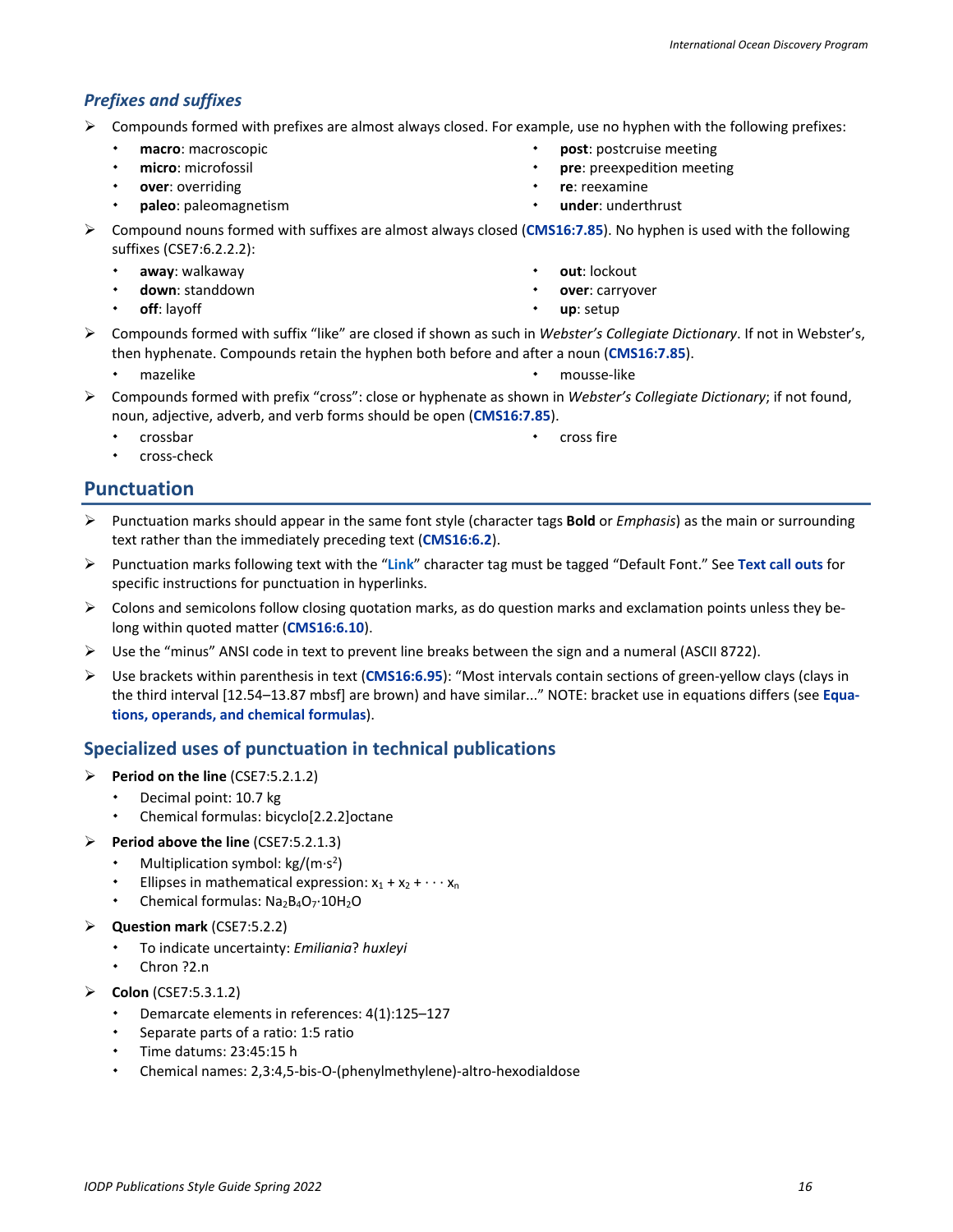#### **Comma** (CSE7:5.3.3.3)

- Chemical formulas: 4,5-difluoro-2-nitroaniline
- European convention for decimal point (change these to American style decimal): 123,65 = 123.65
- **En-dash** (CSE7:5.3.5.3)
	- Range of values (do not use en-dash if either number in the range is negative): 5°–25°C
	- Represent chemical bonds in structural formulas:  $C_6H_5CO-O-COCH_3$
	- Signify transitions (not from CSE7): Eocene–Oligocene transition; sulfate–methane transition
- **Parentheses** (CSE7:5.3.6.2)
	- Parts of a reference: Journal of Geology, 14(1–2):15
	- Group mathematical elements:  $z = k(a + b + c)$
	- Group molecular components in a chemical formula:  $K_4Fe(CN)_6·3H_2$
	- Specify oxidation state of a transition metasuppleml in text: Fe(III)
	- Indicate transfer of a species to another genus: *Hymenoxys herbacea* (Greene)
- **Square brackets** (CSE7:5.3.7.2)
	- Mathematical expressions (parens inner, brackets outer): *z* = *k*[(*a* + *b*) *y*(*c* + *d*)]
	- Chemical formula bracketing: *bis*(bicyclo[2.2.2]octadiene)platinum
	- Chemical concentrations: [Na<sup>+</sup>]
	- Fusion nomenclature: benz[*a,h*]anthracene
- **Hyphen** (CSE7:5.4.1.3)
	- Represent single bonds in molecular formulas:  $(CH_3)_2$ -CH-CH<sub>2</sub>-CH(NH<sub>2</sub>)-COOH
	- Between an element symbol and the atomic or mass number: C-4; iodine-131
	- Molecular configuration prefixes: *S*-benzyl-*N*-phthaloylcysteine
- **Slash** (CSE7:5.4.2)
	- Mathematical symbol for division: *x*/(*a* + *b*)
	- Units:  $m/s<sup>2</sup>$
	- As a character in a URL: http://
	- To close a URL that does not specify a file and will not work without the slash (rarely the case)
	- Signify boundaries or contacts (interface is a type of contact): K/Pg boundary; sediment/water interface
- **Prime symbol** (CSE7:5.4.5)
	- Chemical names: *N,N*′-dimethylurea
	- Minutes (single) or seconds (double) in coordinates: 52°33′05″N

# <span id="page-16-0"></span>**Numbers, units, and symbols**

#### <span id="page-16-1"></span>**Numbers**

- **Words or numerals**:
	- In text generally spell out single-digit numbers and use numerals for numbers of 10 or greater.
	- A numeral is, however, acceptable to specify a number of objects (We analyzed 5 samples.).
	- If several numbers occur within a paragraph or series of paragraphs, maintain consistency in the *immediate context* between numerals and spelled out numbers (**[CMS16:9.7](http://www.chicagomanualofstyle.org/16/ch09/ch09_sec007.html)**).
- **Ordinals**: Letters in ordinals should not appear as superscripts (**[CMS16:9.6](http://www.chicagomanualofstyle.org/16/ch09/ch09_sec006.html)**): 15th vs. 15th

#### **Decimal numbers**:

- Start decimal fractions with a zero: 0.78 m
- Follow a decimal with a zero only to represent precision; e.g., 27°C and 27.0°C are not interchangeable.
- **Time of day**:
	- Use the 24 h system: 0000–2359 h.
	- In text and tables, time digits appear with no punctuation (CSE8:13.2.2; **[CMS17:9.39](https://www.chicagomanualofstyle.org/book/ed17/part2/ch09/psec039.html)**): 1145 h
	- Include colons in 24 h times if seconds are included (CSE8:13.2.2; **[CMS17:9.40](https://www.chicagomanualofstyle.org/book/ed17/part2/ch09/psec040.html)**): 09:27:08 h; 09:27:08.8 h
- **Time duration** units with numerals: Abbreviate seconds (s), minutes (min), hours (h), and years (y); spell out days, weeks, and months: 45 s; 10 min; 2 h; 5 days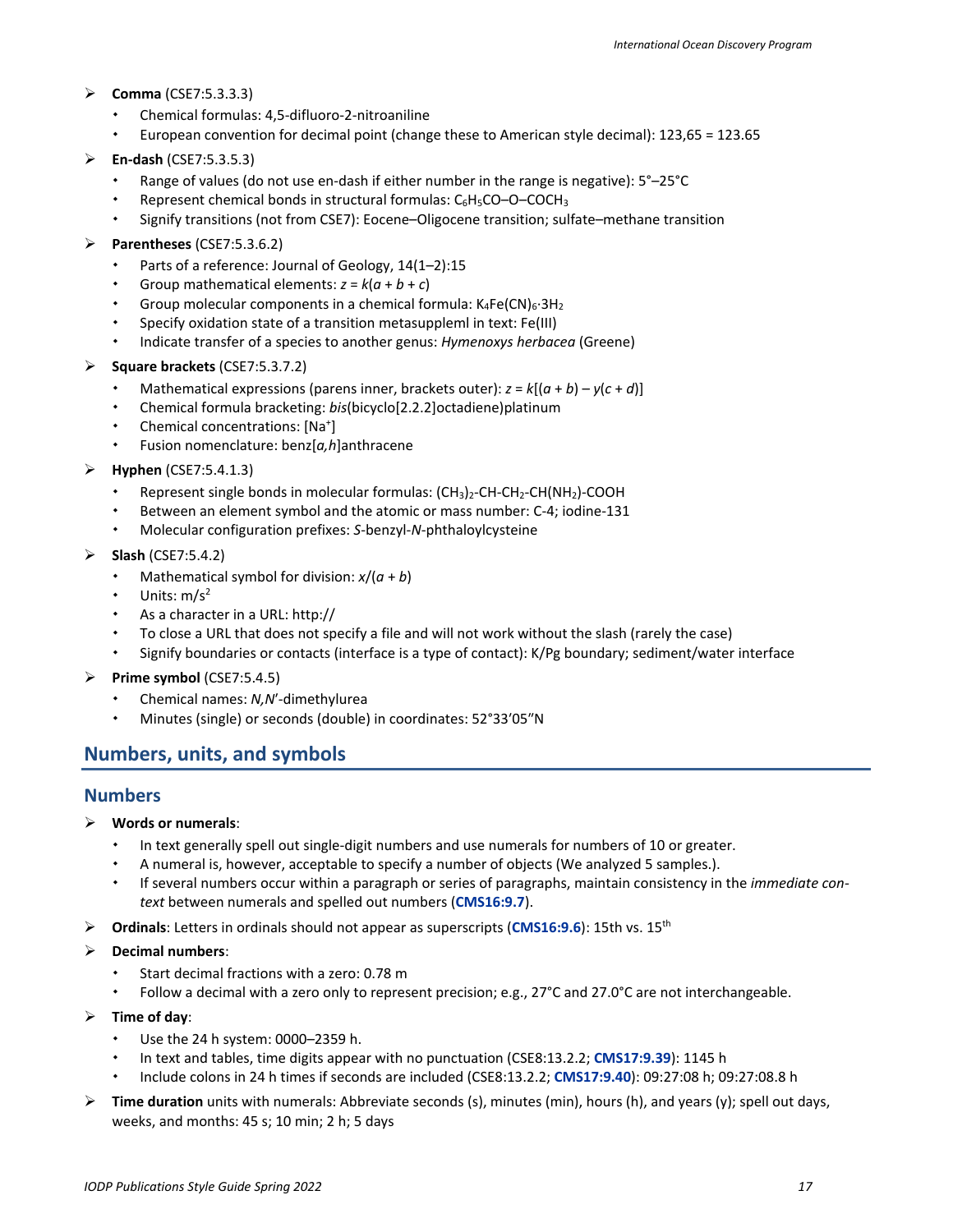#### **Large numbers**:

- Omit commas from 4 digit numbers.
- Use commas only to maintain uniformity in a sentence, table, or figure: 5,500–12,000 µM
- Do not use commas in >4 digit numbers in page numbers, line numbers, and addresses (**[CMS16:9.55](http://www.chicagomanualofstyle.org/16/ch09/ch09_sec055.html)**).
- Retain all parts of the number in ranges of very large numbers: 26 million to 35 million
- **Numerical ranges** (**[CMS16:9.58](http://www.chicagomanualofstyle.org/16/ch09/ch09_sec058.html)**, **[9.59](http://www.chicagomanualofstyle.org/16/ch09/ch09_sec059.html)**). Note the following representations are equivalent and acceptable:
	- From…to: ranges from 140 to 150 mm
	- Between…and: are between 140 and 150 mm
	- En-dash (do not use en-dash if either number is negative): 140–150 mm (ranges from 140 up to and including or through 150 mm)

#### **Scientific notation**:

- Retain all parts of the numbers in ranges in scientific notation (CSE7:12.1.5): 9.2 × 10<sup>-3</sup> to 12.6 × 10<sup>-3</sup>
- Tables/figures may use scientific E notation for exponential numbers (1.98E−02; 1.98E+02). NOTE: scientific notation (E) differs from the exponential function (*e*): 1.67*e*3.98.
- $\triangleright$  Do not change approximately, about, or  $\sim$ ; leave them as they come in.

### <span id="page-17-0"></span>**Units**

- Spell out a unit of measurement without a numeral, even in scientific contexts (**[CMS16:9.16](http://www.chicagomanualofstyle.org/16/ch09/ch09_sec016.html)**):
	- Microbial processes in sediment occur sub-nanomolar cubic centimeters per day rates. (not sub-nM cm<sup>3</sup>/day)
	- Major element oxides are expressed in weight percent (not wt%).
- Use roman (not *italic*) type.
- $\triangleright$  Use singular form: lb vs. lbs; kg vs. kgs
- $\triangleright$  Place a period after a unit only at the end of a sentence.
- $\triangleright$  Do not hyphenate units that are part of a compound modifier: a 5 mm wide vein
- $\triangleright$  Leave a space between a numeral and a letter unit (e.g., Kelvin):
	- 16 km 5 inches  $\cdot$  6500 K
- 3–4 cm 20,000 lb Close up the space between a numeral and a unit denoted by a *symbol* (e.g., per mil, sigma, or Angstrom):
	- 34.5% 2σ 0.2°2θ
		- 36°C −3.2‰  $\cdot$  17Å
- *Do not* repeat letter units in ranges: 10–15 mm
- *Do* repeat letter units when describing dimensions: 5 cm × 6 cm
- *Do* repeat *symbol* units in ranges:
	- 10%–15% 36°–42°C 0.2°–0.4°2θ
- $\triangleright$  Spell out the unit "inch" to avoid confusion with the word "in." Where appropriate, use the plural "inches."
- Do not use hash marks to express inches or feet in text or tables. They can be used on engineering graphics:
	- 16 inch casing vs. 16" casing 15 foot drill collars vs. 15' drill collars vs. 15' drill collars vs. 15' drill collars vs. 15' drill collars vs. 15' drill collars vs. 15' drill collars vs. 15' drill collars vs. 15' drill co
- $\triangleright$  Use SI (metric) units whenever possible; however, note that drilling bits, pipe, collars, and tools use US units (inches; do not convert drilling operations sizes to metric): 5¼ inch pipe (not 5.25 inch pipe).
- $\triangleright$  Clarify hybrid mixes of metric and US units: 150,000 lb overpull (not 150 klb).
- $\triangleright$  Use molarity (M) rather than normality (N) to express concentrations of acids
	- For acids with a single "H" M and N are equivalent: 6 N HNO<sub>3</sub> = 6 M HNO<sub>3</sub>.
	- For acids with multiple "H" ask LLP/query author for molarity: 9 N H<sub>2</sub>SO<sub>4</sub>  $\neq$  9 M H<sub>2</sub>SO<sub>4</sub>.
- See **[Common IODP units](#page-39-1)** for a detailed list of units that are used with shipboard measurements.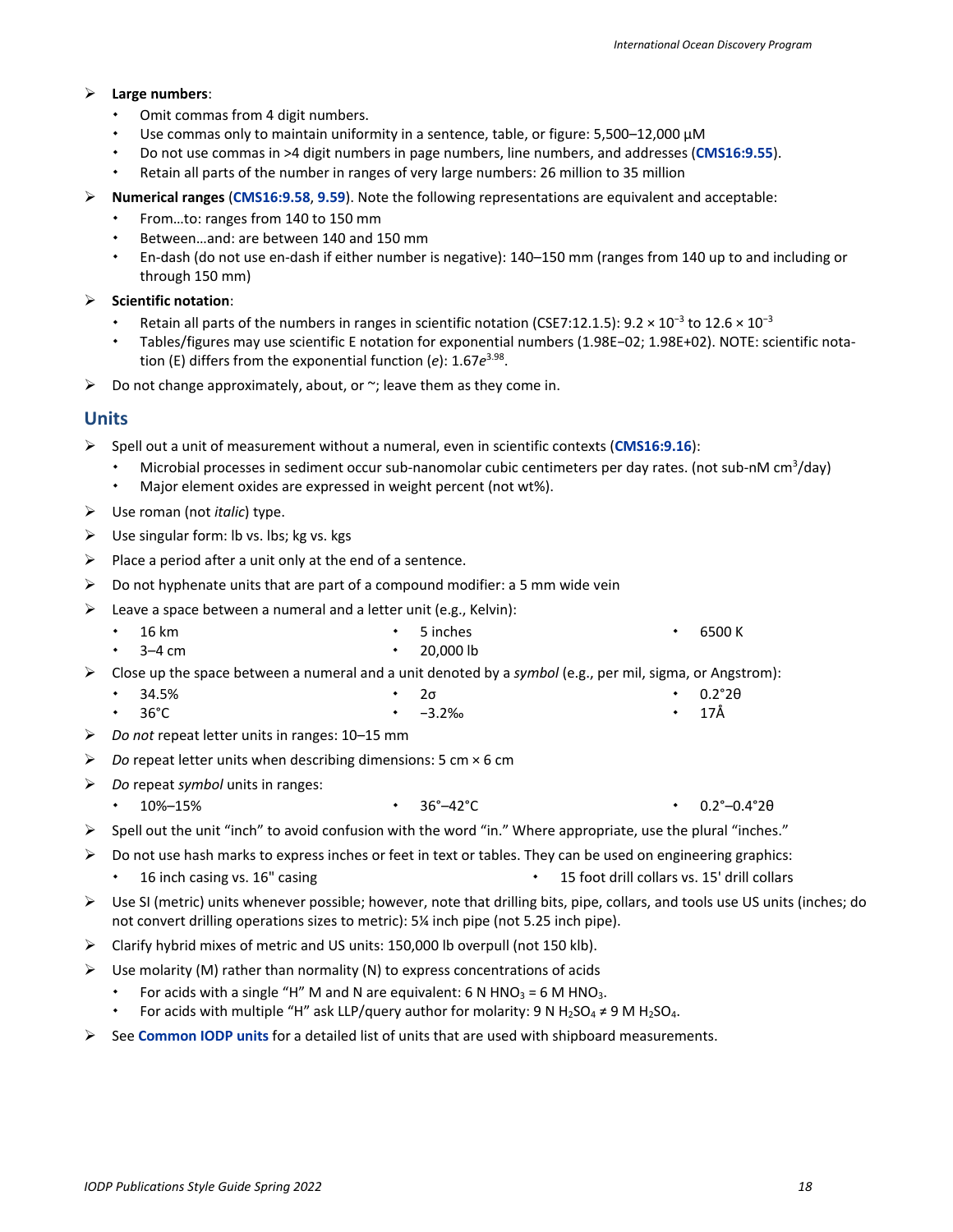# <span id="page-18-0"></span>**Dates**

- $\triangleright$  Dates generally include the year only at first use under each Order1 heading. In Operations text, dates should include the year at first use in each site section.
- Dates follow the format XX Month Year (**[CMS16:9.36](http://www.chicagomanualofstyle.org/16/ch09/ch09_sec036.html)**):
	- 12 August 2005
	- 14 and 15 August 2005
	- 12–15 August 2005

# <span id="page-18-1"></span>**Equations, operands, and chemical formulas**

- $\triangleright$  Operational signs should be surrounded by single spaces when they are preceded and followed by nonoperational terms (exception: forward slash [/] for division does not have spaces surrounding it):
	- *x* = *y* + *z*
	- $R_0 = R_t \times [1 + 0.025 \times (T 20)]$
- $\triangleright$  When an operational sign is not preceded by a nonoperational term, do not put a space between it and the term it modifies:
	- an error of  $\pm 3$  contains <5 m of sediment
- $\triangleright$  Group mathematical elements from outside in using {}, [], and ():
	- *z* = {*k*[(*a* + *b*) − *y*(*c* + *d*)]}/*e*
- Use parens to enclose variables to which a function (ln, log, tan, cos, sin) will be applied: ρ = ln(*I*0/*I*)/(µd).
- $\triangleright$  Equations do not need to be numbered unless the author refers to an equation in text. In that case, number all equations in that chapter.
- $\triangleright$  Use Default Font character tag for numerals, punctuation, operators, units, nonmathematical symbols, multiple-letter abbreviations for variables, mathematical constants, and functions. Use italic type for single-letter variables unless they are subscript/superscript.
	- $VR = V_{pw}/V_{solid}$
	- TOCDIFF = TC − IC
- $\triangleright$  Break equations in the following preferred order:
	- Before the equals sign;
	- Before a plus or minus sign not enclosed in parentheses, brackets, or braces; or
	- Between parentheses or brackets for multiplication of two parts; place multiplication symbol on second line.
- $\triangleright$  Insert thin spaces around punctuation or italic type if type looks too close in Frame/PDF.
- $\triangleright$  If more than three variables/constants are defined, set definitions as a vertical list, and set other equations with two or more definitions in the same chapter the same way.
- $\triangleright$  If all equations in a chapter have three or fewer definitions, the editor can decide to use a run-in or vertical list for definitions.
- $\triangleright$  To indicate the number of items in a test population, use
	- *N* if all values in the data set were used or
	- *n* if a subset of values was used (e.g., outliers were removed)

# <span id="page-18-2"></span>**Complex chemical formulas**

- **Numerals** can occur at the beginning or within a chemical name, set off with hyphens [note that there is no space after commas between numbers in a chemical name]: 5,7-dihydroxy-3-(4-hydroxyphenl)-4H-1-benzopyran-4-one.
- *Italic* type on element symbols denotes attachment to an atom: *O,O,S*-triethyl phosphorodithioate.
- $\triangleright$  Roman type is used on element symbols in type or reaction used as a noun or adjective: S-methylization.
- *Italic* type for capital H that denotes added hydrogen: 2*H*-pyran-3(4*H*)-thione.
- Greek letters (not spelled out) denote stereochemistry: 5α, 10α, 15α, 20α-tetraphenylporphyrin.
- *Italic* type indicates positional, sterochemical, configurational, or structural prefixes: *cis*-diamminedichloroplatinum
- *Italic* type within square brackets is used in compound names: dibenzo[*a,h*]anthracene

 12 December 2005–5 February 2006 5 October

2 September–4 November 2005

- $M_s = s[(M_w M_d)/(1 s)]$
- $\cdot$  *F* =  $R_{\text{eff}}/R_f = b\phi^{-m}$
- 
- maximum > 38.2 mM
- 
- $\cdot$   $x = y/z$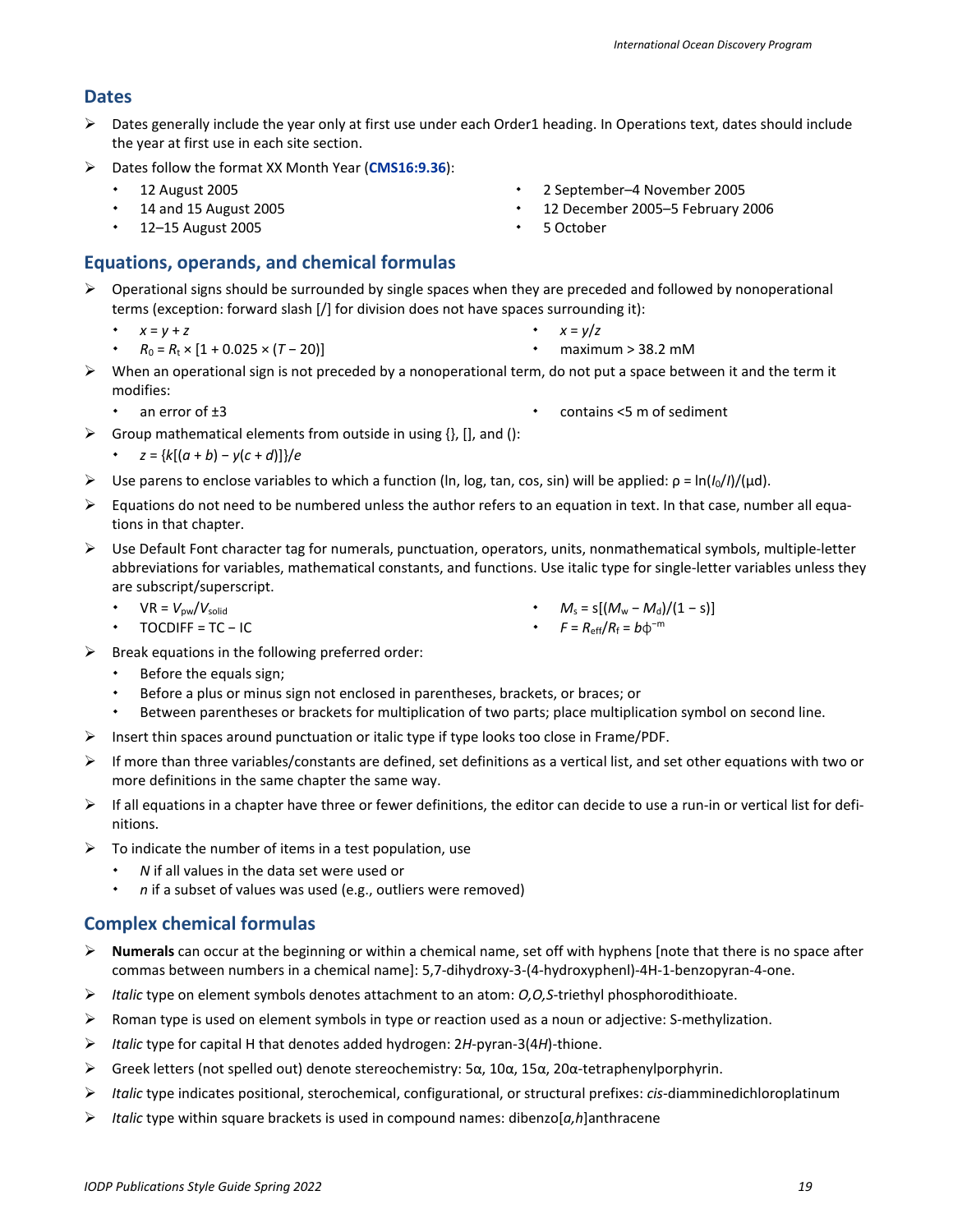### <span id="page-19-0"></span>**Symbols**

- $\triangleright$  Do not begin a sentence with a stand-alone symbol (e.g., δ). A sentence can be started with a symbol connected to a word (e.g., β-Endorphins). In this case, capitalize the first letter of the word to which the symbol is connected (CH2011).
- Ampersand (&) is acceptable in company names (CH2011). Else, replace with "and" in text, tables, and taxonomic text.

#### *Preferred symbol codes*

 $\triangleright$  The Warnock Pro font set used for most volume text contains almost all of the symbols needed for IODP publications. The following is a list of some common symbols and their ANSI and Unicode numbers. Use ANSI codes preferentially, if available. NOTE: Some ANSI codes do not work correctly in FrameMaker (e.g., minus). Unicode and Symbol character fonts can be inserted into the Frame file. For additional codes and details on how to add these symbols to text, see **[IODP-II Character Codes](https://sites.google.com/a/scientific-ocean-drilling.org/wikied/editiorial-resources)**.

| <b>Name</b>     | Symbol       | ANSI (Alt+code) | <b>Unicode</b>   |
|-----------------|--------------|-----------------|------------------|
| phi (lowercase) | ф            | None            | 03D5 (symbol)    |
| prime           | $\mathbf{r}$ | 8242            | 2032 (symbol)    |
| plus-minus      | Ŧ            | 0177            | 00B1             |
| en-dash         |              | 0150            | 2013             |
| multiply        | ×            | 0215            | 00D7             |
| multi dot       | ٠            | 0183            | 00B7             |
| degree          | $\circ$      | 0176            | 00B <sub>0</sub> |
| permil          | ‰            | 0137            | 2030             |
| em-dash         |              | 0151            | 2014             |
| dagger          | t            | 0134            | 2020             |
| double dagger   | ŧ            | 0135            | 2021             |
| minus           |              | 8722            | 2212             |
| mu              | μ            | 0181            | 00B5             |
|                 |              |                 |                  |

#### <span id="page-19-1"></span>**Lists**

#### **What type of list?**

Lists can be part of a sentence or paragraph (run-in list) or set off from the text (vertical list). Whether a list is run-in or vertical, enumerated or not, each item must be parallel in grammatical construction. See (**[CMS16:6.121](http://www.chicagomanualofstyle.org/16/ch06/ch06_sec121.html)**) for examples and discussion of parallel list element construction.

- **Run-in list**: use for short, simple lists. If enumerated, use a numeral in parentheses before each element.
- **Vertical list**:
	- Use if list is prominent, long, or contains several or more phrase elements
	- Use if each item of the list consists of one or more complete sentences

#### <span id="page-19-2"></span>**Vertical lists**

- $\triangleright$  Set the following types of vertical lists using specific list tags in Frame.
	- **Numbered** lists: use only when the list elements need to show rank, order, or procedure.
	- **Bulleted** lists: use if there is no particular order to list elements, or if the list elements already contain a number.
	- **Unit** lists: unit descriptions are set with no introductory number or symbol.
	- **Equation** definition lists: definition of terms under an equation are set with no number or symbol.
- Introduce a list using a complete phrase or a sentence followed by a colon whenever possible (exception: equation definition lists). Reword if necessary.
- $\triangleright$  If list elements are phrases that complete the sentence begun in the introduction, divide elements by commas or semicolons and follow the last element with a period.
- $\triangleright$  If each list element is a complete sentence, follow each element with a period (includes defining lists using "=" or ":").
- $\triangleright$  Bulleted lists with short elements (one or two words) can have no punctuation.
- $\triangleright$  Begin each list element with an uppercase letter.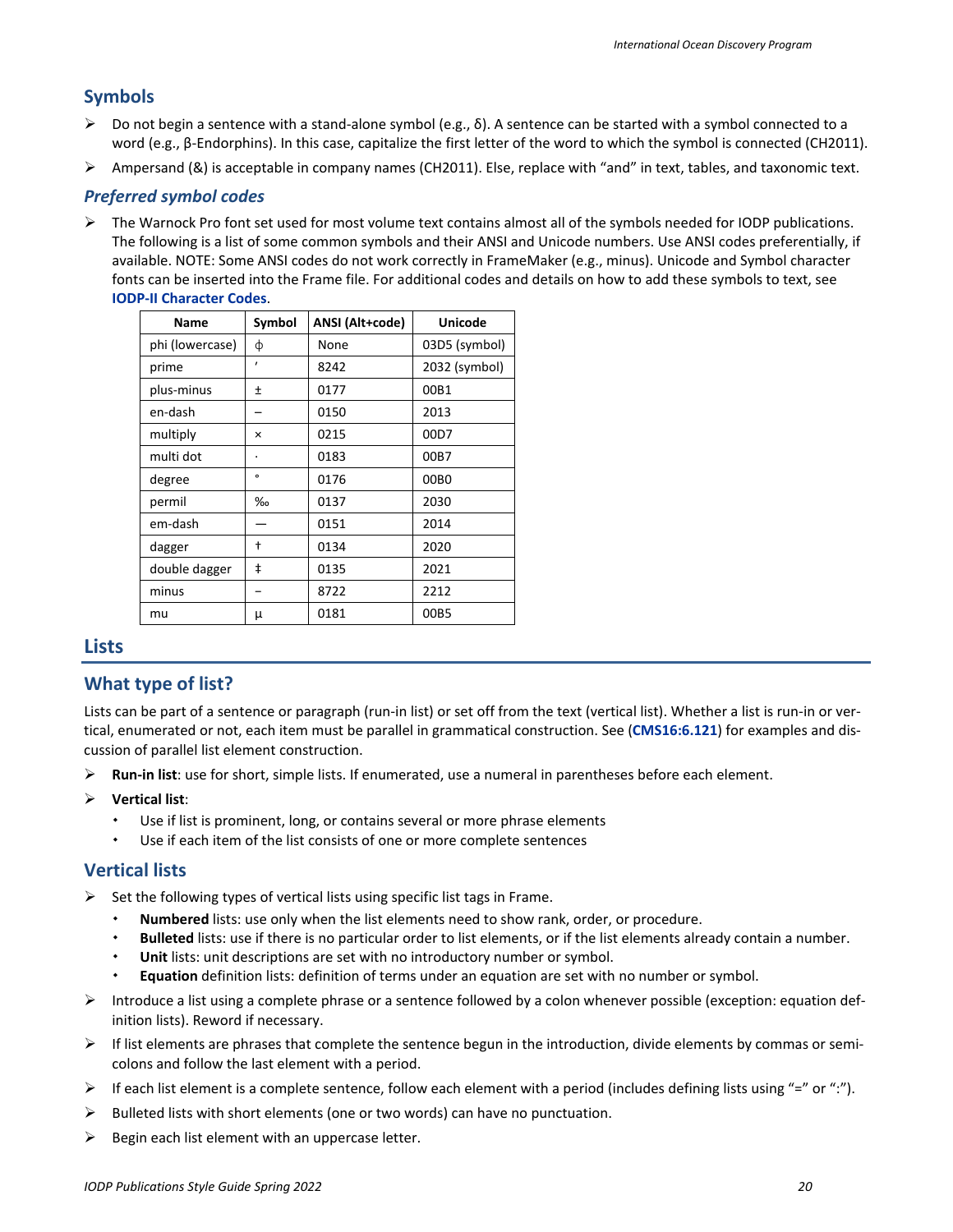### <span id="page-20-0"></span>**Species lists**

Species lists or systematic paleontology descriptions are generally not included in the main body of text but are treated as a Taxonomic appendix. See **[Species Lists and Systematic Paleontology](#page-42-3)** for more information.

#### <span id="page-20-1"></span>**Reference lists**

- $\triangleright$  It is the author's responsibility to provide complete, accurate reference information. Query the author for cited works that are missing from the reference list or for references that are provided in the list but do not have a corresponding callout in the text.
- $\triangleright$  If the author cannot provide the full reference, ask for a DOI, URL, or first author, year, and partial title.
- $\triangleright$  Compile reference lists, place on the server, and notify the Reference Editor.
- $\triangleright$  All published works and datasets referenced in the chapter (e.g., text, tables, figures, taxonomic lists that include citations to pages, plates/figures, or appendixes) must be included in the reference list, with the following exceptions (see Citing personal communications and unpublished data and Citing software, databases, and user manuals):
	- Software
	- Databases
	- Personal communications
	- Unpublished data
	- Manuscripts in preparation
- $\triangleright$  See Citation/Reference Format Examples on the Wiki for examples of IODP citation formats and the citation formats of the most commonly used types of reference publications.

# <span id="page-20-2"></span>**Brand names/trademarks**

- Capitalize trademarks if they must be used. When possible, substitute a generic term (**[CMS16:8.152](http://www.chicagomanualofstyle.org/16/ch08/ch08_sec152.html)**).
	- Chlorox (use household bleach)
	- Dispensette (use bottle-top dispenser)
	- Kimwipe (use lint-free wipe) Macor (use ceramic)
- Mylar (use polyester film) Teflon (use fluoropolymer)
- Vacutainer (use vacuum-seal tube)
- Whirl-Pak (use sterile sample bags)
- There is no legal requirement to use the registered ® or unregistered ™ trademark symbols, and they should be omitted from text, tables, and figures (**[CMS16:8.152](http://www.chicagomanualofstyle.org/16/ch08/ch08_sec152.html)**).
- $\triangleright$  Some brands request a specific usage for their products in text, but these guidelines are not legally binding. In fact, *Webster's* lowercases some common trademark brands (**[CMS16:8.152](http://www.chicagomanualofstyle.org/16/ch08/ch08_sec152.html)**).
- $\triangleright$  Names with specific corporate capitalization (iPod, eBay, LexisNexis) need not be capitalized at the beginning of a sentence or heading. Mid-caps can be left unchanged (**[CMS16:8.153](http://www.chicagomanualofstyle.org/16/ch08/ch08_sec153.html)**).

# <span id="page-20-3"></span>**Typesetting**

#### <span id="page-20-4"></span>**Text**

- $\triangleright$  Full justified tags (block right)
	- Body tags
	- Caption tags
	- Table notes
- $\triangleright$  Left justified tags (ragged right)
	- Author
	- Lists
	- Keywords
	- Tax tags
- $\triangleright$  Emphasis: tag italics text with the Emphasis tag. Applies primarily to genus and species names, single-letter variables in equations, vessel names, and journal/book names.
- $\triangleright$  Bold: tag bold text with the Bold tag. Bold is generally not used in volume text, tables, or figures. Bold is included in some header tags and the Link tag.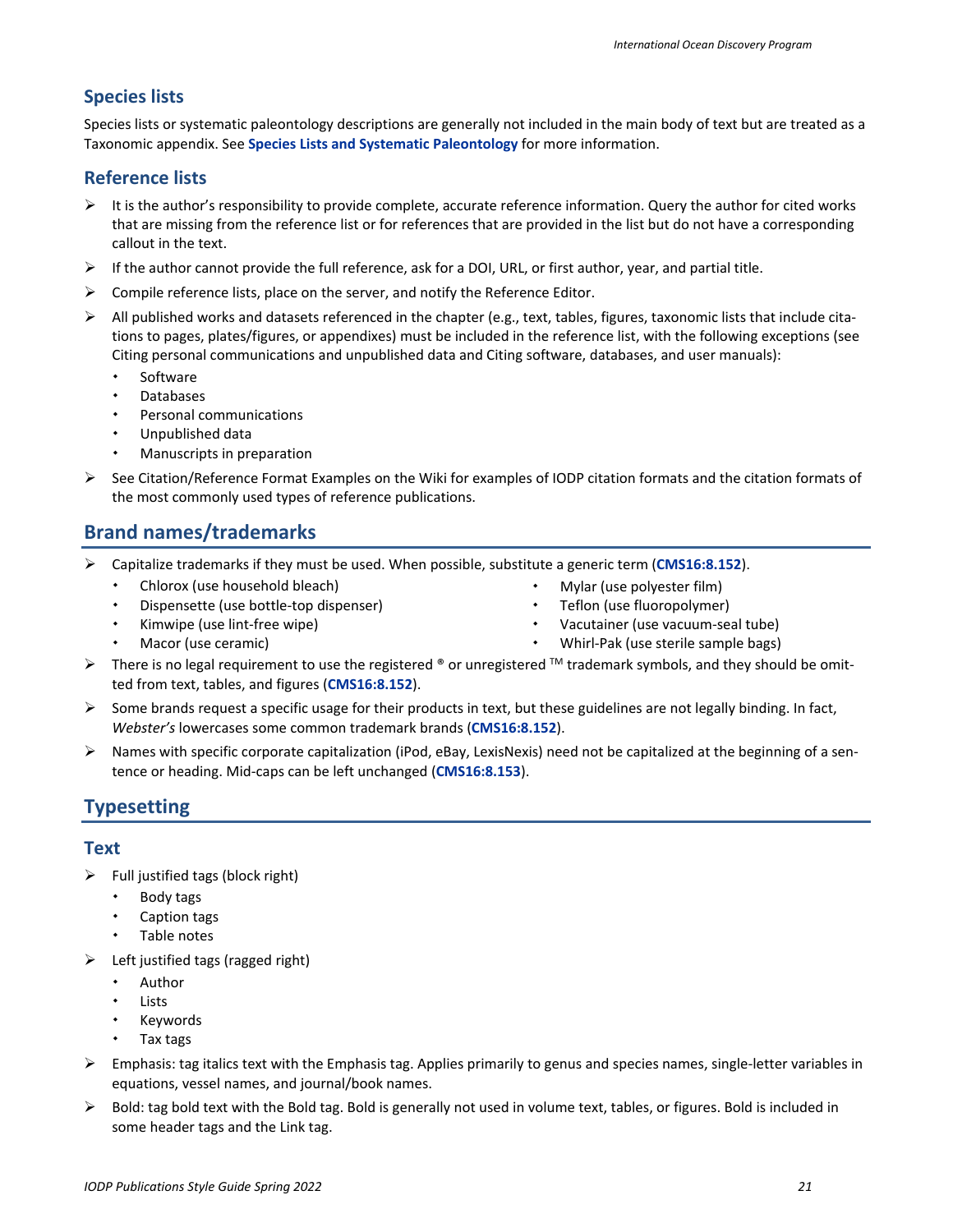### <span id="page-21-0"></span>**Lists**

The FrameMaker template has several list tags that are used to set vertical lists.

- $\triangleright$  The following types of vertical lists are available:
	- AlphaTwo: Level 2 (indented farther than Level 1) list enumerated A., B., C., etc.
	- BulletedOne: Level 1 list bulleted list (diamond-shaped bullets).
	- BulletedTwo: Level 2 bulleted list.
	- NumberedOne: Level 1 list enumerated 1., 2., 3., etc.
	- ListPlainIndentOne: Level 1 list with pica hanging indent (use to define equation variables)
- $\triangleright$  The "First" tag for each list type is used on the first element of each list. It sets the list off from the preceding text and, if the list is enumerated, triggers enumeration restart.
- $\triangleright$  After completing a vertical list, tag the next paragraph BodySpaceAbove.

### <span id="page-21-1"></span>**Titles and headings**

- $\triangleright$  Titles and headings are sentence case.
- $\triangleright$  On Order1 and Order2 headings
	- Keep the top line longer than subsequent lines if possible.
	- Use a non-breaking space (esc, space, h) to break long headers onto multiple lines.
	- Keep prepositional phrases intact (no break after preposition) even if bottom line is longer than the top.
	- Break on either side of "and" or "the" to best balance lines.
- On Order3 and Order4 headings, allow long headings to break naturally.

### <span id="page-21-2"></span>**Line breaks**

- $\triangleright$  Use non-breaking space to break authorship only after a last name (keep first name/initials together on the same line with last name).
- $\triangleright$  Word breaks
	- One-letter word divisions are not permissible (**[CMS16:7.32](http://www.chicagomanualofstyle.org/16/ch07/ch07_sec032.html)**).
	- Break hyphenated words at the hyphen if possible (CSE7:6.3).
	- A numeral used with an abbreviated unit of measure is best left intact when possible (**[CMS16:7.40](http://www.chicagomanualofstyle.org/16/ch07/ch07_sec040.html)**; **[CSE7:6.3](http://www.chicagomanualofstyle.org/16/ch06/ch06_sec003.html)**).
	- A number or letter used in a run-in list should not be separated from what follows it (**CMS16:7.41**).
	- At least four characters of a chemical name should appear on each line if divided (CSE7:6.3).
	- Do not divide a word so the word on the second line looks like a word alone (path-ologic, not patho-logic) (CSE7:6.3).
	- Do not divide single syllable or short multisyllable words (CSE7:6.3).
- $\triangleright$  If a word break in FrameMaker is incorrect, report it to the manager via email.

### <span id="page-21-3"></span>**URLs**

- $\triangleright$  Allow URLs to break as they naturally will at the end of a line. URL line break preferences (CSE7:7.42):
	- After a colon or a double slash,
	- Before or after an equal sign (=) or ampersand (&), or
	- Before a single slash, period, other punctuation, or symbol.
	- Do not break a URL at a hyphen or add a hyphen to force a break.

#### <span id="page-21-4"></span>**Fractions**

- $▶$  Typeset fractions in text (but not in tables): 10¾ inch casing (text) vs. 10-3/4 inch casing (table).
- $\triangleright$  Copy typeset fractions for which there are no codes from the current FrameMaker template reference page.

### <span id="page-21-5"></span>**Systematic paleontology (species lists)**

 $\triangleright$  See [Species Lists and Systematic Paleontology](#page-42-3) for typesetting species lists and complex taxonomic presentations.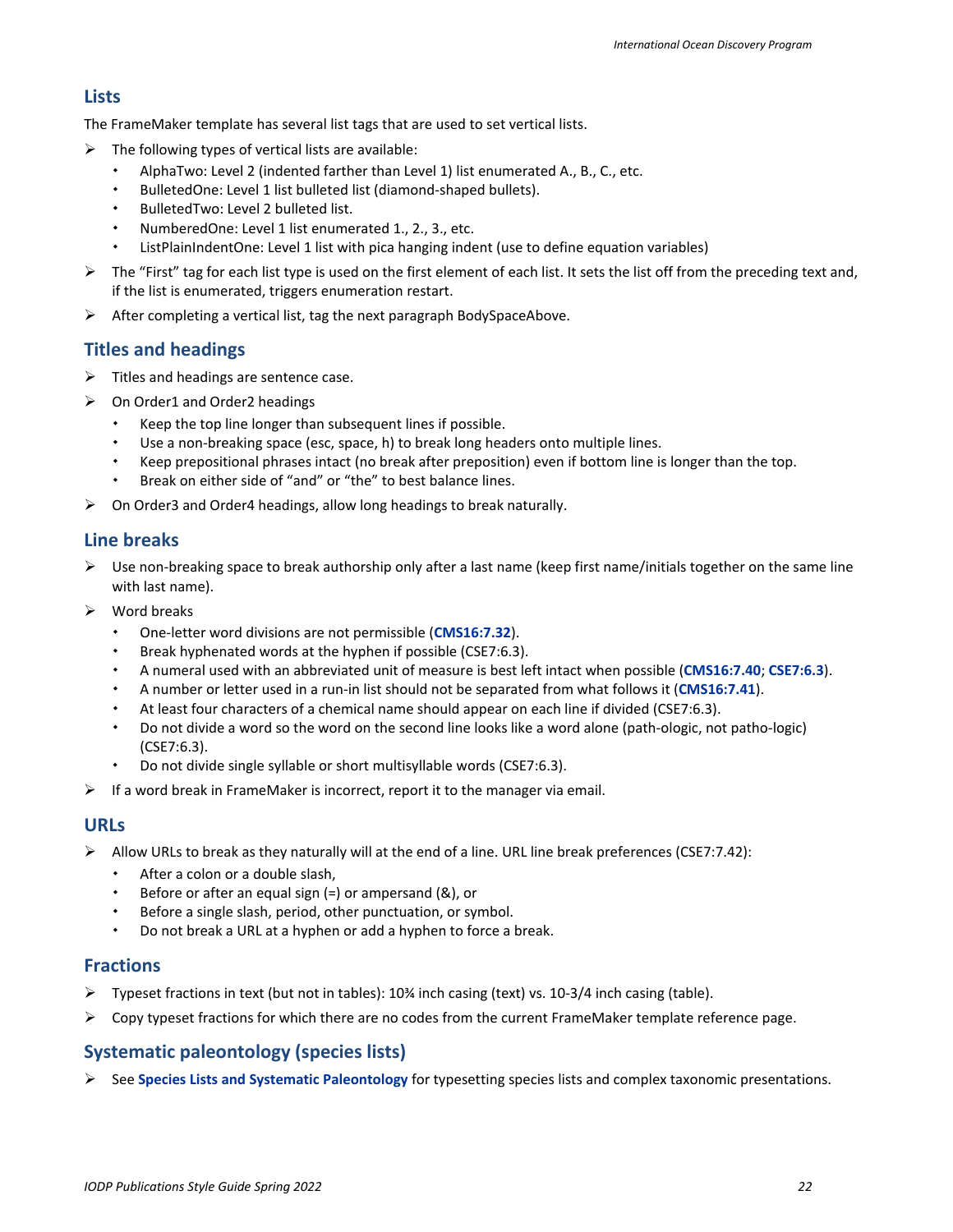### <span id="page-22-0"></span>**Taxonomic usage**

In IODP volumes, formal taxonomic designations are often used: Ostracoda, Foraminiferida/Foraminifera, Radiolaria, and Bacteria. Capitalization and construction of these designations differs depending on whether the author is speaking of the formal taxonomic group (capitalized) or speaking informally of one or several species (lowercase: ostracods, radiolarians, foraminifer[s]/foraminifera [if both are used, use foraminfera; if only foraminifer[s] is used, don't change it]).

#### <span id="page-22-1"></span>**Species nomenclature**

- $\triangleright$  The full, formal species designation consists of four parts:
	- Latin genus name
	- Latin species name
	- Surname of the "author" (discoverer and/or namer)
	- Official date when the species was "published" (named)
- $\triangleright$  Genera and species names are always italicized, the name and date of the species author, whether or not it is in parentheses, is set in roman type (default font); comma usage in species author and date should be standardized toward the way the list was provided:
	- *Coccolithus radiatus* Kamptner, 1955
	- *Coccolithus radiatus* Kamptner 1955
- $\triangleright$  A name in parenthesis indicates that the author described the species but referred it to a different genus (CSE7:8.123):
	- *Reticulofenestra minutula* (Gartner, 1967) Haq and Berggren, 1978
	- *Actinocyclus ingens* (Baldauf) Whiting and Schrader 1985
- $\triangleright$  It is not necessary to include the complete four-part species description in text and tables, especially if there is an alphabetized species list or systematic description included. If there is no taxonomic list, it is preferable that the full fourpart designation be used for the first occurrence, but not all authors will do so.
- $\triangleright$  The author and date that often follow the Latin genus and species name do not constitute a bibliographic reference but are part of the formal nomenclature. A corresponding bibliographic entry in the reference list is required only if the author of the chapter cited page, plate, or figure references.
- $\triangleright$  The genus name is always capitalized and the species name is never capitalized. This applies in text, titles, tables, indexes, etc. The words "genus" or "species" are not capitalized when used as a classification (CMS7:8.119):
	- the genus *Reticulofenestra* the species *abies*
- A subspecies name following the binomial species name is also italicized (CMS7:8.121): *Noctilio labialis labialis*
- $\triangleright$  A genus name used as a common name is not italicized or capitalized:
	- discoasters **reticulofenestrids reticulofenestrids**
- Verify genus and species name spellings against the taxon database (Janus or Nannotax3) during initial edit. Shared Word and Frame dictionaries contain many genus and species names, so use these for spell checking.

#### <span id="page-22-2"></span>**Genus expression**

- $\triangleright$  In text the genus name can be abbreviated using the first letter of the genus, italicized and followed by a period, for each mention of a genus with each particular species after the first (spell out genus on first use), or in a list where genus identification is clear (CMS7:8.120).
	- A relatively pure nannofossil ooze in the top of Section 183-1139A-1R-1 consists of very abundant *Emiliania huxleyi* (90% of the assemblage), which indicates the *E. huxleyi* acme of Gartner (1977) with an age of ~84 ka or less. The second section of the core that contained few *E. huxleyi* is assigned to the lower portion of the *E. huxleyi* Zone.
	- Several species of discoasters were found in the assemblage: *D. deflandrei, D. pentaradiatus, D. exilis, D. variabilis,*  and *D. quinqueramus.*
- If both the species and the subspecies are the same, the first one can be abbreviated (CMS7:8.121): *Noctilio l. labialis*
- Some biostratigraphers prefer that a genus name at the beginning of a sentence be spelled out, whether it is the first or subsequent mention. Follow author preference if requested.
- $\triangleright$  In tabular and graphic material in which species are listed alphabetically by genus name and when the author has provided a full species list to accompany the chapter, the genus name may be abbreviated. Species names are not abbreviated. Generally, genus names should be added to range charts and biostratigraphic event tables if there is room.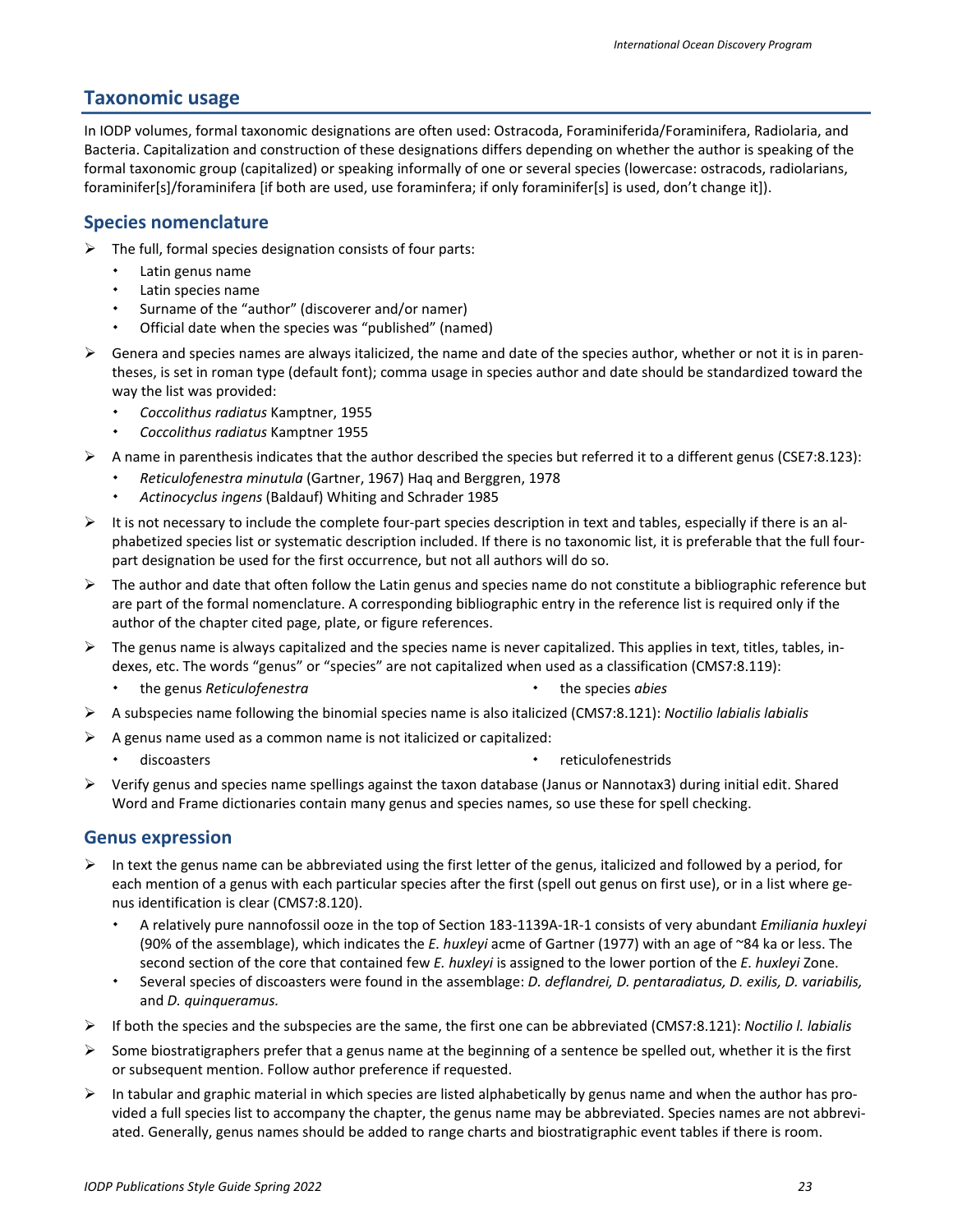# <span id="page-23-0"></span>**Abbreviations**

A variety of abbreviations are found attached to species names. These abbreviations are not italicized. Sometimes "ssp.," "var.," or "f." may be inserted before a subspecies name (CSE7:8.121).

# *Species: sp. and var.*

The abbreviations "sp." and "var." without a following name indicate that the species or variety is unknown or unspecified. The plural "ssp." refers to a group of species (CSE7:8.122). The genus name should never be abbreviated with sp. or var.: *Discoaster* sp.; never *D.* sp.

# *Confer: cf.*

The abbreviation "cf.," meaning "confer" or "compare," is included after the genus name if there is doubt about the species identification (note: the comparative genus name can be abbreviated):

- *Discoaster* cf. *D. sublodoensis*
- *Reticulofenestra* sp. cf. *R. samodurovii*
- *Gephyrocapsa* sp. cf. *sinuosa*
- *Prunopyle* cf. *titan*

### *Affinity: aff.*

The abbreviation "aff." after the genus name means that the species is closely related to the one given but is possibly a different species. Aff. implies less certainty than cf. Again, the second genus name can be abbreviated:

- *Gephyrocapsa* aff. *G. oceanica Ceratocyrtis* sp. aff. *C. stigi*
- 

 s.s. (sensu stricto) subsp. (subspecies)

#### *Other abbreviations*

Other abbreviations inserted between genus and species names are not italicized and may include

- f. (forma)
- n. sp. (new species)
- s.l. (sensu lato)

Examples:

- *Cornutella clathrata* s.s. *profunda*
- *Distephanus speculum notabilis* f. *notabili*

*Reticulofenestra* spp. (<3 µm)

*Amphistylus*? sp. A

### *Question marks*

The author may include a question mark if there is some doubt about the identification of the fossil; the position of the question mark indicates different levels of doubt. The question mark should not be separated from the genus or species name by a space and should not be italicized. Parentheses around the question mark should be removed.

- $\triangleright$  A question mark before or after the genus name indicates that the entire identification is in doubt:
	- *Helicosphaera*? *carteri*
	- ?*Helicosphaera carteri*
- $\triangleright$  A question mark after the species name indicates the genus identification is certain but the species identification is not: *Reticulofenestra umbilicus*?

# <span id="page-23-1"></span>**Text call outs/citations**

Call outs from text to other locations within a volume are hyperlinked. Call outs to any element within a chapter in the same volume, including the entire chapter itself, must include a citation to that chapter in text (after the call out) and the reference for that chapter in the reference list. If supplementary material for the volume is called out in a chapter or a data report has supplementary material, include the supplementary material citation in the reference but do not cite it in text.

- $\triangleright$  Hypertext links are tagged with the Link character tag.
- $\triangleright$  In-volume hyperlinks are not made from table or figure captions.

# <span id="page-23-2"></span>**Call outs to locations in the same volume**

Within a volume, links can be made to the following:

- $\triangleright$  Any level of heading in any chapter;
- $\triangleright$  Figures, tables, plates, equations, or appendixes in any chapter;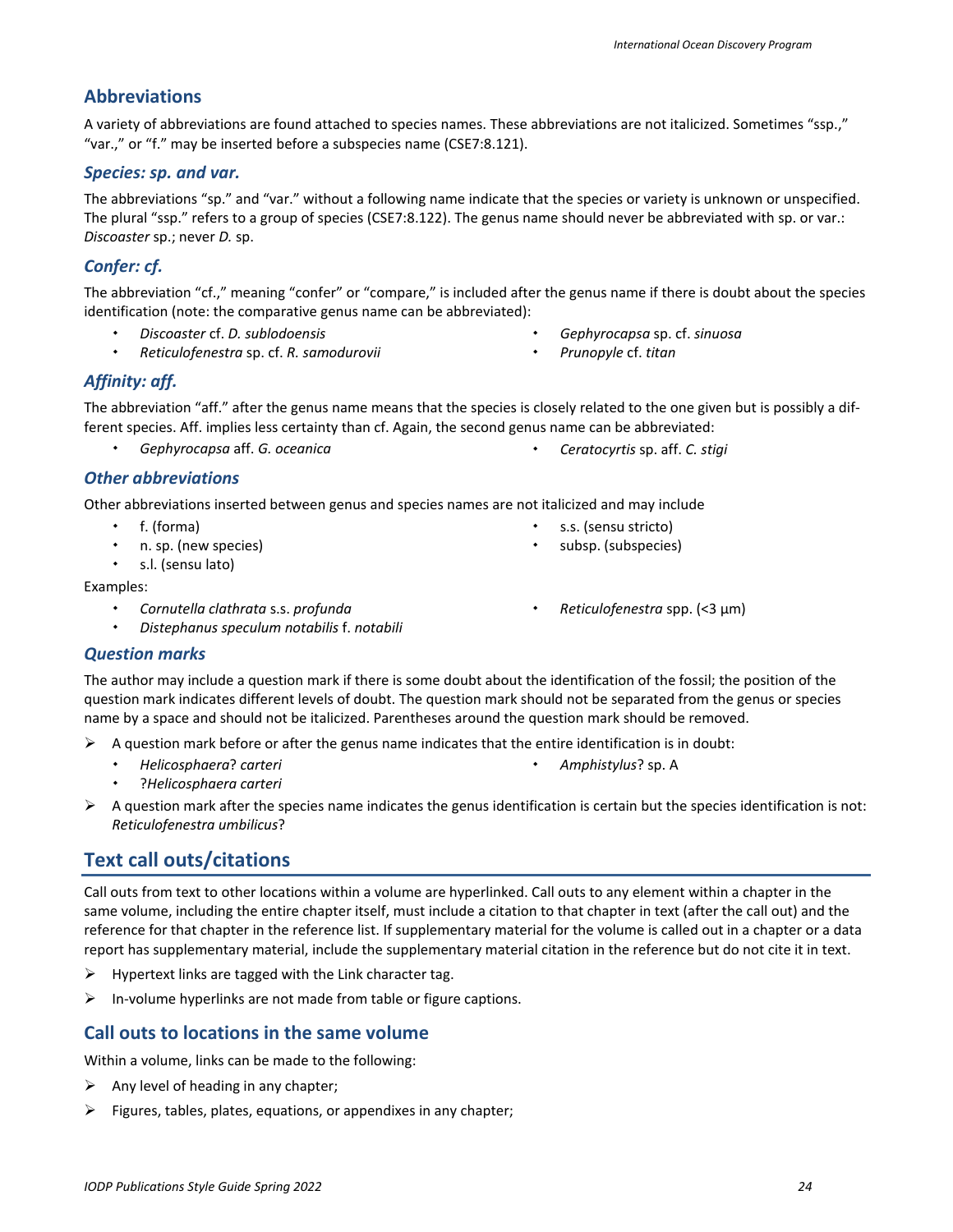- $\triangleright$  Core descriptions, thin sections, or smear slides; or
- $\triangleright$  Supplementary material

#### <span id="page-24-0"></span>*Call outs to text sections and chapters*

#### **Links within a chapter:**

- Link to a uniquely named header: See **Lithostratigraphy**.
- Link to a nonuniquely named header: See **Magnetostratigraphy** in Paleomagnetism.

#### **Links out of chapter:**

- Link to a uniquely named header: See **Biostratigraphy** in the Expedition 350 methods chapter (Tamura et al., 2015).
- Link to a nonuniquely named header: See **Hard rock cores** in Magnetostratigraphy in the Expedition 352 methods chapter (Reagan et al., 2015).
- Link to a chapter appendix: See **Appendix B** in the Site U1378 chapter (Fryer et al., 2011).
- Link to an entire chapter in the same volume: See the **Site U1347** chapter (Stoner et al., 2010).
- $\triangleright$  Links to the same section in multiple chapters:
	- XRD data are compiled in separate tables in the Lithostratigraphy sections of each chapter. (no link)
	- XRD data are compiled in separate tables (see Lithostratigraphy in the **Site U1301**, **Site U1302**, and **Site U1303** chapters [Mix et al., 2009a, 2009b, 2009c]). (links to chapter contents)
	- XRD data are compiled in separate tables (see **Lithostratigraphy** in the Site U1301 chapter, **Lithostratigraphy** in the Site U1302 chapter, and **Lithostratigraphy** in the Site U1303 chapter [Mix et al., 2009a, 2009b, 2009c]) (links to the Lithostratigraphy text section in each chapter)

#### **Links to authored chapters or data reports in the same volume:**

- $\triangleright$  Call out specialty papers and data reports by authorship:
	- …in the postcruise research of **Morono et al.** (2008)
	- (see McNeill et al., 2017a; **McNeill et al.**, 2017b)
	- (see **Siesser**, 2014)
- $\triangleright$  Links to "in press" and "submitted" chapters use the same language as a published chapter. The "in press" link opens a placeholder file. When the chapter is published, the link becomes live. The "in press" text is not updated. Submitted chapters are not linked but are listed in the reference list.
	- For analyses results, see **Screaton et al.** (in press).
	- For analyses results, see Screaton et al. (submitted).

#### <span id="page-24-1"></span>*Call outs to figures, tables, and equations*

- $\triangleright$  Call outs for figures, tables, equations, and movies are all handled in the same way except for the letters used with the numbers for each type of material:
	- Figure, table, equation, and movie numbers are preceded by "F," "T," "E," or "M," respectively.
- $\triangleright$  When calling out figures, tables, equations, etc. in a different chapter, include the citation for the chapter that contains the referenced items in the text and reference list.
	- "Site 1088 is located on Agulhas Ridge (see Figures **F1**, **F5** in the Expedition 345 summary chapter [Curray et al., 2013])."

#### <span id="page-24-2"></span>*Call outs to descriptive data*

Each *Proceedings* volume contains descriptive data (sometimes called "prime data") that may include visual core descriptions (VCDs), smear slides, or thin sections in the Core descriptions section.

- $\triangleright$  If prime data for a particular site is called out from text, the link opens to the Core descriptions heading in the volume table of contents: Characteristics are defined based on smear slide analyses (see Site U1301 smear slides in **Core descriptions**).
- $\triangleright$  If a particular site is not identified in a text callout, the link also opens to the Core descriptions heading in the volume table of contents: Core description forms summarize the descriptive data (see **Core descriptions**).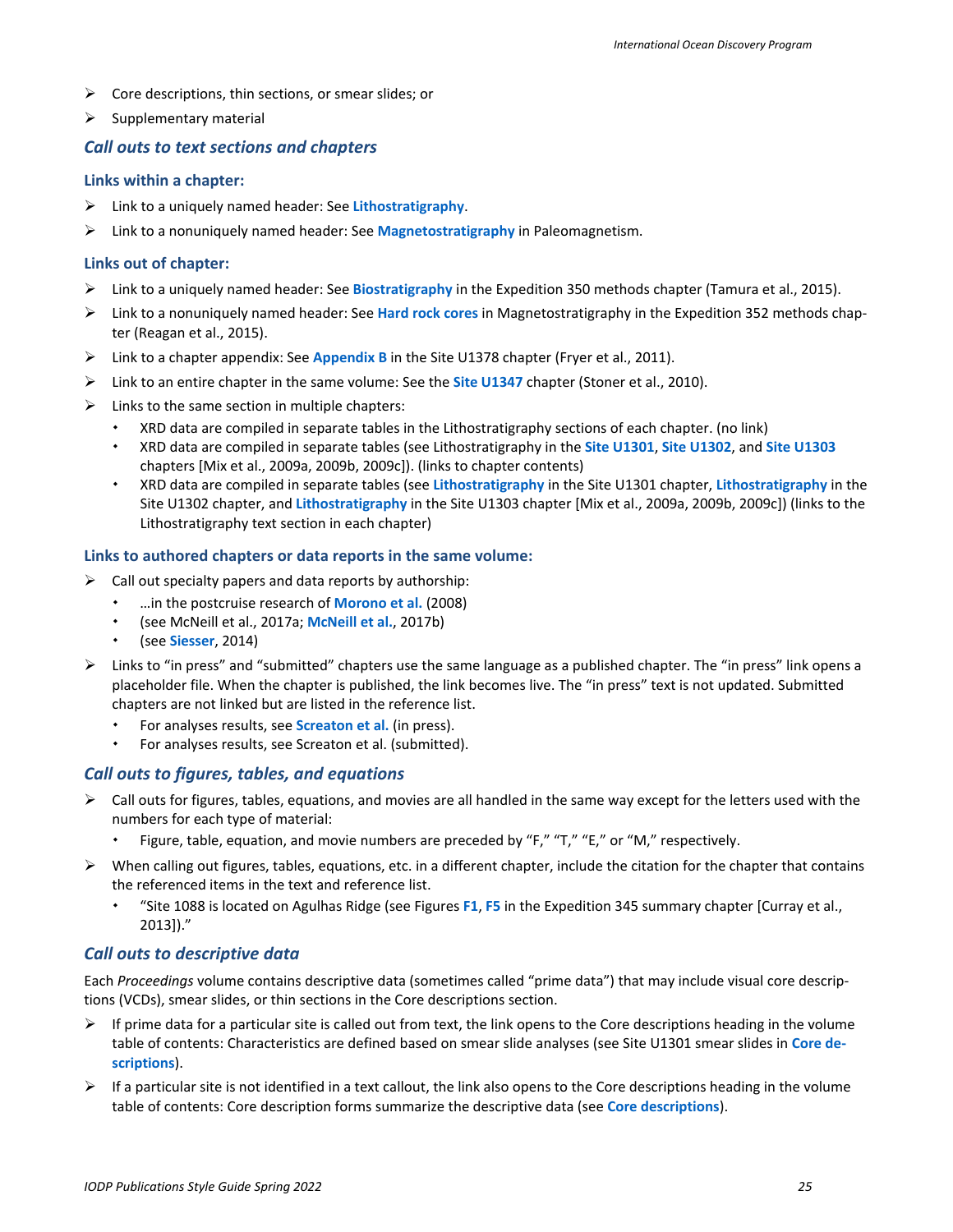#### <span id="page-25-0"></span>*Call outs to supplementary material*

- $\triangleright$  Each volume/data report may include a supplementary material section that contains data tables, figures, raw data, description logs, and so on. Contents of the supplementary material section are cited from text to a specific file or directory (at minimum), and the link opens the volume table of contents for ER chapters and the Supplementary material splash page for data reports. The reader can select the appropriate folder and file from the Supplementary material splash page.
	- "Velocity data for this site supports this theory (see C0001\_DS.XLS in VELOCITY in **Supplementary material**)." [C0001\_DS.XLS is an Excel file contained in the directory VELOCITY, which is a link available on the Supplementary material splash page].
- $\triangleright$  All primary directories (folders) in the supplementary material must be cited from text in a volume/data report.
- $\triangleright$  See the Supplementary material SOP available on the Wiki for details and examples.

#### <span id="page-25-1"></span>*Link language and tagging*

- $\triangleright$  Do not include punctuation in the Link character tag. See the examples below.
- $\triangleright$  "Figure" is spelled out both in body text and parenthetically.
- If only one figure is called out, "Figure" is singular: Diatom preservation for Hole U1334 is shown in Figure **F3**.
- If multiple parts of a single figure are cited, "Figure" is singular: …shown in the position of the layers (Figure **F8A**, **F8C**).
- $\triangleright$  If multiple figure parts will appear together on the same page, a range of figure parts can be tagged together including internal punctuation:
	- Figure **F2A–F2E**; in this case the en-dash, can be included in the Link character tag
	- Figure **F12A, F12B**; both A and B parts are on the same page and can be in a single Link character tag
- If more than one figure is called out, "Figure" is plural: Bathymetry details appear in Figures **F1**, **F2**, and **F9**.
- If all parts of a figure are cited, call out the entire figure: See Figure **F1A**, **F1B**, **F1C**, **F1D** vs. See Figure **F1**.
- $\triangleright$  If calling out an appendix figure or table:
	- Table and figure numbers in a single appendix are preceded with the letter "A": Table **AT8**, Figure **AF1**.
	- Table and figure numbers in multiple appendixes are preceded with the letter of the appendix "A," "B," etc.: Table **AT8**; Figure **BF1**.

#### **Parenthetical callouts**

- $\triangleright$  In parenthetical call outs, use a semicolon between table, figure, equation, movie, and plates: "Lithostratigraphy indicates a basement age of 52 Ma (Figure **F1**; Table **T1**)."
- $\triangleright$  Use a comma instead of "and" when referring to two or more items: "Abundant foraminifers are present in this zone (Figures **F1**, **F2**)."
- $\triangleright$  If parenthetical information directly relates to the item cited, the information and call out can be placed inside the same set of parentheses, separated by a semicolon: "Such layering can be seen in the clay and ooze interval of the section (interval 10–35 cm; Figure **F2**)."
- $\triangleright$  If a text reference refers to a figure in another volume or publication, "figure" is abbreviated and lowercase: "(see fig. F2 in Shipboard Scientific Party, 1998a; see table 1 in Frank et al., 1999)."

#### <span id="page-25-2"></span>**Citing references**

All works included in a reference list must be cited in text, tables, figure captions, taxonomic lists, appendixes, or other chapter material (except same volume/data report supplementary material). Conversely, all citations in text must have a reference in the reference list. See Reference and citation SOPs available on the Wiki for more information.

- $\triangleright$  Citation for one or two authors is by last name, comma, year: (Miller, 2012; Winter and Peal, 2015).
- For three or more authors, list the first author, no comma, "et al." and then comma and year: (Acton et al., 2010).
- It is allowable to use "et al." possessively: in Junker et al.'s (1977) interpretation.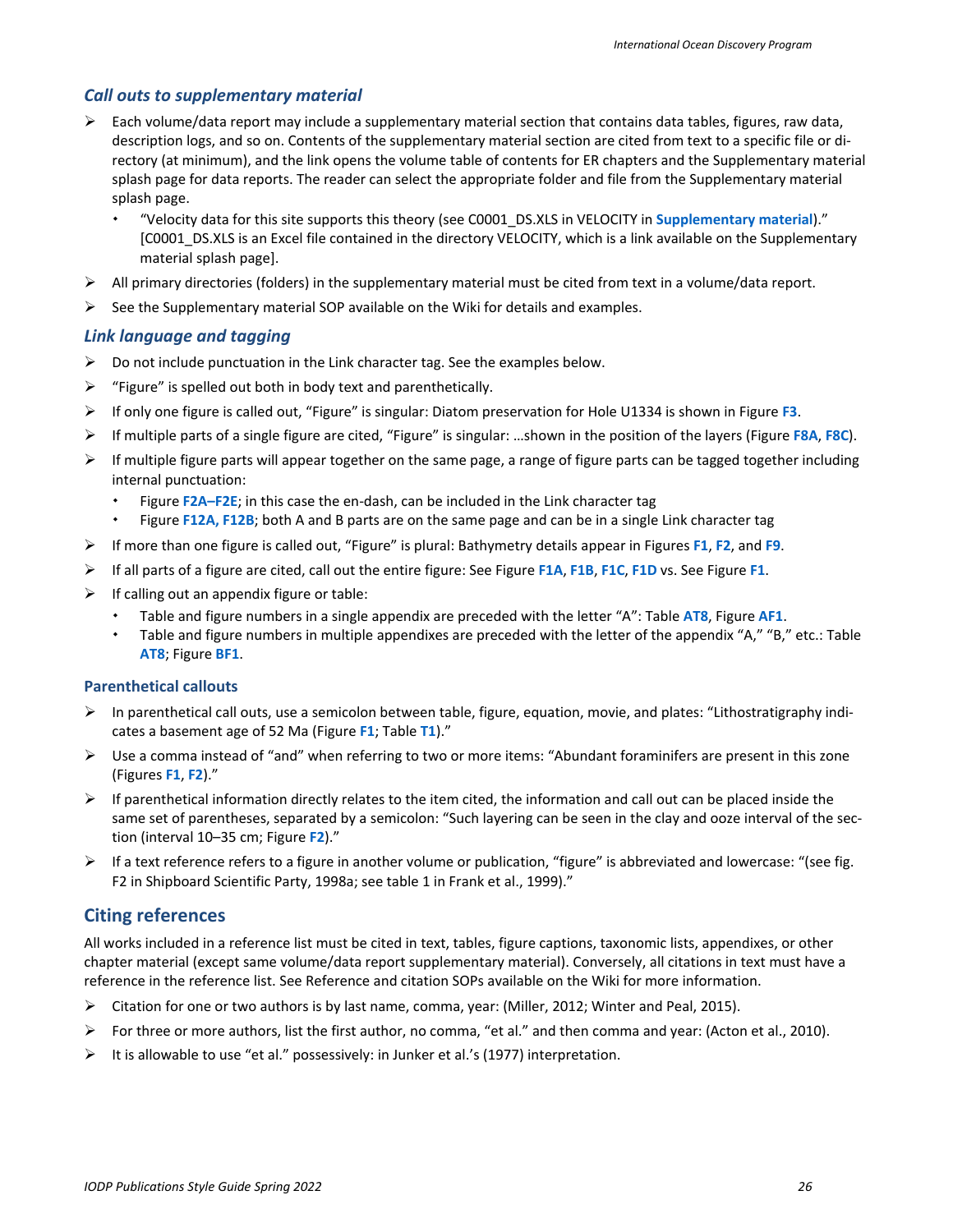- To cite an entire volume of the DSDP, ODP, or IODP *Proceedings,* include the full authorship of the volume (including Co-Chief Scientists and Staff Scientist; see the **[DSDP, ODP, and IODP Volume citation lists](https://sites.google.com/a/scientific-ocean-drilling.org/wikied/citation-sops)** for volume authorships): …as discussed in the Leg 178 *Initial Reports* volume (Barker, Camerlenghi, Acton, et al., 1999; Fryer, Wheat, Williams, and the Expedition 366 Scientists, 2018).
- $\triangleright$  To cite supplementary material from a different volume, indicate the file/directory and include the expedition number before "Supplementary material" but do not link: (see 362\_Structure\_Calculations.xlsx in STRUCTURE in the Expedition 362 Supplementary material [McNeill et al., 2017b])
- $\triangleright$  Citations can appear as body text or parenthetically:
	- In body text, the year of publication is in parentheses: Smith (2003) and Moore and Bosque (2005).
	- In a parenthetical reference citation, authors and publication date are in parentheses: …sedimentary overload (White, 2013).
	- Separate multiple parenthetical citations with semicolons: (Bell, 1970; Bell and Schott, 1972; Bell et al., 1976).
	- If necessary, square brackets can be used for citations within a parenthetical phrase: "Site 1088 is located on Agulhas Ridge (see Figure **F1** in the Site 1088 chapter [Expedition 345 Scientists, 2013])."
- $\triangleright$  Multiple citations do not have to be in alphabetical or date order; leave in order submitted by the author.
- Cite ODP or IODP scientific reports (*Scientific Prospectus, Preliminary Report, Technical Note*) like a journal article: (Gieskes et al., 1991).
- $\triangleright$  If author names and publication year are identical in successive references, identify them as a, b, c, and so on:
	- (Smith et al., 1990a, 1990b) Expedition 339 Scientists (2013a, 2013b, 2013c)
- $\triangleright$  If multiple papers with the same citation authorship appear in the same parenthetical citation list, combine them with commas separating the years: change (Smith, 1999; Moore et al., 1998; Moore et al., 2005; Smith, 2004) to (Smith, 1999, 2004; Moore et al., 1998, 2005).
- For an in press or submitted paper, the words "in press" or "submitted" appear where the publication year would be:
	- (Meyer et al., in press)  $\bullet$  Jones et al. (submitted)

### <span id="page-26-0"></span>*Citing unpublished data and personal communication*

- $\triangleright$  Do not include unpublished papers or personal communications in the reference list.
- $\triangleright$  Unpublished data text citations should include the author's first initial and does not include a year: "using the procedure described by G. Wheat et al. (unpubl. data)."
- $\triangleright$  If more information about the unpublished citation exists (link to URL or data of unpublished report), include this information in parentheses to help the reader find the information if needed.
- $\triangleright$  Personal communication citations should include the author's first initial and the year the communication occurred: "using the same procedure (G. Wheat, pers. comm., 2007)."

#### <span id="page-26-1"></span>*Citing software, databases, and user manuals*

- Software: If available, include the URL in text: "using Petschick's MacDiff version 4 (**www.ccp14.ac.uk/ccp/ccp14/ftpmirror/macdiff/MacDiff.html**)."
- Databases: if available, include the URL in text: "basalts in the PetDB database (**https://www.earthchem.org/petdb**)."
- $\triangleright$  Datasets can be cited in text and included in the reference list (this includes Supplementary material datasets):
	- Fryer, P., Wheat, C.G., Williams, T., and the Expedition 366 Scientists, 2018. Supplementary material, **<https://doi.org/10.14379/iodp.proc.366supp.2018>**. Supplement to Fryer, P., Wheat, C.G., Williams, T., and the Expedition 366 Scientists, Mariana Convergent Margin and South Chamorro Seamount. Proceedings of the International Ocean Discovery Program, 366: College Station, TX (International Ocean Discovery Program).
	- Jordan, E.K., Lieu, W., Stern, R.J., Carr, M.J., Feigenson, M.D., and Gill, J.B., 2012. Data from: CentAm & IBM Geochem Database version 1.02. Integrated Earth Data Applications. **https://doi.org/10.1594/IEDA/100053**.
- $\triangleright$  If a user manual does not have reference information, a URL link to the manual file can be included in the text.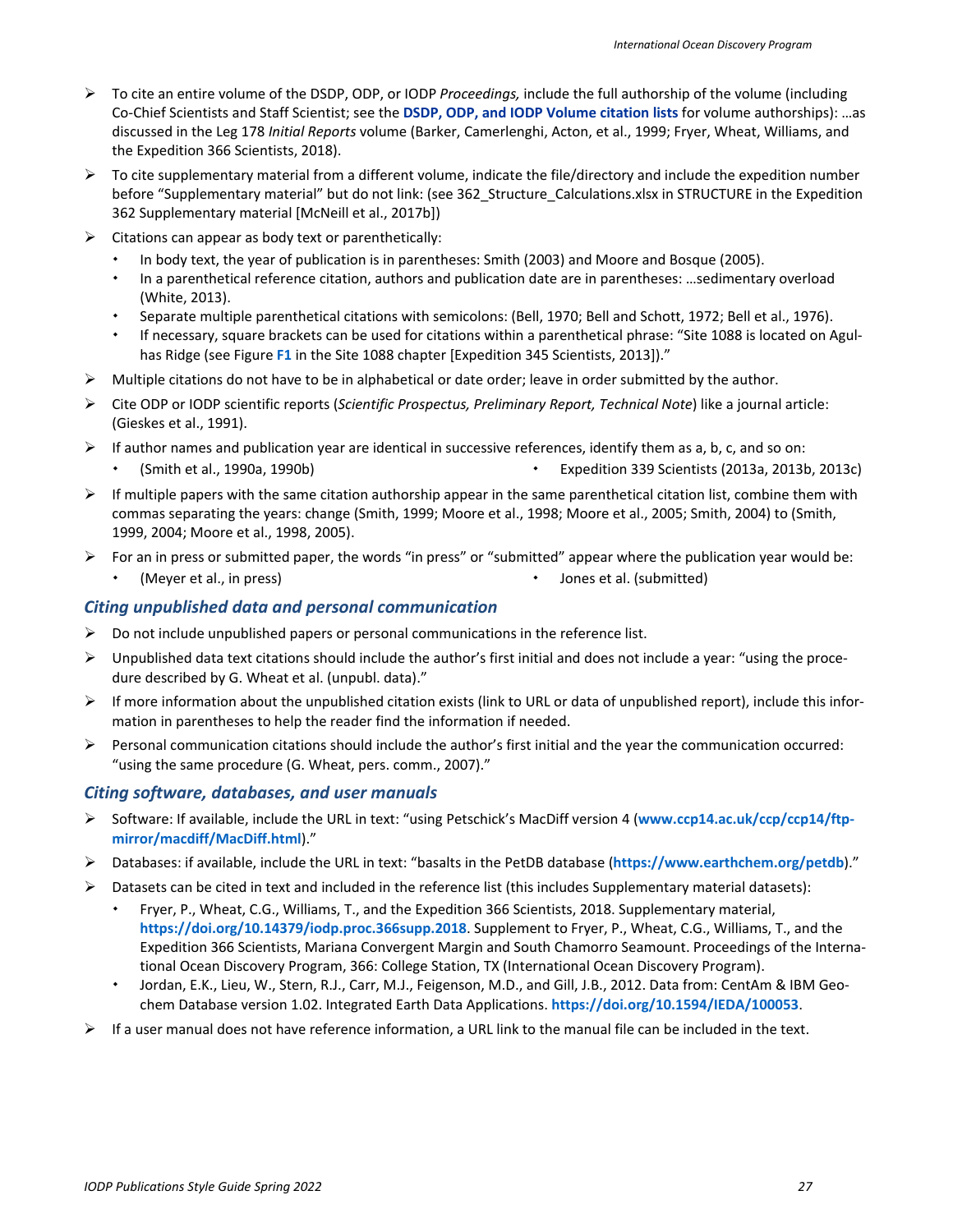### <span id="page-27-0"></span>**Tables**

#### <span id="page-27-1"></span>**Table presentation options**

- $\triangleright$  IODP-II volumes offer tabular information in several options:
	- Selected tables are formatted in FrameMaker, appearing within the PDF chapter text.
	- Oversized formatted tables can be linked to an oversized PDF from the table caption in the chapter.
	- Very long or wide tables (more than 1 portrait page width or length) can be linked to an oversized PDF or CSV file.
	- All volume data tables are included as comma separated value (CSV) files.
- Tables smaller than 1 portrait page size are usually considered appropriate for formatting in FrameMaker for display in the PDF chapter. A CSV version of the table is also created and included in the volume. Examples of PDF include
	- Lithostratigraphic, lithologic, seismic, or logging unit boundaries and descriptions
	- Biostratigraphic age datums, zonation, and timescales
	- Tool string types and tool names
- $\triangleright$  Tables that provide only data for further analytical use are generally offered as CSV files. Examples include
	- Geochemistry data tables
- Splice, tie point, and affine tables
- Physical properties data tables
- Biostratigraphic range charts
- $\triangleright$  Tables that are too large to display in the PDF chapter can be prepared in a separate oversized PDF file upon request (see **[Oversized tables](#page-29-1)**). Examples include:
	- Interstitial water geochemistry summary tables **Biostratigraphic range charts** https://www.marty.com
		-
- $\triangleright$  In general, most Methods chapter tables and entire coring summary tables are formatted for Frame. At the postcruise meeting, the EPM and Co-Chief scientists approve the final list of tables for presentation in the PDF chapter.
- $\triangleright$  The HTML chapter contains no tables, only links to CSV versions.
- $\triangleright$  If the EPM thinks it is important to include a large format table in an SP, a simple oversized PDF can be included in the SP PDF file.

### <span id="page-27-2"></span>**Processing tables**

- $\triangleright$  To ensure consistency of tables, work on them in letter groups across the volume (work on all ops tables together, then all biostrat tables, etc.).
- $\triangleright$  Resolve consistency problems, for example in datum event tables: use of terms like "first appearance" vs. "first occurrence" and column headers "datum" vs. "event" are often inconsistent.
- $\triangleright$  Abbreviations:
	- NA (never N/A) may be used for both not applicable and not analyzed. If NA is used for "not applicable" in one table, you may want to suggest the author use NM = not measured (not N.M.) instead of NA as not analyzed in other tables.
	- BDL (below detection limit) is preferred over BD.
- Query dashes in cells vs. blank cells, and define either usage in the notes.
- $\triangleright$  If sample identifiers are separated into columns, keep the "Type" column. If sample labels are concatenated, remove the section half type (A or W).

#### <span id="page-27-3"></span>**Table notes**

- $\triangleright$  Table notes follow the caption above the table.
	- PDF tables: the table caption and table notes must be tagged separately.
	- CSV tables: notes are shown above the table and below the table caption.
- $\triangleright$  Define all abbreviations used in the table body in the table note.
- Place footnote (e.g.,  $*$ ) definitions at the beginning of the note. These symbols are not superscript in the table note.
- Table notes are organized as follows: (1) notes that apply to the entire table then (2) notes that apply to specific parts of the table in order of appearance in table top **→** right **→** down (**[CMS16:3.74,](http://www.chicagomanualofstyle.org/16/ch03/ch03_sec074.html) 3.77**).
- $\triangleright$  If multiple tables contain the same abbreviations, repeat them in the notes for subsequent tables rather than referring to another table note.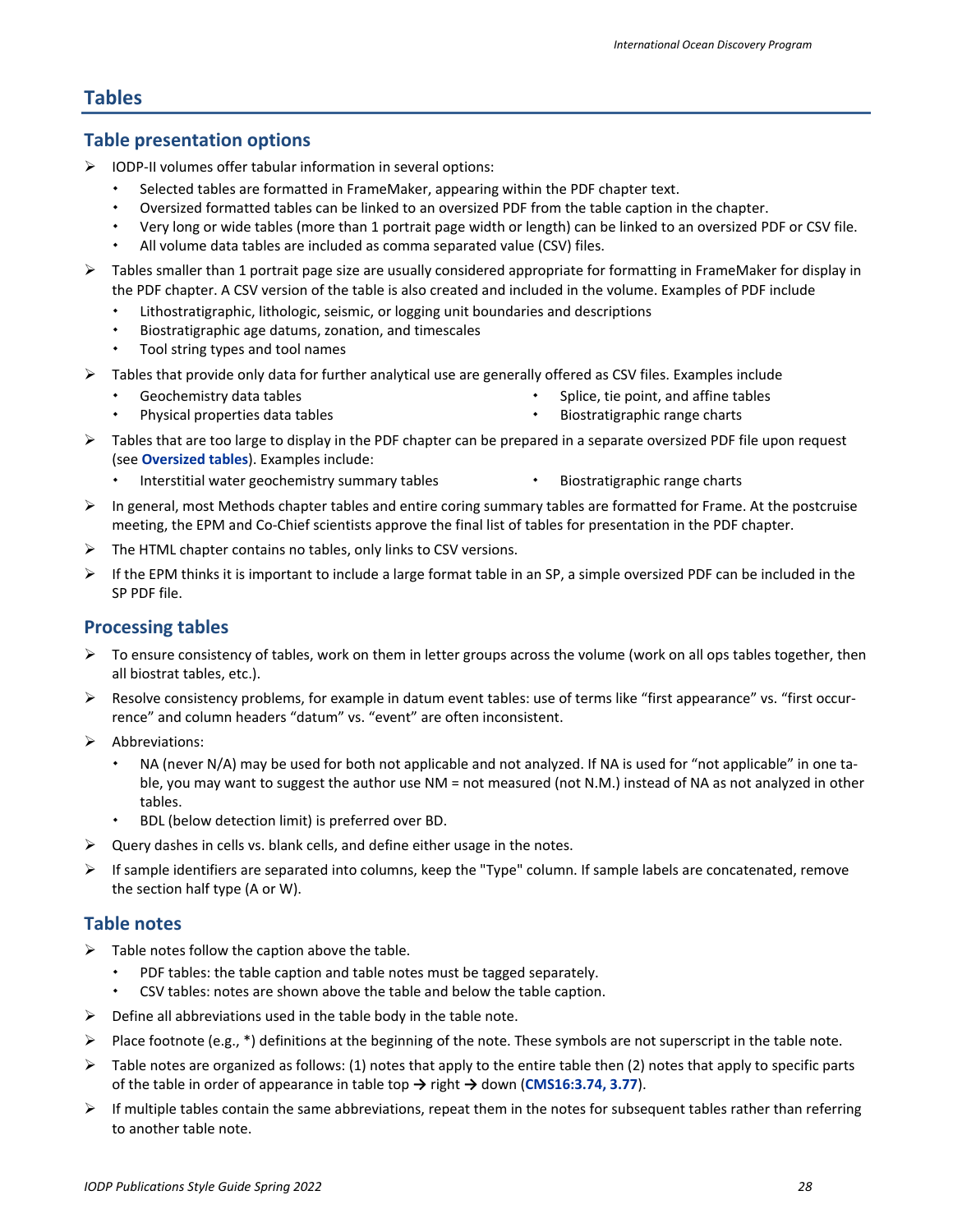- $\triangleright$  Use commas to separate table note items when describing things that can be conceptually grouped together. Use periods between table note items that are not grouped. See examples below.
	- APC = advanced piston corer, HLAPC = half-length APC, XCB = extended core barrel, RCB = rotary core barrel.
	- IC = inorganic carbon, CaCO<sub>3</sub> = calcium carbonate, TC = total carbon, TOC = total organic carbon, TN = total nitrogen, TS = total sulfur. TOC concentrations are calculated from the difference between IC and TC concentrations. C/N ratios are calculated from TOC and TN concentrations and are given as atomic ratios.

#### *Biostratigraphic range charts*

- $\triangleright$  When abbreviations denote a range of size, preservation, or abundance but appear in a random order within the table, group the abbreviations by type and list them from largest to smallest—abundance first, then preservation, then other.
	- Abundance: A = abundant, C = common, F = few, R = rare, T = trace. Preservation: VG = very good, G = good, M = moderate, P = poor.
- $\triangleright$  Check definitions used in table notes against definitions listed in the Methods chapter (abundance and preservation definitions may differ based on type of microfossil).

### <span id="page-28-0"></span>**Typesetting tables in Frame**

The following guidelines apply to tables formatted in FrameMaker for presentation as PDF. For CSV tables, see the ER table workflow on the Wiki.

 $\triangleright$  Formatted tables are offered only in portrait orientation.

#### *Horizontal/Vertical rules*

- $\triangleright$  Most typeset tables require only 3 horizontal rules: above and below the header row and below the last row (**[CMS16:3.50](http://www.chicagomanualofstyle.org/16/ch03/ch03_sec050.html)**).
- Vertical rules should be used sparingly or not at all (**[CMS16:3.50](http://www.chicagomanualofstyle.org/16/ch03/ch03_sec050.html)**). Generally, vertical rules can be used between every 5 columns of genus/species on a formatted range chart.
- $\triangleright$  Biostratigraphic and magnetostratigraphic age model tables formatted for methods chapters have specific horizontal and vertical rules to aid interpretation of the information. See the Table Sample booklet.

#### *Column headers*

- $\triangleright$  Column headers should be as brief as possible (abbreviations are acceptable if defined in the caption or notes) (**[CMS16:3.54](http://www.chicagomanualofstyle.org/16/ch03/ch03_sec054.html)**).
- $\triangleright$  Move common elements from columns into the headers (months, years, units, etc.)
- $\triangleright$  Side headers are right-justified and followed by a colon.

#### *Table body text alignment*

- **Single-entry numbers with decimals**: align on decimal *<TableDecimalX>*.
- **Single-entry numbers without decimals**: flush right in middle of column *<TableDecimal>*.
- **Numeric ranges**: center in column *<TableCenter>*.
- **Table section headers** (indented rows below) *<TableTextNoIndent>*.
- **Sample identifiers**: flush left *<TableText>*.
- **Unit numbers**: flush left *<TableText>*.
- **Text**: flush left *<TableText>*.
- **Mixed numbers and letters**: align numerically *<TableDecimal>*.
- **Multiple values with common symbol** (such as a dash): Align on common symbol.
- **Multiple values with no common symbol**: align on decimal *<TableDecimal>*.
- **Combination of data with some operational signs**: align on decimal *<TableDecimal>*.
- **Every item has an operational sign**: center.
- **Range data that include other numbers**: center all *<TableCenter>*.
- **Roman numerals**: flush left *<TableText>*.
- **Side headers**: flush right *<TableTextRight>*.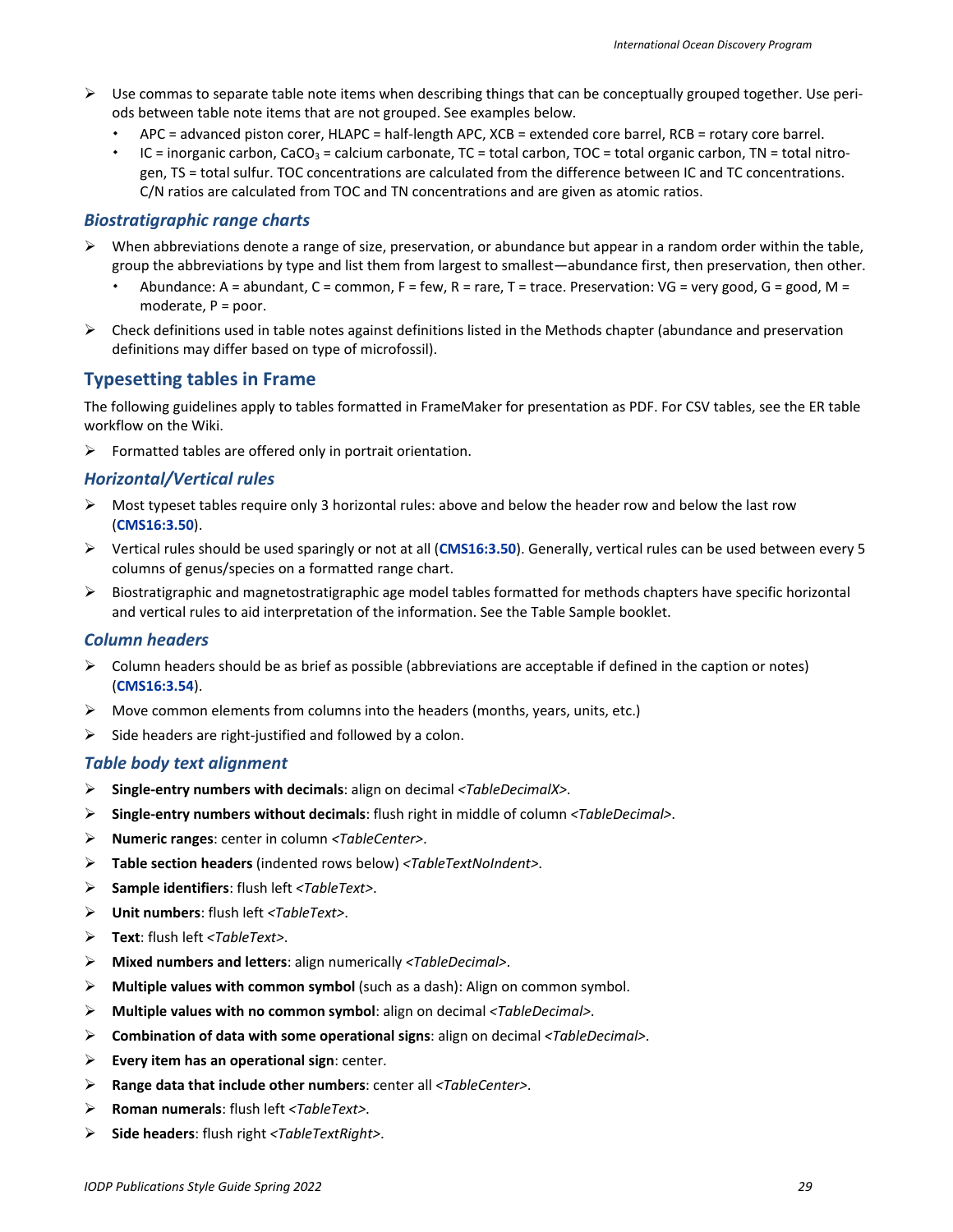#### *Table body formatting*

- $\triangleright$  Fractions are not typeset (use 6-3/4 inch, etc.).
- $\triangleright$  Add zeros before the decimal point but NOT following the decimal point unless required for significance (as instructed by scientist/author). IODP depths in meters are generally two decimal places.
- $\triangleright$  Decimal-aligned numbers are aligned on the decimal regardless of the number of digits on either side of the decimal. Center decimal-aligned material in the column based on the widest entry *<TableDecimalX>*.
- $\triangleright$  When any number in a table is greater than 9999, all numbers 1000 or greater should contain a comma.
- Sample identifier numbers are flush left *<TableText>* under the expedition-site-hole identifier *<TableTextNoIndent>*.
- $\triangleright$  Vertically spanned table cells are top-justified.
- $\triangleright$  Headers in horizontally and vertically spanned table cells (age events) are centered both horizontally and vertically.
- Text usually uses first-word initial capitalization except stratigraphic terms appear as they do in text (see **[Capitaliza](#page-5-2)[tion](#page-5-2)**). Thus, in the entry "lower Eocene," lower is not capitalized, even when it is the first word in the column.
- $\triangleright$  Use minus symbols for negative signs.
- $\triangleright$  Use en-dashes for ranges of values (do not use en-dash if either number in the range is negative).
- All data headers must have IODP standard units, where appropriate (see **[Common IODP units](#page-39-1)**).
- $\triangleright$  In column headings, the singular form is used:
	- Age (Ma) vs. Ages (Ma) **Ages (Ma) 1998 1998 1998 1998 1998 1998 1999 1999 1999 1999 1999 1999 1999 1999 1999 1999 1999 1999 1999 1999 1999 1999 1999 1999 1999 1999 19**
- $\triangleright$  The word "Unit" is not used in table body text if it is defined in the column header.
- $\triangleright$  Specify and define type of unit in table headings:
	- Lith. unit  $\cdot$  PP unit
	- Log unit
- $\triangleright$  "Subunit" is not used in table headers, even if subunits are shown on the table.
- $\triangleright$  Use symbol designations to reference note information in the following order (no super/subscript in notes):
	- asterisk \* (not superscript)
	- dagger † (superscript)
	- double dagger ‡ (superscript)
	- double asterisk \*\* (not superscript)

For CSV tables, use incrementing asterisks (i.e., \*, \*\*, \*\*\*, etc.) because daggers and double daggers do not hold up.

Seismic unit

- $\triangleright$  Columns should be as narrow as possible without being extreme.
- $\triangleright$  Column headers can be stacked if the header text is much wider than the column text.
- $\triangleright$  A single line of column text can be moved to the note or wrapped if it is much wider than other column text.
- $\triangleright$  Use spanned headers only if needed to aid understanding of a complex table. If spanned groups of headers are adjacent, separate them using a 0.25 pica spacer column.

#### <span id="page-29-0"></span>**CSV tables**

- $\triangleright$  All volume chapter tables are offered as CSV zip downloads.
- $\triangleright$  CSV tables are made from Excel files approved at the postcruise meeting before the author galleys are sent.
- $\triangleright$  See the ER table workflow SOP for instructions for preparing tables before and after postcruise meetings and list of symbols that do not hold up in CSV (e.g., change ° to deg).

### <span id="page-29-1"></span>**Oversized tables**

Oversized tables are prepared only when necessary because table content cannot be presented in an alternate easily understandable format. Oversized tables are formatted in a separate PDF file on an oversized page. This PDF file is placed in the volume OVERSIZE directory.

The following style of caption is placed in the chapter:

Table TX. Full caption. (This table is available in an **oversized format**.) **Download table in CSV format**.

In the oversized PDF, the caption appears on the oversized sheet with the following slug placed in the upper left corner of the oversized page: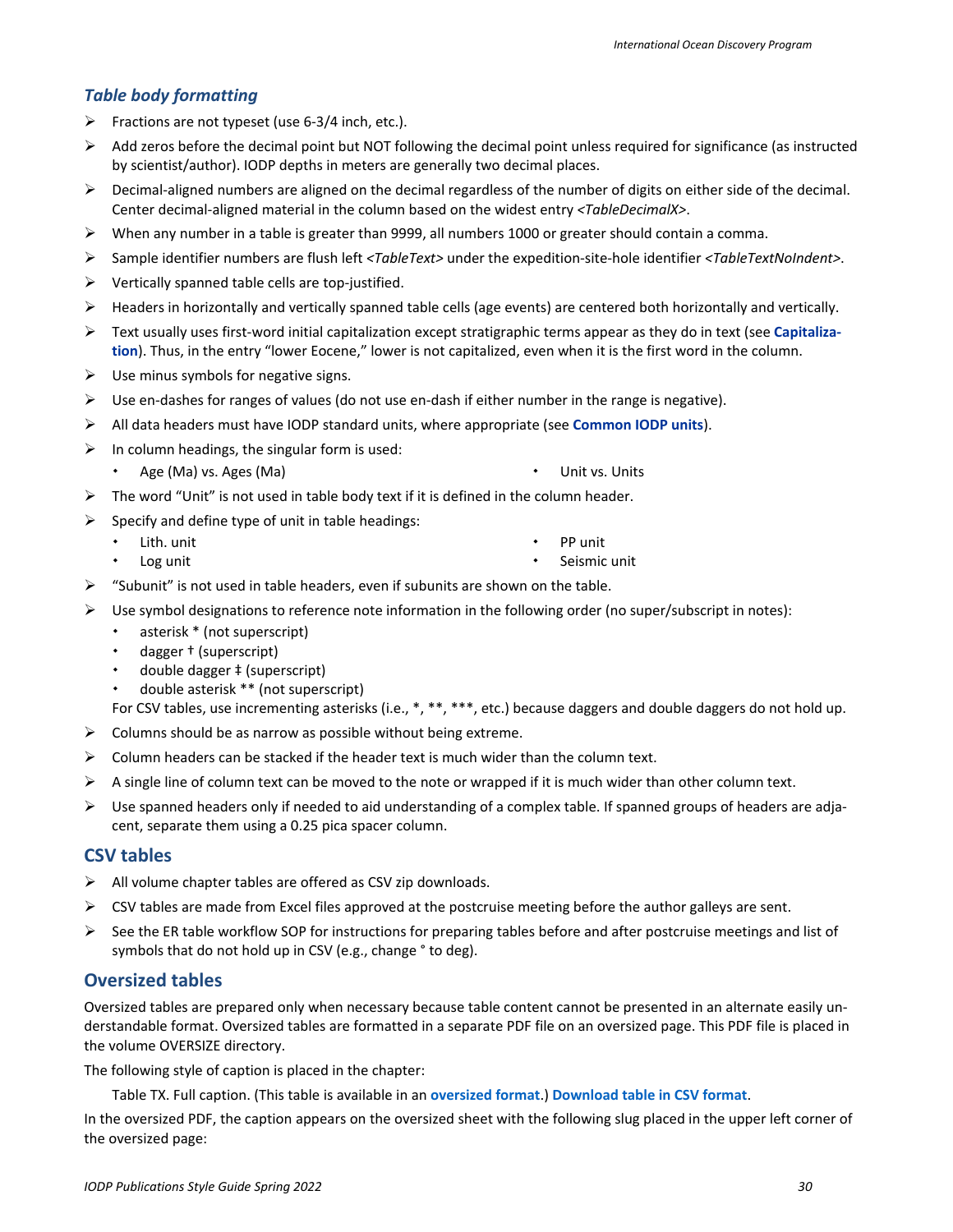*Proceedings of the International Ocean Discovery Program*, Volume XXX Full chapter title, Table TX. Full caption and notes. https://doi.org/10.14379/iodp.proc.XXX.nnn.yyyy

### <span id="page-30-0"></span>**Figures**

#### <span id="page-30-1"></span>**Figure permissions**

### *Reproducing published material from other publishers*

It is absolutely essential that authors obtain permission to reproduce any published material (figures, tables, etc.) which does not fall into the public domain, or for which they do not hold the copyright. Permission should be requested by the authors from the copyrightholder (usually the Publisher, please refer to the imprint of the individual publications to identify the copyrightholder).

Permission **is required** for:

- $\triangleright$  Author's own works published by other Publishers and for which they did not retain copyright.
- $\triangleright$  Use of Tables, Graphs, Charts, etc., if they are unaltered or slightly modified.
- $\triangleright$  Photographs for which the author does not hold copyright.

#### Permission **is not required** for:

- Reconstruction of author's *own* table with data already published elsewhere. Please notice that in this case the source of the data must be cited in the form of either "Data from..." or "Adapted from...".
- $\triangleright$  Graphs, Charts, Schemes and Artworks that are completely redrawn by the authors and significantly changed beyond recognition do not require permission.

#### *Obtaining permission*

IODP cannot publish material from other publications without permission. In order to avoid unnecessary delays in the publication process, authors should start obtaining permissions as early as possible. If in any doubt about the copyright, authors should apply for permission from the copyright owner(s) for both the print and online format in a Public Access publication with a CC-BY license. Please be aware that some publishers do not grant electronic rights for free and that IODP is not be able to refund any costs that may have occurred to receive these permissions. In such cases, material from other sources should be used.

#### *General permission guidelines*

- $\triangleright$  If a submitted figure is reproduced from a different publication, the submitting scientist(s) may need to obtain permission to use the figure. Wording in the caption may help determine if permission is needed.
	- "**Taken from**" or "**From**": PERMISSION REQUIRED
	- "**After**" means possible redrafting but no changes to information in figure: PERMISSION REQUIRED
	- "**Modified from**" means minor changes made to the original figure: PERMISSION REQUIRED
	- "**Adapted from**" means substantial changes have been made: PERMISSION NOT REQUIRED
- $\triangleright$  The Production supervisor will determine if permission is needed for any figures. Production will contact the scientist for additional information or permissions. For SPs/PRs, the Editor will send the permission information when the file is sent for review.
- $\triangleright$  Figures taken from ODP and IODP publications do not require permissions, but attribution may be appropriate.

### <span id="page-30-2"></span>**Figure formatting**

The objective of formatting figures for the *Proceedings* volumes is to improve presentation and readability and to meet reader expectations for consistency across a volume. Formatted figures should be neater and easier to read than originals.

#### *General formatting guidelines*

- **Sizing**:
	- Figure is appropriately sized to fit portrait orientation on the 2-column PDF chapter page.
	- Similar types of figures are sized similarly for consistency and ease of layout.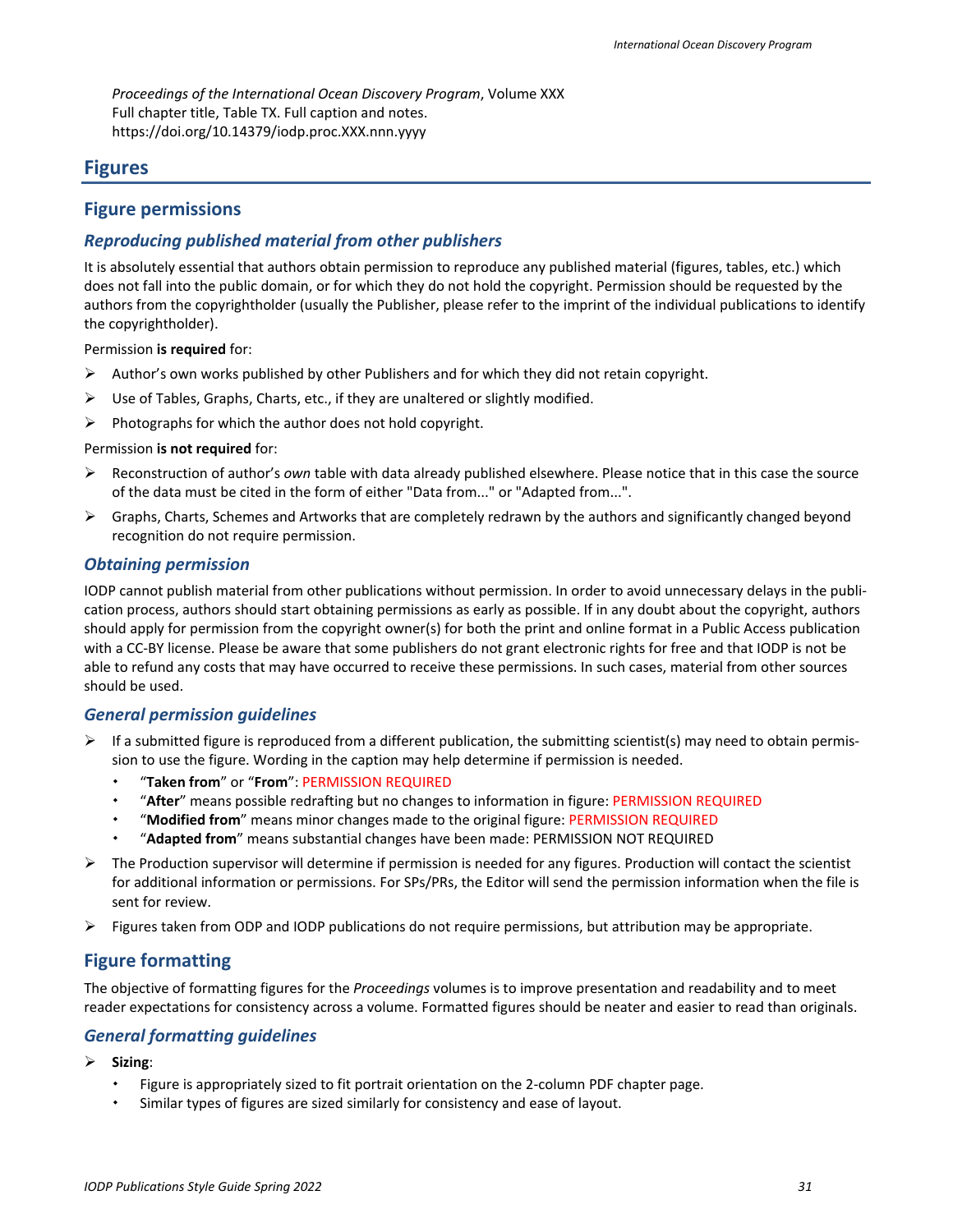#### **Scale**:

- Once sized, text, line weights, symbols, labels, legends, and colors are distinguishable and readable.
- Text does not encroach on graphic elements.

#### **Alignment**:

- Column headers, axis labels, and text elements are spaced/centered/aligned appropriately and consistently.
- Part letters are consistent; legend elements are spaced and aligned.

#### **Integrity**:

- All elements from original figure have been retained and figure meaning has not changed.
- Figure presentation is improved from original.

#### *Standard figure preparation guidelines*

- $\triangleright$  Format figures in letter groups, sorted by figure type, to ensure consistency.
- $\triangleright$  Figures are presented in portrait orientation.
- $\triangleright$  Text is san-serif font (i.e., Helvetica or Arial).
- $\triangleright$  Bold, italic, and underlining is removed (exception: GPTS and biostratigraphic age charts).
- Stratigraphic stages/epochs are abbreviated (if necessary) per **[Timescale abbreviations](#page-32-0)** below.
- $\triangleright$  Labels are sentence case (first letter capitalized).
- $\triangleright$  Vertical text: beginning of label is closest to bottom of the figure on both vertical axes.
- $\triangleright$  Legend symbols are same size, color, and shape as they appear in plots.
- $\triangleright$  Data axis labels and headings have units; ratios may be unitless.
- $\triangleright$  Depth scale units match those on submitted figures.
- > Labels such as "Hole C": change to Hole UXXXXC.
- E Leave sample identifiers the way that are submitted (with or without the hyphen before section type [A or W]; e.g., 330-U1375A-7H-1-A or 330-U1375A-7H-1A); VCDs will also have the hyphen from the L2E download.
- $\triangleright$  Labels are singular: Age (Ma) vs. Ages (Ma).
- Lithostratigraphic/lithologic units are labeled "Lith. unit"; no use of "subunit" in headings or labels.
- $\triangleright$  If legend/key is set outside of the figure, do not use a box around it.
- Figures sized for 1 column (21 pica) if possible; maximum figure size is 43.5 pica  $\times$  56.0 pica.
- Figure part letters (A, B, C, D) are positioned *across and then down*; if this is adjusted, also adjust the caption.
- $\triangleright$  Standardize labels and units as follows:
	- magnetic susceptibility **→** MS
	- point magnetic susceptibility **→** MSP
	- natural gamma (ray; radiation) **→** NGR
	- gamma ray attenuation **→** GRA
	- graphic lithology **→** Lithology
	- X-ray diffraction **→** XRD
	- X-ray fluorescence **→** XRF
	- natural remanent magnetization **→** NRM
	- common depth point **→** CDP
	- two-way traveltime **→** TWT
	- vertical exaggeration (V.E.) **→** VE
- shotpoint **→** SP
- radiolaria **→** radiolarian(s)
- ostracoda **→** ostracod(s)
- planktic **→** planktonic
- Myr **→** My
- kyr **→** ky
- mm/a **→** mm/y
- cm/yr **→** cm/y
- hr **→** h
- sec **→** s
- yr **→** y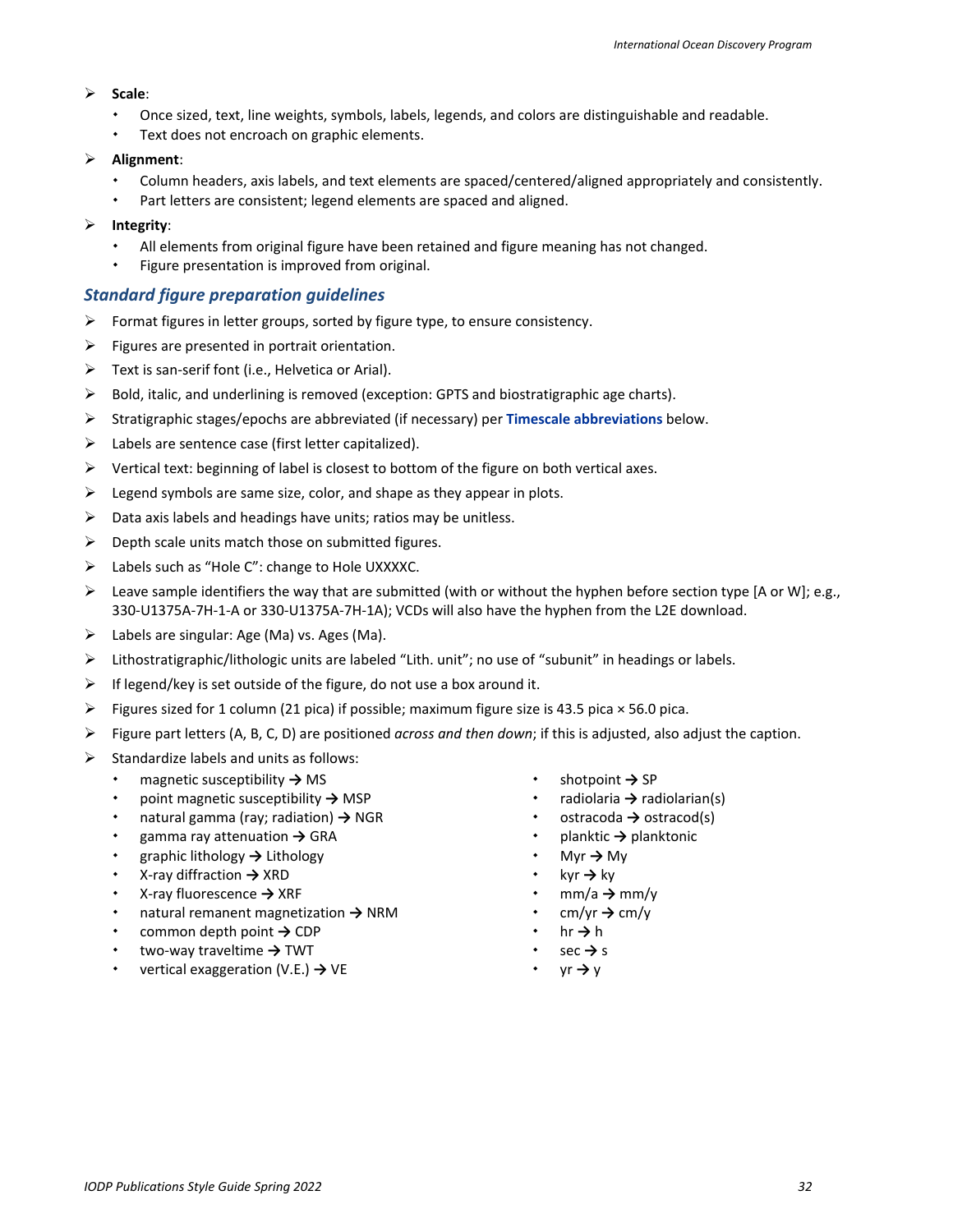#### <span id="page-32-0"></span>*Timescale abbreviations*

| Cenozoic | Quaternary (Quat.)  | Holocene (Holo.)      |                          |
|----------|---------------------|-----------------------|--------------------------|
| (Cenoz.) |                     | Pleistocene (Pleist.) | Upper                    |
|          |                     |                       | <b>Ionian</b>            |
|          |                     |                       | Calabrian (Cal.)         |
|          |                     |                       | Gelasian (Gel.)          |
|          | Neogene (Neog.)     | Pliocene (Plio.)      | Piacenzian (Piac.)       |
|          |                     |                       | Zanclean (Zan.)          |
|          |                     | Miocene (Mio.)        | <b>Messinian (Mess.)</b> |
|          |                     |                       | Tortonian (Tort.)        |
|          |                     |                       | Serravallian (Serrav.)   |
|          |                     |                       | Langhian (Lang.)         |
|          |                     |                       | Burdigalian (Burd.)      |
|          |                     |                       | Aquitanian (Aquit.)      |
|          | Paleogene (Paleog.) | Oligocene (Oligo.)    | Chattian (Chatt.)        |
|          |                     |                       | Rupelian (Rup.)          |
|          |                     | Eocene (Eoc.)         | Priabonian (Priab.)      |
|          |                     |                       | Bartonian (Bart.)        |
|          |                     |                       | Lutetian (Lut.)          |
|          |                     |                       | Ypresian (Ypres.)        |
|          |                     | Paleocene (Paleoc.)   | Thanetian (Than.)        |
|          |                     |                       | Selandian (Selan.)       |
|          |                     |                       | Danian (Dan.)            |
| Mesozoic | Cretaceous (Cret.)  | Upper                 | Maastrichtian (Maast.)   |
| (Mesoz.) |                     |                       | Campanian (Camp.)        |
|          |                     |                       | Santonian (Sant.)        |
|          |                     |                       | Coniacian (Coniac.)      |
|          |                     |                       | Turonian (Tur.)          |
|          |                     |                       | Cenomanian (Cenom.)      |
|          |                     | Lower                 | Albian (Alb.)            |
|          |                     |                       | Aptian (Apt.)            |
|          |                     |                       | Barremian (Barrem.)      |
|          |                     |                       | Hauterivian (Haut.)      |
|          |                     |                       | Valanginian (Val.)       |
|          |                     |                       | Berriasian (Berrias.)    |

### <span id="page-32-1"></span>**Figure proofing guidelines**

 $\triangleright$  Reviewers should proof figures in groups by letter as follows:

- Compare each figure against the original printout.
- Compare each figure with its caption: right figure, all elements included, and conveys original meaning.
- Figure sizing and formatting choices are consistent within groups of like figures.
- Text does not overwrite data, borders, lines, or graphic features.
- Symbols or patterns are defined in a key or legend within or below the figure or in the caption.
- All elements are visible and readable.
- Components are in scale for figure size and meaning.
- Alignment and centering are appropriate.
- Figure presentation is improved from original.

### <span id="page-32-2"></span>**Oversized figures**

Oversized figures are prepared in a separate PDF file on an oversized page. This PDF file is placed in the volume OVERSIZE directory. Within the PDF chapter file, a reduced version of each oversized figure is placed on the appropriate figure page as a full-page thumbnail view with a link to the oversized file in the caption. This allows readers to print a small but complete version of the figure to a standard printer.

The following style of caption is placed in the chapter:

Figure FX. Full caption. (This figure is also available in an **oversized format**.)

In the oversized PDF, the caption appears on the oversized sheet (generally ledger size  $[11 \times 17]$ ). The following slug is placed in the upper left corner of the oversized page: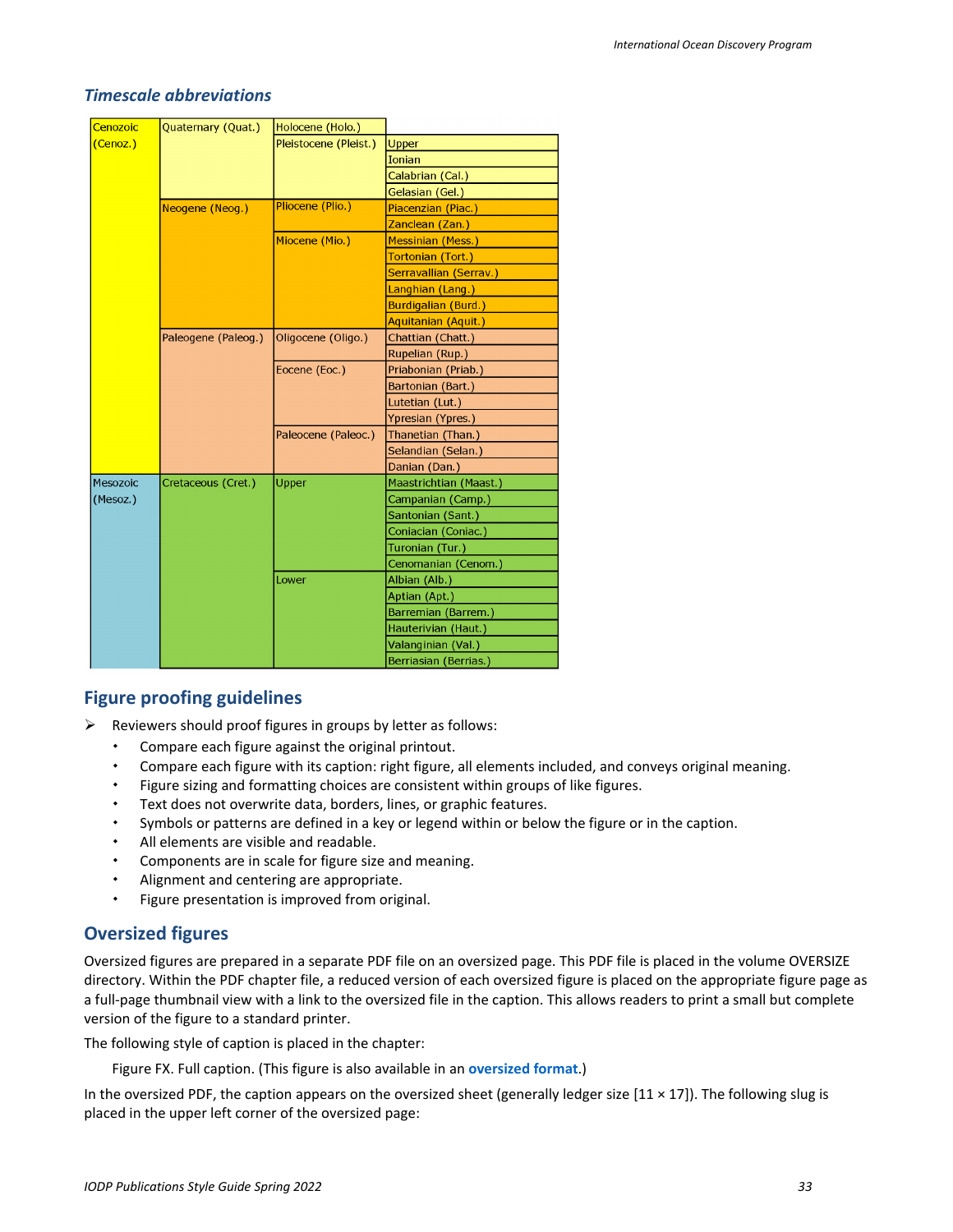*Proceedings of the International Ocean Discovery Program*, Volume XXX Full chapter title, Figure FX. Full caption. https://doi.org/10.14379/iodp.proc.XXX.nnn.yyyy

See the SOP for Oversized figure handling on the Wiki. See handling of oversized tables in **[Oversized tables](#page-29-1)**.

# <span id="page-33-0"></span>**Captions**

## <span id="page-33-1"></span>**Table captions**

- $\triangleright$  Full table captions for both formatted and CSV tables appear in PDF chapter text and bookmarks.
- Captions should be succinct and should not suggest any interpretation of the data (**[CMS16:3.52](http://www.chicagomanualofstyle.org/16/ch03/ch03_sec052.html)**).
- Explanatory material should be moved to the table notes (**[CMS16:3.76](http://www.chicagomanualofstyle.org/16/ch03/ch03_sec076.html)**).
- $\triangleright$  Standardize caption wording so the hole or site number appears at the end of the caption. When a table is not specific to a site or hole, include the expedition number.
	- Table T1. Coring summary, Hole U1320A.
	- Table T3. Lithostratigraphic units, Site U1320.
	- Table T4. Operations summary, Expedition 327.

#### *Multipage table captions*

- $\triangleright$  If a table spans multiple columns/pages, it is handled as follows:
	- [Page 1] Table T1. Compiled timescale used for Expedition 323. (Continued on next page.) OR (Continued on next X pages.)
	- [Following pages if more than two pages] Table T1 (continued). (Continued on next page.)
	- [Last page] Table T1 (continued).
	- The full caption with notes appears only on the first page of the table.

### <span id="page-33-2"></span>**Figure captions**

- $\triangleright$  Figure captions may consist of a word or two, an incomplete or complete sentence, several sentences, or a combination (**[CMS16:3.21](http://www.chicagomanualofstyle.org/16/ch03/ch03_sec021.html)**).
- Include hole, site, or expedition number in the caption unless figure is generic/not expedition specific.
- $\triangleright$  Do not repeat information in the caption if it is shown in the figure.
	- If a symbol is defined in a key within the figure, do not define it in the caption as well.
	- If XPL/PPL is shown on the figure, do not repeat in the caption.
- $\triangleright$  Acronyms not previously defined in the text should be defined in the caption; image lighting (XPL, PPL, etc.) only needs to be defined the caption of the first figure it appears in.
- $\triangleright$  Use "solid" and "open" to describe symbols rather than "white," "filled," etc.
- $\triangleright$  Do not specify color of symbols in caption if the shape is unique ("squares" rather than "green squares").
- $\triangleright$  Make sure core photograph intervals match captions; add information from originals if missing.
- Make sure photomicrograph image light (plane-polarized or cross-polarized as recorded on photomicrograph log) matches caption.
- $\triangleright$  Use a nonbreaking space (Ctrl + Space) to keep a part letter and caption together on one line.

#### *Multipart figure captions*

- $\triangleright$  If the caption for each part of the figure is a complete sentence or thought, the letter designating the figure part will be followed by a period, preceding the figure part description:
	- Figure F2. A. Bathymetry of eastern New Zealand region, with positions of major fronts at the ocean surface and the Antarctic Circumpolar and Pacific Deep Western Boundary currents. B. Meridional salinity cross section through the Pacific Ocean (data after Levitus, 1982), with location of Expedition 313 sites projected onto the plane of the section.
	- Figure F8. Interstitial water inorganic geochemistry profiles, Site U1365. A. Chloride. B. Magnesium. C. Salinity. D. Lithium. E. Barium. F. Sulfate.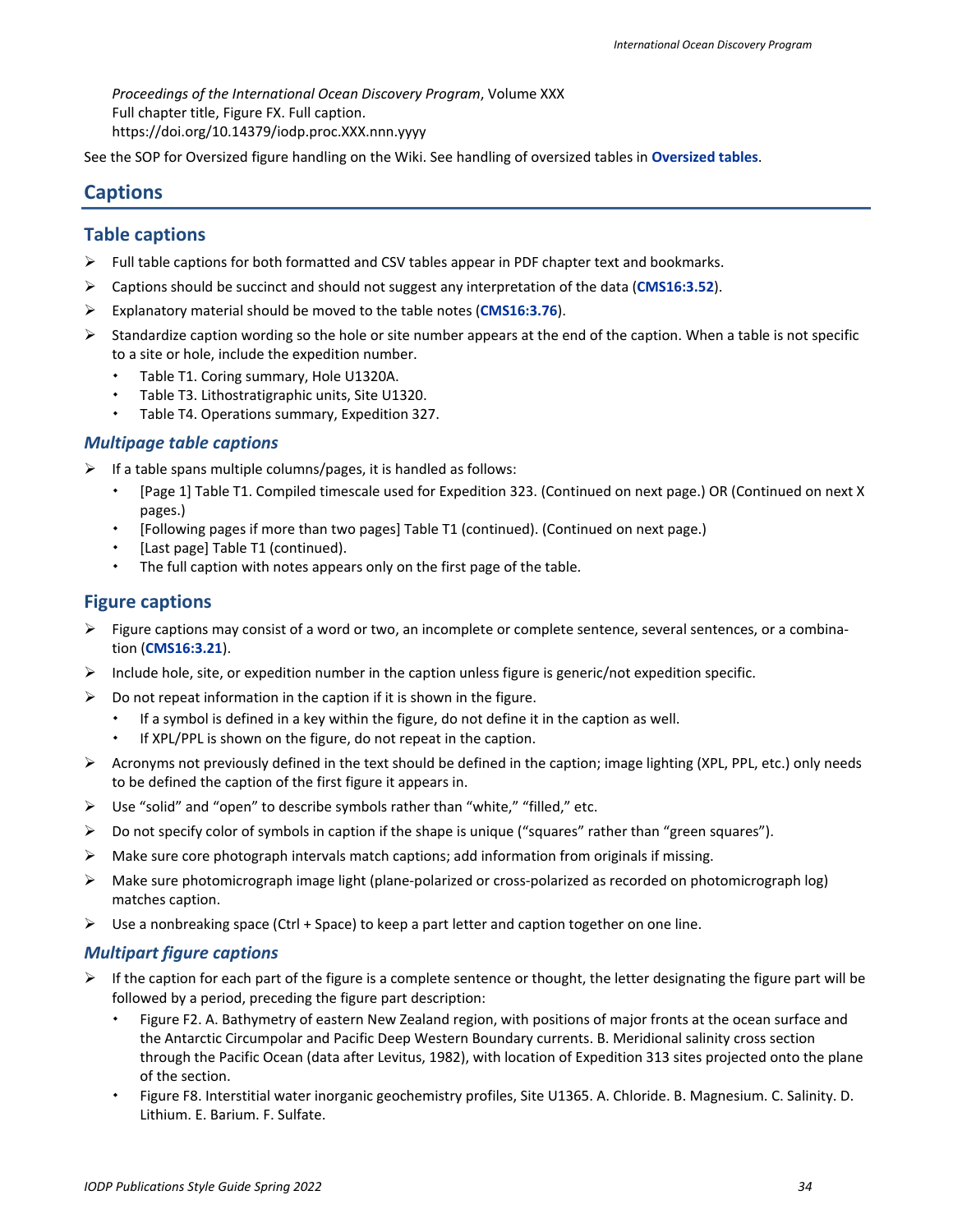- $\triangleright$  If the caption for each part of the figure is only a part of a complete sentence or thought, put the letter designating the figure part in parenthesis:
	- Figure F4. Geologic cross sections (A) through the eastern South Island and adjacent shelf and (B) from the shelf edge across the Campbell Plateau to the Southwest Pacific abyssal plain, Expedition 313.
	- Figure F8. Interstitial water inorganic geochemistry profiles for (A) chloride, (B) magnesium, (C) salinity, (D) lithium, (E) barium, and (F) sulfate, Site U1365.
- $\triangleright$  For multipart figures that are also multipage figures, set caption parts on the same pages as the corresponding figure parts.

### *Multipage figure captions*

- $\triangleright$  If a figure spans multiple columns/pages:
	- [Page 1] Figure F13. Percent blue and red reflectance at Site 1090. (Continued on next page.) OR (Continued on next X pages.)
	- [Following pages if more than two pages] Figure F13 (continued). (Continued on next page.)
	- [Last page] Figure F13 (continued).
	- The caption can appear only on the first page of the figure, or part captions can appear above the parts on subsequent pages only.

### *Figure caption examples*

Figure F6. Serpentinized ultramafic clasts. A. Radial aragonite crystals in lithified serpentinite mud (U1492A-1H-1, 82–84 cm, TS09; cross-polarized light [XPL]). B. Serpentinite with interpenetrating (left) and mesh (right) textures crosscut by a later fibrous serpentine vein (upper right) (U1492B-4F-2, 90–93 cm, TS21; XPL); orthopyroxene is altered to pseudomorphic bastite (upper left). C. Vermicular spinel intergrown with porphyroclastic orthopyroxene altered to bastite (U1492A-5F-1, 47– 49 cm, TS17; plane-polarized light [PPL]). D. Serpentinized harzburgite containing mesh serpentine textures and interstitial primary clinopyroxene (Cpx) and bastite (Bas) (U1492B-13F-1, 62–68 cm, TS30; XPL).

Figure F8. Representative smear slides, Hole U1429B, Unit II. A. Radiolarian and volcanic glass in brown serpentinite mud (2H-2, 76 cm). B. Reddish brown Cr-spinel in dark bluish gray serpentinite mud (5F-1, 70 cm). C. Amphibole grain with brown-green pleochroism in dark bluish gray serpentinite mud (5F-1, 40 cm). D. Calcite grains in bluish gray serpentinite mud (27F-2, 73 cm). E. Euhedral carbonate crystals (31X-CC, 44 cm; bottom of hole). F. Gypsum crystals (31X-CC, 49 cm).

# <span id="page-34-0"></span>**Plate captions**

In ER chapters for almost every volume that has SEM photos, the SEM plates are presented as figures. We have been doing this since plates went digital and were no longer compilations of photographs (at least 10 y). We stopped routinely publishing taxonomic type sections at the end of ODP, and since then we retain plates only for the few taxonomic indexes that get published in ERRs.

Plate captions can be grouped by genus species or by sample to save some space on the page. See examples below.

# *Full plate caption (18 lines)*

Plate P1. Nannofossils from Hole U1455A. Taxonomic organization and concepts are generally comparable to those of Young and Bown (1997) and Young (1998). Images with black background are cross-polarized light images; those with light backgrounds are phase-contrast images. Scale bars = 0.5 cm. 1. *Helicosphaera carteri* (8H-CC). 2. *Helicosphaera granulata* (35X-CC cm). 3. *Helicosphaera inversa* (3H-CC). 4. *Helicosphaera inversa* (3H-CC). 5. *Helicosphaera sellii* (13H-5, 15–17 cm). 6. *Helicosphaera sellii* (13H-5, 15–17 cm). 7. *Pontosphaera discopora* (9H-CC). 8. *Pontosphaera discopora* (2H-5, 5–6 cm). 9. *Pontosphaera multipora* (18H-CC). 10. *Syracosphaera pulchra* (8H-CC). 11. *Rhabdosphaera clavigera* (1H-4, 2–3 cm). 12. *Calciosolenia brasiliensis* (1H-4, 2–3 cm). 13. *Cyclicargolithus* ?*abisectus* (11.4 µm) (32X-CC). 14. *Cyclicargolithus floridanus,* 10.1 µm (27X-CC). 15. *Cyclicargolithus floridanus,* 9.3 µm (32X-CC). 16. *Cyclicargolithus floridanus,* 7.5 µm (32X-CC). 17. *Cyclicargolithus floridanus,* (35X-CC). 18. *Reticulofenestra bisecta,* 10.6 µm (35X-CC). 19. Small reticulofenestrids, ~1.7 µm (18H-CC). 20. *Reticulofenestra minuta,* 2.8 µm (5H-CC). 21. *Reticulofenestra haqii,* 3.1 µm (18H-CC). 22. *Reticulofenestra haqii*, 4 µm (27X-CC). 23. *Reticulofenestra haqii,* 4.3 µm (16H-CC). 24. *Reticulofenestra haqii,* 4.1 µm (14H-CC). 25. *Reticulofenestra haqii,* 4.7 µm (9H-CC). 26. *Reticulofenestra haqii-asanoi,* 5.4 µm (7H-CC). 27. *Reticulofenestra haqii-asanoi,* 6.3 µm (6H-CC). 28. *Reticulofenestra asanoi*; 6.6 µm (6H-CC). 29. *Reticulofenestra asanoi,* 6.8 µm (6H-CC). 30. *Reticulofenestra rotaria* (25X-4, 20–21 cm). 31. *Reticulofenestra pseudoumbilicus*; 5.0 µm (27X-CC). 32. *Reticulofenestra pseudoumbilicus,* 6.1 µm (26X-CC). 33. *Reticulofenestra pseudoumbilicus,* 6.9 µm (26X-CC). 34. *Reticulofenestra pseudoumbilicus*, 7.8 µm (19H-CC). 36. *Reticulofenestra pseudoumbilicus*, 11.5 µm (28X-CC). 37. *Reticulofenestra pseudoumbilicus,* 9.2 µm with grill (18H-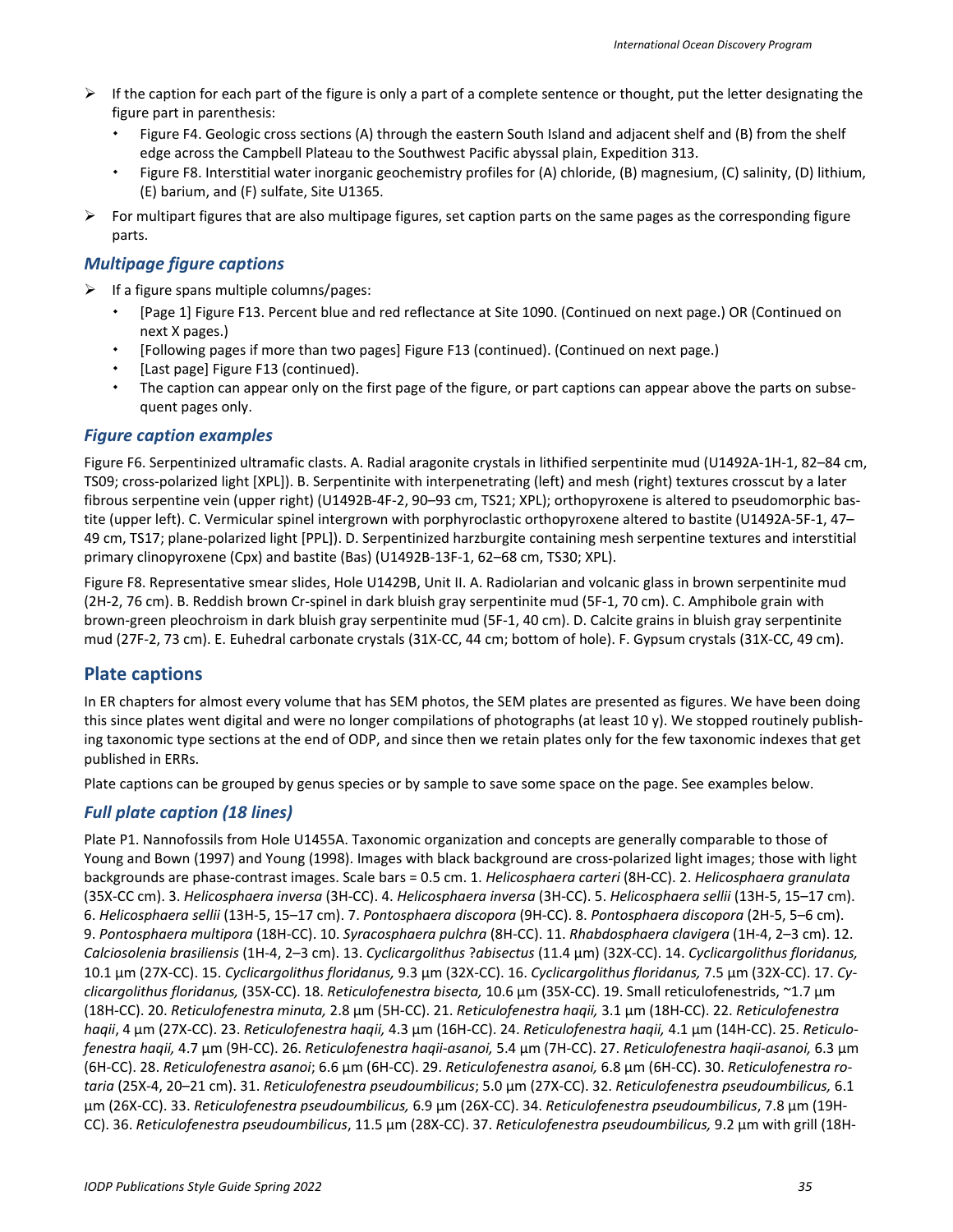CC). 38. *Pseudoemiliania lacunosa*; (16H-CC). 39. *Pseudoemiliania lacunosa* (4H-CC). 40. *Pseudoemiliania ovata* (9H-CC). 41. *Emiliania huxleyi* (1H-4, 2–3 cm). 42. *Emiliania huxleyi* (1H-4, 2–3 cm).

### *Plate caption grouped by nannofossil (14 lines)*

Plate P1. Nannofossils from Hole U1455A. Taxonomic organization and concepts are generally comparable to those of Young and Bown (1997) and Young (1998). Images with black background are cross-polarized light images; those with light backgrounds are phase-contrast images. Scale bars = 0.5 cm. 1. *Helicosphaera carteri* (8H-CC). 2. *Helicosphaera granulata* (35X-CC). 3, 4. *Helicosphaera inversa* (3H-CC). 5, 6. *Helicosphaera sellii* (13H-5, 15–17 cm). 7, 8. *Pontosphaera discopora*; (7) 9H-CC, (8) 2H-5, 5–6 cm. 9. *Pontosphaera multipora* (18H-CC). 10. *Syracosphaera pulchra* (8H-CC). 11. *Rhabdosphaera clavigera* (1H-4, 2–3 cm). 12. *Calciosolenia brasiliensis* (1H-4, 2–3 cm). 13. *Cyclicargolithus* ?*abisectus* (11.4 µm) (32X-CC). 14–17. *Cyclicargolithus floridanus*; (14) 10.1 µm (27X-CC), (15) 9.3 µm (32X-CC), (16) 7.5 µm (32X-CC), (17) 35X-CC. 18. *Reticulofenestra bisecta* (10.6 µm) (35X-CC). 19. Small reticulofenestrids (~1.7 µm) (18H-CC). 20. *Reticulofenestra minuta* (2.8 µm) (5H-CC). 21–25. *Reticulofenestra haqii*; (21) 3.1 µm (18H-CC), (22) 4 µm (27X-CC), (23) 4.3 µm (16H-CC), (24) 4.1 µm (14H-CC), (25) 4.7 µm (9H-CC). 26, 27. *Reticulofenestra haqii-asanoi*; (26) 5.4 µm (7H-CC), (27) 6.3 µm (6H-CC). 28, 29. *Reticulofenestra asanoi*; (28) 6.6 µm (6H-CC), (29) 6.8 µm (6H-CC). 30. *Reticulofenestra rotaria* (25X-4, 20–21 cm). 31–37. *Reticulofenestra pseudoumbilicus*; (31) 5.0 µm (27X-CC), (32) 6.1 µm (26X-CC), (33) 6.9 µm (26X-CC), (34, 35) 7.8 µm (19H-CC), (36) 11.5 µm (28X-CC), (37) 9.2 µm with grill (18H-CC). 38, 39. *Pseudoemiliania lacunosa*; (38) 16H-CC, (39) 4H-CC. 40. *Pseudoemiliania ovata* (9H-CC). 41, 42. *Emiliania huxleyi* (1H-4, 2–3 cm).

### *Plate caption grouped by sample (17 lines)*

Plate P1. Nannofossils from Hole U1455A. Taxonomic organization and concepts are generally comparable to those of Young and Bown (1997) and Young (1998). Images with black background are cross-polarized light images; those with light backgrounds are phase-contrast images. Scale bars = 0.5 cm. 1, 10. 8H-CC; (1) *Helicosphaera carteri,* (10) *Syracosphaera pulchra*. 2, 17, 18. 35X-CC; (2) *Helicosphaera granulata;* (17) *Cyclicargolithus floridanus;* (18) *Reticulofenestra bisecta,* 10.6 µm. 3, 4. 3H-CC; *Helicosphaera inversa*. 5, 6. 13H-5, 15–17 cm, *Helicosphaera sellii*. 7, 40. 9H-CC; (7) *Pontosphaera discopora*; (40) *Pseudoemiliania ovata.* 8. 2H-5, 5–6 cm, *Pontosphaera discopora*. 9, 19, 21. 18H-CC; (9) *Pontosphaera multipora;*  (19) small reticulofenestrids, ~1.7 µm; (21) *Reticulofenestra haqii,* 3.1 µm. 11, 12, 41, 42. 1H-4, 2–3 cm; (11) *Rhabdosphaera clavigera;* (12) *Calciosolenia brasiliensis;* (41, 42) *Emiliania huxleyi*. 13, 15, 16. 32X-CC; (13) *Cyclicargolithus* ?*abisectus,* 11.4 µm; (15) *Cyclicargolithus floridanus,* 9.3 µm; (16) *Cyclicargolithus floridanus,* 7.5 µm. 14, 31. 27X-CC; (14) *Cyclicargolithus floridanus,* 10.1 µm; (31) *Reticulofenestra pseudoumbilicus,* 5.0 µm. 20. 5H-CC, *Reticulofenestra minuta,* 2.8 µm. 22. 27X-CC, *Reticulofenestra haqii,* 4 µm. 23. 16X-CC, *Reticulofenestra haqii,* 4.3 µm. 24. 14H-CC, *Reticulofenestra haqii,* 4.1 µm. 25. 9H-CC, *Reticulofenestra haqii,* 4.7 µm. 26. 7H-CC, *Reticulofenestra haqii-asanoi,* 5.4 µm. 27–29. 6H-CC; (27) *Reticulofenestra haqii-asanoi*, 6.3 µm; 28. *Reticulofenestra asanoi,* 6.6 µm; (29) *Reticulofenestra asanoi*, 6.8 µm. 30. 25X-4, 20–21 cm, *Reticulofenestra rotaria.* 32, 33. 26X-CC; (32) *Reticulofenestra pseudoumbilicus,* 6.1 µm; (33) *Reticulofenestra pseudoumbilicus,* 6.9 µm. 34. 35. 19H-CC, *Reticulofenestra pseudoumbilicus,* 7.8 µm. 36. 28X-CC, *Reticulofenestra pseudoumbilicus,* 11.5 µm. 37. 18H-CC, *Reticulofenestra pseudoumbilicus*, 9.2 µm with grill. 38. 16H-CC, *Pseudoemiliania lacunosa,* 39. 4H-CC, *Pseudoemiliania lacunosa*.

### <span id="page-35-0"></span>**Short captions for tables, figures, and plates**

- $\triangleright$  Short captions are used in the HTML navigation frame.
- Short captions should be a single line (two at most) (**[CMS16:3.39](http://www.chicagomanualofstyle.org/16/ch03/ch03_sec039.html)**).
- $\triangleright$  In general, to prepare short captions, follow these guidelines:
	- Remove parenthetical information.
	- Remove sample identifier information.
- $\triangleright$  Each short caption should be unique.

# <span id="page-35-1"></span>**Chapter appendixes**

Appendixes appear at the end of the chapter text, after the references. Start the first appendix on a new page, and run in other appendixes after the first.

- $\triangleright$  Appendixes are generally set on a 2-column body page.
- $\triangleright$  If there is one appendix, label it "Appendix." If there is more than one appendix, label them alphabetically: "Appendix A," "Appendix B," and so on.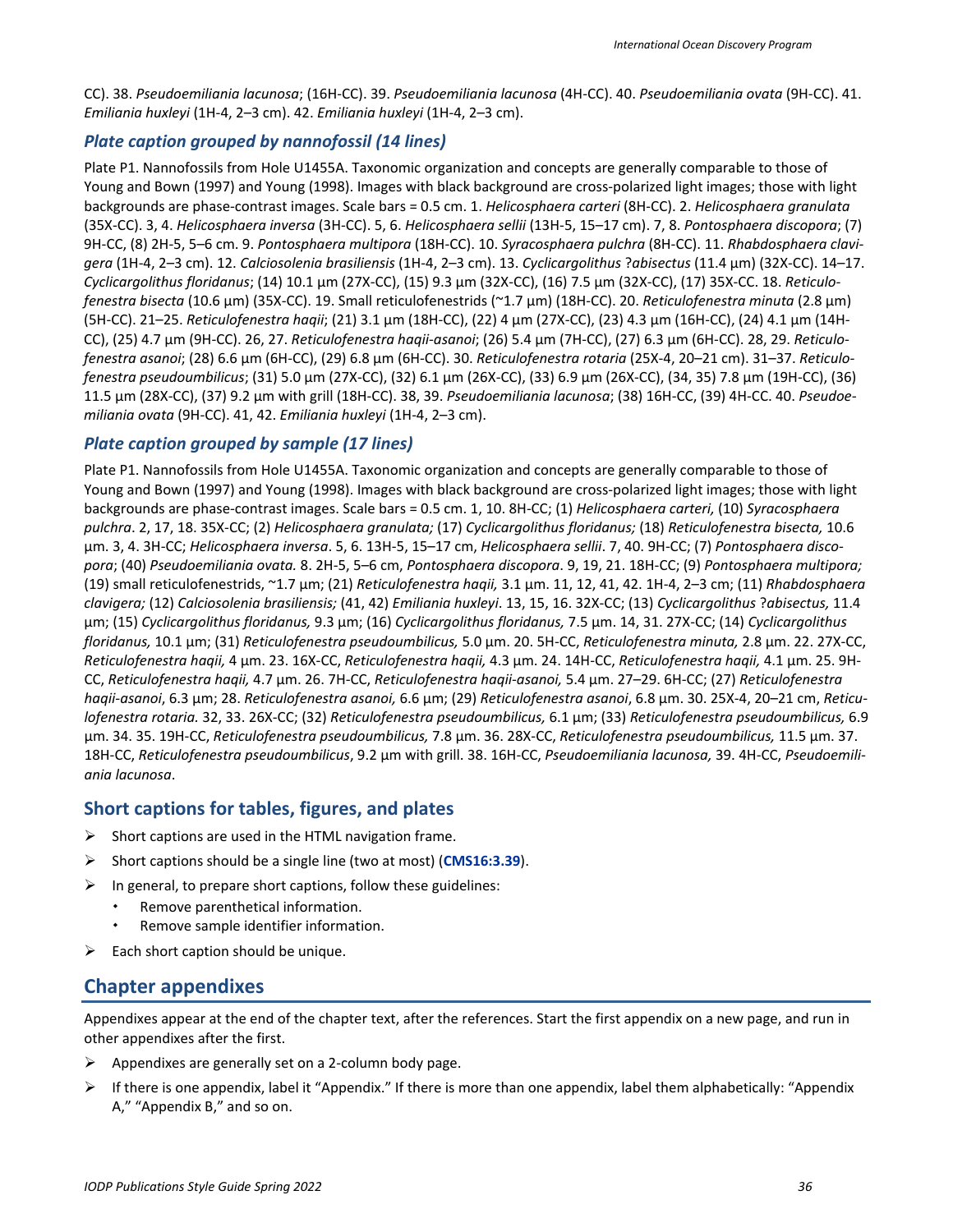$\triangleright$  Figures and tables in appendixes take the appendix letter to precede the table/figure number; if there is only one appendix, use "A" in figure and table numbers: Figure AF1, Table BT3.

# <span id="page-36-0"></span>**Supplementary material**

Supplementary material can be included in the volume associated with expedition reports or research results. This can include any information or data the author wants available to supplement their results and usually includes data files in nonstandard file formats other than PDF, ASCII, or CSV. If an author wants to include formatted Excel tables in the volume, place them in Supplementary material.

Supplementary material is not edited for volume style and is not converted to accessible formats but is rather presented as submitted by the author. The Editor provides Production with introductory descriptive text (see **[Supplementary material](#page-37-1)** in Volume Structure). The author may provide a readme.txt file with explanatory information for their data.

The Supplementary material HTML splash page shows a complete directory structure of the supplementary files. Readers should be given enough information in the chapter to find the appropriate data in the Supplementary material directory (e.g., see CRSC in **Supplementary material**). See the Supplementary material SOP for instructions on directory structure, file naming, and material handling.

# <span id="page-36-1"></span>**Volume structure**

Volumes front matter is structured as follows.

# <span id="page-36-2"></span>**Title page**

Contains the following information:

- Volume number and title (short expedition name)
- Platform, ports of call, and sites visited
- Expedition start and end dates
- Volume authorship
- Cover photo and site map
- Publisher information

# <span id="page-36-3"></span>**Publisher's notes**

Each platform operator has specific publisher's notes pages (see Master Pages in the FrameMaker template):

- Acknowledgment of NSF and other program funders
- Disclaimer
- Where to find shipboard core data and logging data
- Cover photo caption
- Copyright/license information
- ISSN and volume DOI
- Publication date

# <span id="page-36-4"></span>**Contents**

Volume contents are divided into five standard sections. From the contents page, the entire PDF volume can be downloaded in a zip file.

- 1. Expedition reports
- 2. Core descriptions
- 3. Supplementary material
- 4. Expedition research results
- 5. Drilling location maps

#### <span id="page-36-5"></span>*Expedition reports*

#### **Chapters**

This section contains a list of all ER chapters, with links to HTML and PDF versions, selectors to download chapter figures and/or tables, and button links to current CrossRef Cited-by statistics, oversized materials, updates (IODP-II)/errata (IODP-I), and other information: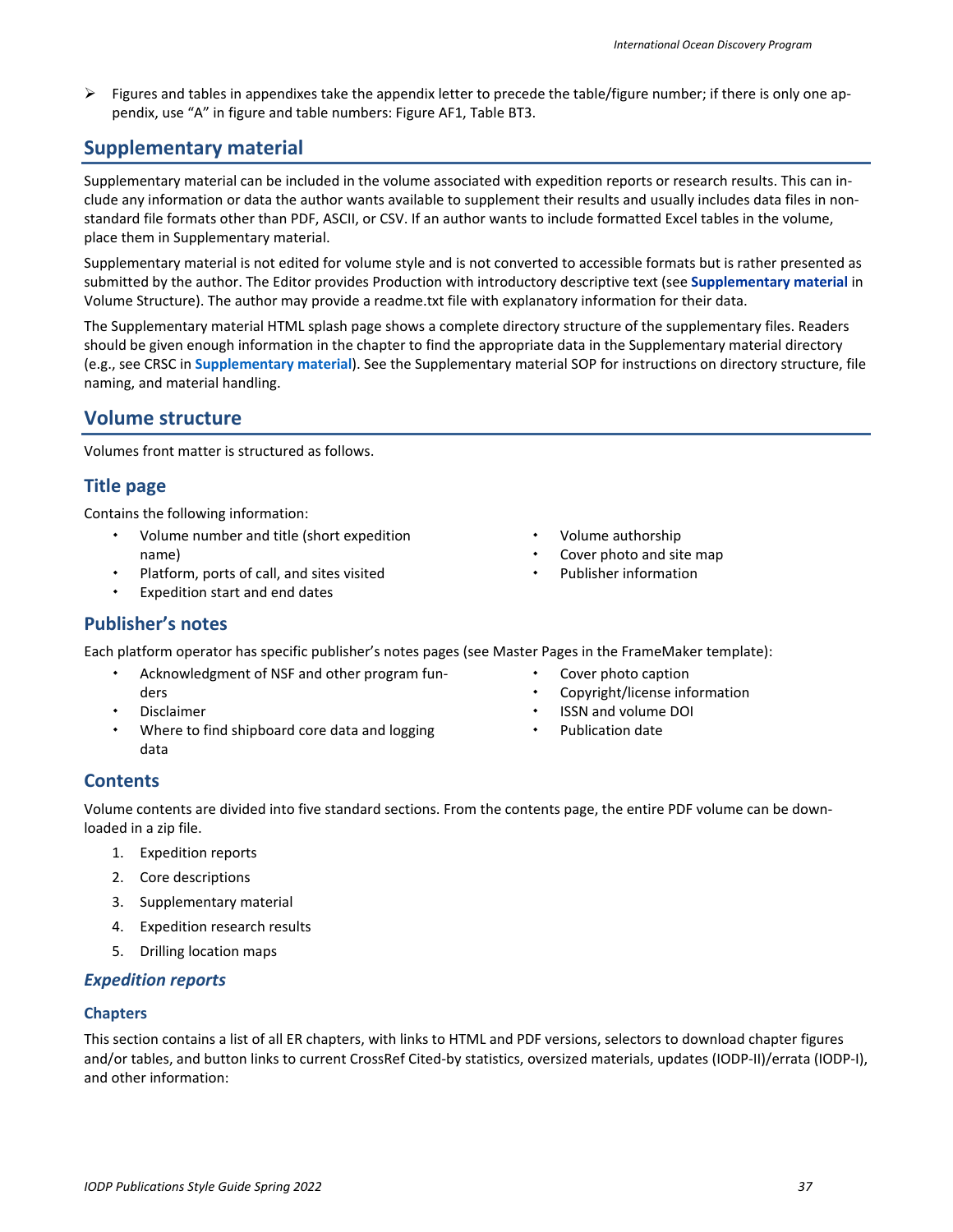**Expedition 362 summary** L.C. McNeill et al. HTML PDF Download figures Download table Cited by **Expedition 362 methods** L.C. McNeill et al. HTML PDF Download figures Download table Cited by **Site U1480** L.C. McNeill et al. HTML PDF Download figures Download table Cited by

**Site U1481** L.C. McNeill et al. HTML PDF Download figures Download table Cited by

#### <span id="page-37-0"></span>*Core descriptions*

This section contains the expedition descriptive ("prime") data, which includes visual core descriptions (VCDs), thin section reports, and/or smear slide tables. The standard text for this section is as follows:

"Visual core descriptions (VCDs) are presented in PDF files for each site. Smear slides and/or thin sections are presented in PDF and/or CSV files for each site and/or hole (CSV files are available in the CORES directory). The entire set of core images in PDF is available in the IMAGES directory."

#### **Site U1480**

**Visual core descriptions** · **Smear slides** · **Thin sections**

**Site U1481 Visual core descriptions** · **Smear slides**

#### <span id="page-37-1"></span>*Supplementary material*

The general content of the supplementary material is described as follows (customized for each volume):

"Supplementary material for the Volume 362 expedition reports includes DESClogik workbooks in Microsoft Excel; amorphous silica extraction procedures and data in PDF; WRMSL magnetic susceptibility calibration error and MAD sample drying technique information in Microsoft Word and Microsoft Excel formats; images of sediment ripples, smear slide description sheets, and XRD data in PDF, Microsoft Excel, JPG, and EVA formats; and structural and drilling data and calculations in Microsoft Excel format and PDF. A full list of directories can be found in SUPP\_MAT in the volume zip folder or on the **Supplementary material for Volume 362 expedition reports** web page."

#### <span id="page-37-2"></span>*Expedition research results*

Expedition research results will be populated during the postcruise research period. It contains two subheadings:

#### **Data reports**

Pending.

#### **Syntheses**

Pending.

#### <span id="page-37-3"></span>*Drilling location maps*

"A site map showing the drilling locations for this expedition and maps showing the drilling locations of all International Ocean Discovery Program (IODP) expeditions, produced using QGIS (**http://www.qgis.org**), and all Integrated Ocean Drilling Program, Ocean Drilling Program (ODP), and Deep Sea Drilling Project (DSDP) expeditions, produced using Generic Mapping Tools (GMT) of Paul Wessel and Walter H.F. Smith (**http://gmt.soest.hawaii.edu**), are available in PDF."

**IODP Expedition 362 site map IODP map** (Expeditions 349–357, 359–362, 364, and 365) **Integrated Ocean Drilling Program map** (Expeditions 301–348) **ODP map** (Legs 100–210) **DSDP map** (Legs 1–96)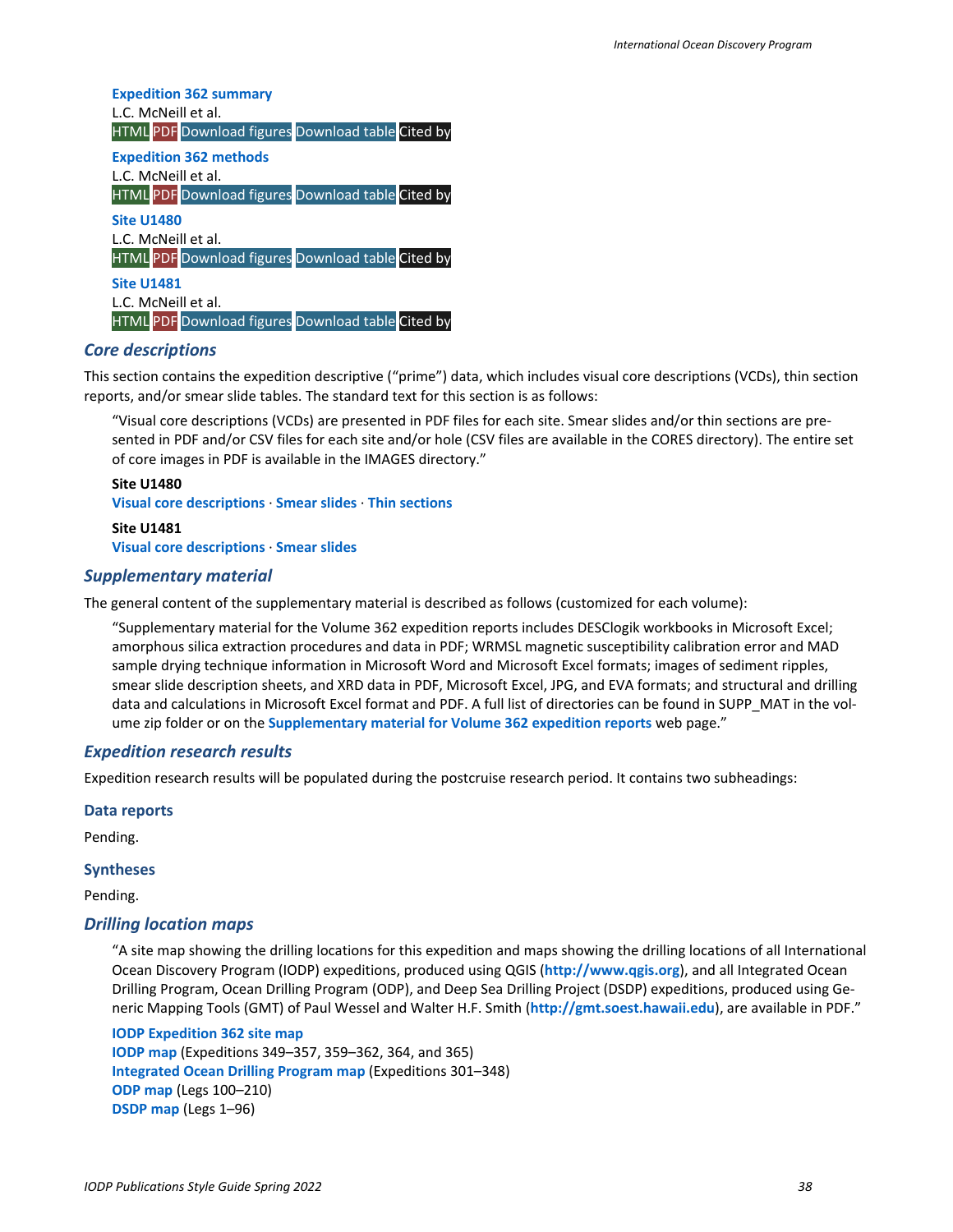### <span id="page-38-0"></span>**Dedication and/or Acknowledgments**

These sections are optional, to be decided by the science party. If a dedication is to a deceased person, include a photo if available (include photo credit).

#### <span id="page-38-1"></span>**Foreword**

Standard page for all volumes; changes when IODP Form Chair changes (every 3 years).

#### <span id="page-38-2"></span>**Reviewers for this volume**

Not populated until expedition research results are accepted and published (only listed in HTML).

#### <span id="page-38-3"></span>**International Ocean Discovery Program**

Contact information for all platform operators and core repositories.

#### <span id="page-38-4"></span>**Expedition 3XX participants**

Affiliations and contact information for the expedition scientists and education and outreach officers. Author affiliation information is always listed in the same order regardless of country (Department, University, Country) for SPs, PRs, front matter, and ERRs.

#### <span id="page-38-5"></span>**Operational and technical staff**

Operational staff, shipboard personnel and technical representatives, and Publications Services staff.

#### <span id="page-38-6"></span>**Expedition-related bibliography**

The bibliography shows the *Scientific Prospectus, Preliminary Report,* and volume chapters, which are added when the volume is published. Journal papers, book chapters, abstracts, and other expedition-related publications and presentations are listed on the bibliography as we are notified of them.

#### <span id="page-38-7"></span>**Chapter/volume updates**

If a volume or manuscript contains an error that is corrected after publication, an update is noted. See the Chapter/Volume updates/errata SOP on the Wiki for more information.

#### <span id="page-38-8"></span>**Volume update page**

- $\triangleright$  The corrected table, figure, or text replaces the original in the HTML, PDF, and download zip folders volume.
- $\triangleright$  An "updates" button is added to the chapter on the volume contents, which opens the volume Updates page, entitled "Updates for the *Proceedings of the International Ocean Discovery Program* Volume 3XX."
- $\triangleright$  The volume updates page lists chapter name (linked back to chapter), where and what was fixed in the chapter, and the date it was fixed. What was fixed must be specific:
	- **Yes**: **Expedition 319 summary**: The latitude for Site C0010 was corrected in Table T1. (20 July 2012)
	- **Yes**: **Data report: summary of XRF scanning on core sections, IODP Expedition 381**: In Methods text, XRF current settings were changed from 40 mA to 0.04 mA and from 500 mA to 0.5 mA. (12 March 2019)
	- **No**: **Expedition 319 summary**: Table T1 was corrected. (20 July 2012)

#### <span id="page-38-9"></span>**CrossMark metadata update**

- $\triangleright$  Deposit CrossMark updates for changes that are likely to effect "the interpretation or crediting of the work" or editorially significant changes (not minor changes such as spelling corrections, formatting changes, etc.).
- $\triangleright$  The CrossMark metadata updates the publication history and indicates that a post-publication change has been made. CrossMark update deposits can be made for addendum, clarification, correction, corrigendum, erratum, new\_edition, new version, partial retraction, removal, and withdrawal.
- $\triangleright$  When the correction is made in situ (i.e., replaces the earlier version completely), then the DOI of the corrected content is the same as the DOI for the original CrossRef deposit.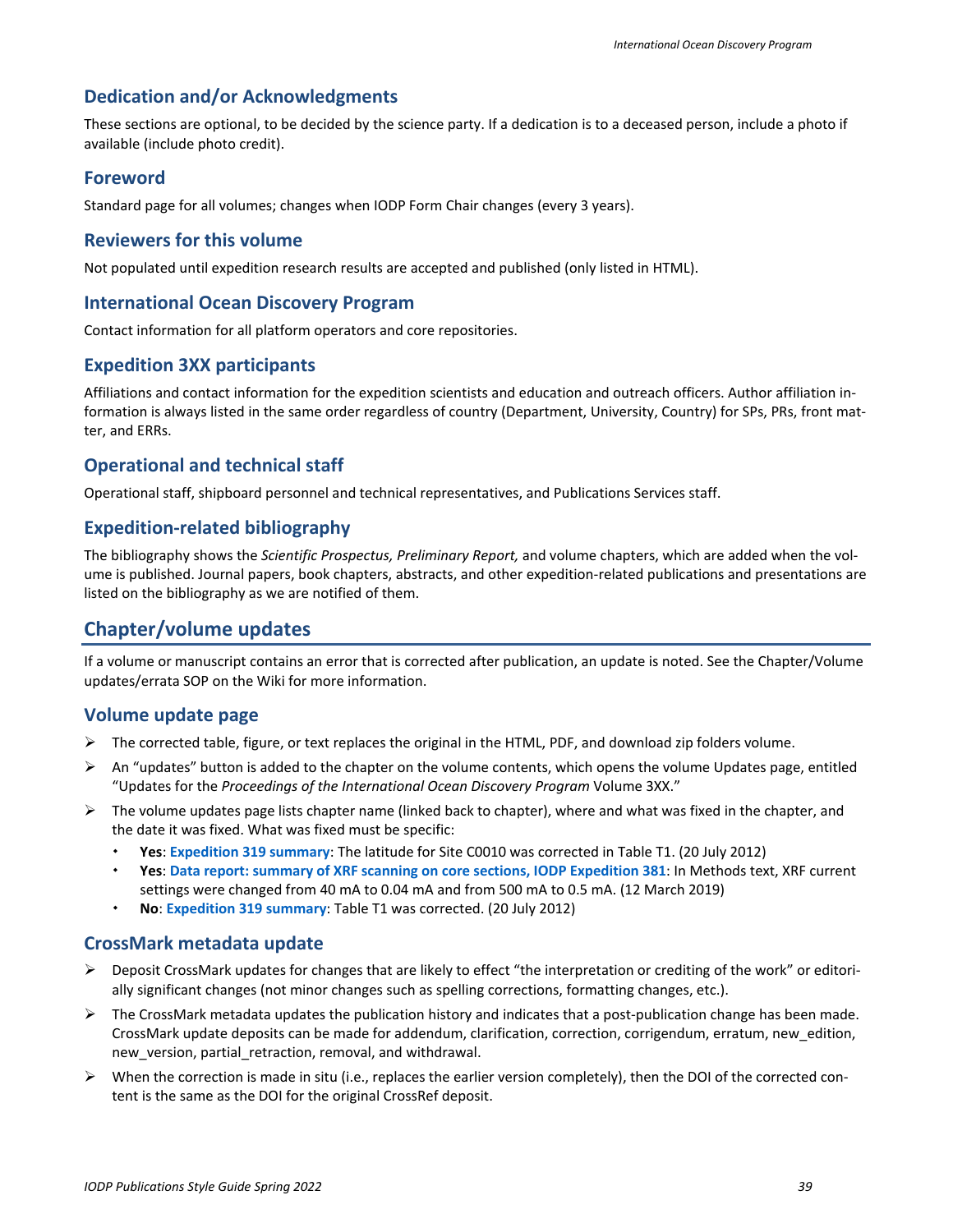For extensive changes, a new DOI is assigned the chapter and the CrossMark deposit shows the relationship between the original and new DOIs.

# <span id="page-39-0"></span>**Style guide supplements**

# <span id="page-39-1"></span>**Common IODP units**

#### <span id="page-39-2"></span>*Inorganic geochemistry*

| <b>Measurement</b>                                                                                                                                                                                                                    | Unit                 | <b>Abbreviation</b> |
|---------------------------------------------------------------------------------------------------------------------------------------------------------------------------------------------------------------------------------------|----------------------|---------------------|
| Loss on ignition (LOI) in sediment/rock                                                                                                                                                                                               | weight percent       | wt%                 |
| Salinity (IW)                                                                                                                                                                                                                         | dimensionless        | none                |
| Dissolved minor constituents in IW (Sr, Ba, Fe, Mn, Li, B, Si, Cu, Mo, Ni, V,                                                                                                                                                         | micromolar           | μM                  |
| Zn)                                                                                                                                                                                                                                   | parts per billion    | ppb                 |
| Dissolved oxygen                                                                                                                                                                                                                      | micromolar           | μM                  |
|                                                                                                                                                                                                                                       | micrograms per liter | $\mu$ g/L           |
| Dissolved anions in IW (PO <sub>4</sub> , NO <sub>3</sub> , NH <sub>4</sub> )                                                                                                                                                         | micromolar           | μM                  |
| Dissolved cations/anions in IW (alkalinity, CI, SO <sub>4</sub> , Ca, Mg, K, Na)                                                                                                                                                      | millimolar           | mM                  |
| Major element oxides in sediment/rock (SiO <sub>2</sub> , TiO <sub>2</sub> , Al <sub>2</sub> O <sub>3</sub> , Fe <sub>2</sub> O <sub>3</sub> , MnO,<br>MgO, CaO, Na <sub>2</sub> O, K <sub>2</sub> O, P <sub>2</sub> O <sub>5</sub> ) | weight percent       | $wt\%$              |
| Trace elements in sediment/rock (Ba, Cr, Sc, Sr, V, Y, Zr, Zn, Co, Cu, Nb, Ni)                                                                                                                                                        | parts per million    | ppm                 |
| <b>Elemental ratios</b>                                                                                                                                                                                                               | dimensionless        | none                |
| Total N and total S in sediment/rock                                                                                                                                                                                                  | weight percent       | wt%                 |
| рH                                                                                                                                                                                                                                    | dimensionless        | none                |
| Manheim squeezer pressure                                                                                                                                                                                                             | megapascal           | MPa                 |
| Solution concentration                                                                                                                                                                                                                | molar                | M                   |
| Standard deviation                                                                                                                                                                                                                    | same as measurement  |                     |
| ICP wavelength                                                                                                                                                                                                                        | nanometer            | nm                  |

#### NOTE: µM = µmol/L, mM = mmol/L

### <span id="page-39-3"></span>*Organic geochemistry*

| <b>Measurement</b>                                                                           | Unit                                                    | Abbreviation        |
|----------------------------------------------------------------------------------------------|---------------------------------------------------------|---------------------|
| Total organic carbon (TOC)                                                                   | weight percent                                          | wt%                 |
| Total carbon (TC), inorganic carbon (IC)                                                     | weight percent                                          | wt%                 |
| Total inorganic carbon (TIC)                                                                 | weight percent                                          | wt%                 |
| Calcium carbonate (CaCO <sub>3</sub> )                                                       | weight percent (also see Lithostratigraphy table below) | wt%                 |
| Hydrogen index                                                                               | milligrams hydrocarbon per gram sediment                | mg HC/g sediment    |
| Oxygen index                                                                                 | milligrams $CO2$ per gram sediment                      | $mg CO2/g$ sediment |
| Hydrocarbon gases (C <sub>1</sub> , C <sub>2</sub> , C <sub>3</sub> , C <sub>4</sub> , etc.) | parts per million by volume                             | ppmy                |
| $C_1/C_2$ ratio                                                                              | dimensionless                                           | none                |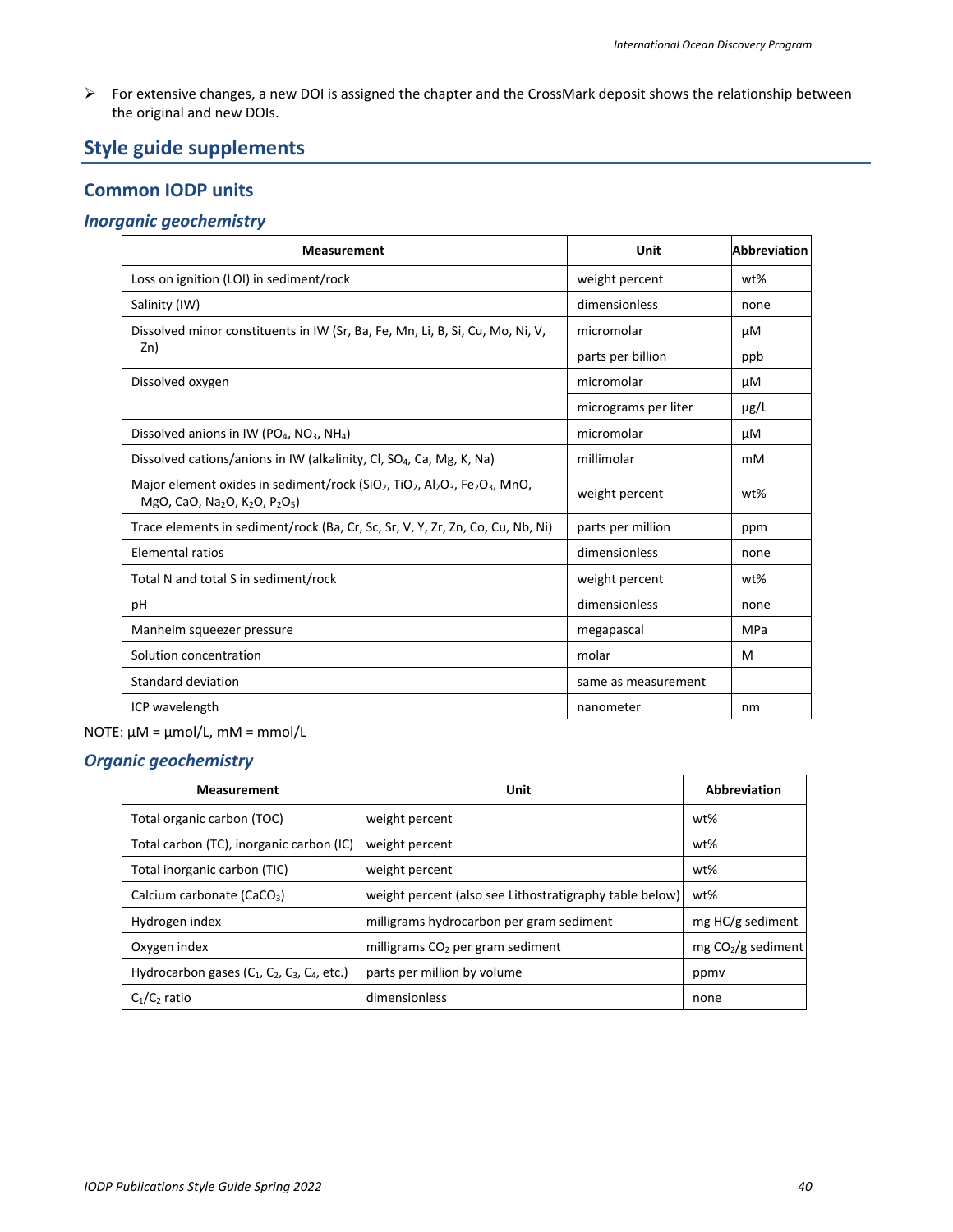# <span id="page-40-0"></span>*Lithostratigraphy*

| <b>Measurement</b>                             | Unit                                                | <b>Abbreviation</b> |
|------------------------------------------------|-----------------------------------------------------|---------------------|
| XRD wavelength                                 | Angstrom                                            | Ă                   |
| XRD plot x-axis unit                           | degree 2-theta                                      | $^{\circ}2\theta$   |
| XRD plot y-axis unit                           | counts                                              | counts              |
| Mineral composition by thin section            | percent, modal percent, or volume percent           | %, mod%, vol%       |
| Calcium carbonate ( $CaCO3$ ) by smear slide   | Percent (also see Organic geochemistry table above) | %                   |
| Grain size                                     | phi                                                 | Φ                   |
| Color reflectance wavelength                   | nanometer                                           | nm                  |
| Color reflectance unit (L <sup>*</sup> , a, b) | percent                                             | %                   |
| Brightness/Lightness                           | percent                                             | %                   |

# <span id="page-40-1"></span>*Paleomagnetism*

| <b>Measurement</b>          | Unit                              | <b>Abbreviation</b> |
|-----------------------------|-----------------------------------|---------------------|
| NRM and ARM intensity       | ampere per meter                  | A/m                 |
| Magnetization               | ampere meter squared per kilogram | Am <sup>2</sup> /kg |
| Magnetic moment             | ampere per square meter           | A/m <sup>2</sup>    |
| Applied field               | tesla or millitesla               | T or mT             |
| Inclination and declination | degrees                           | $\circ$             |
| Magnetic susceptibility (K) | dimensionless (SI)                | none                |
| Coercivity (B)              | millitesla                        | mT                  |

# <span id="page-40-2"></span>*Physical properties*

| <b>Measurement</b>                   | Unit                          | <b>Abbreviation</b> |
|--------------------------------------|-------------------------------|---------------------|
| Density (GRA, bulk, dry, grain) (p)  | grams per cubic centimeter    | g/cm <sup>3</sup>   |
| Moisture                             | weight percent                | wt%                 |
| Temperature                          | degrees celsius               | °C                  |
|                                      | degrees kelvin                | К                   |
| Thermal conductivity                 | watts per meter degree kelvin | $W/(m \cdot K)$     |
| Compressional wave (P-wave) velocity | meters per second             | m/s                 |
|                                      | kilometers per second         | km/s                |
| Natural gamma radiation              | counts per second             | counts/s            |
| Heat flow                            | milliwatts per square meter   | mW/m <sup>2</sup>   |
| Porosity $(\varphi)$                 | percent                       | %                   |
|                                      | fraction                      | none                |
| Vane shear strength                  | kilopascal                    | kPa                 |
| Pressure                             | bar                           | bar                 |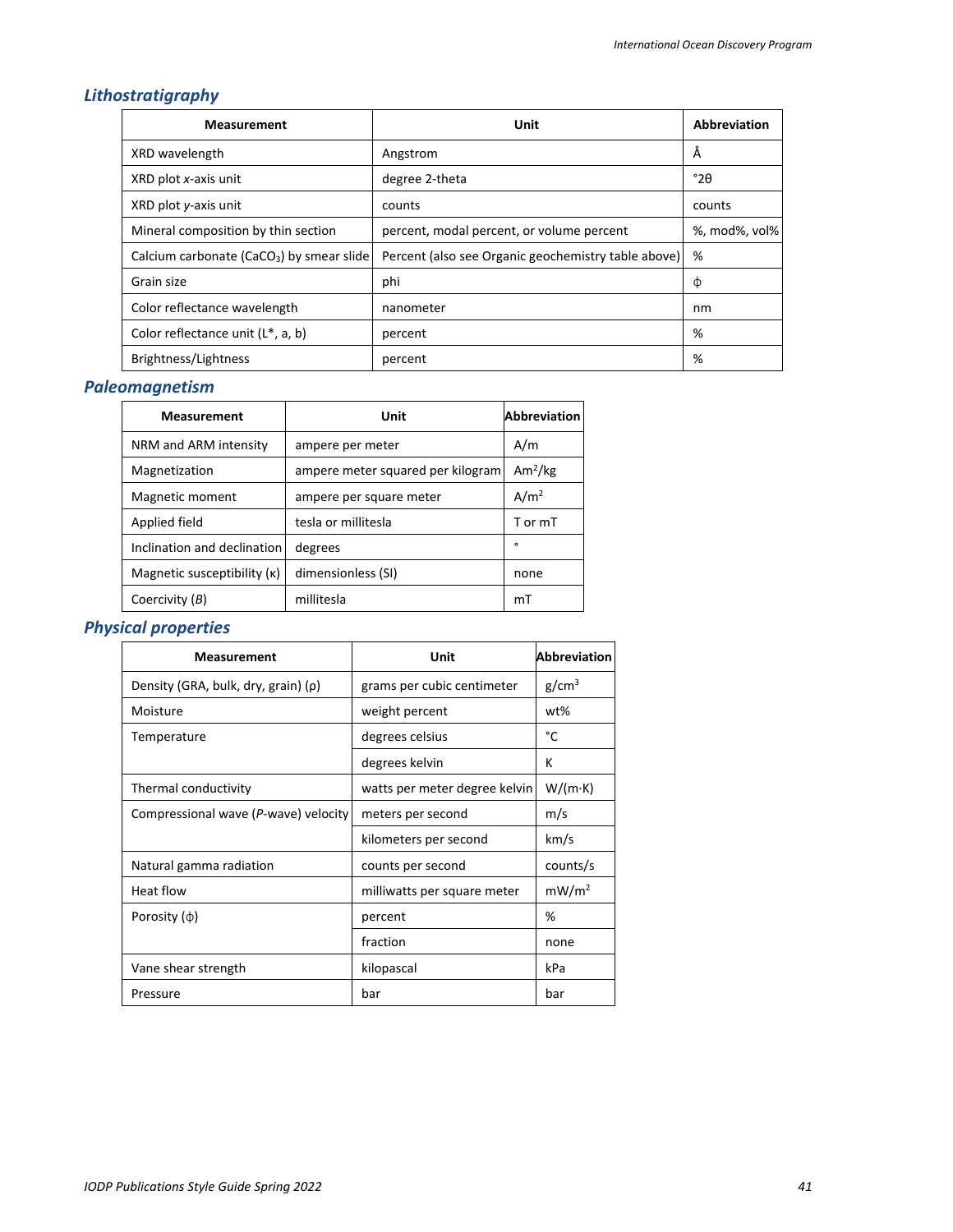# <span id="page-41-0"></span>*Microbiology*

| <b>Measurement</b>                 | Unit                                  | <b>Abbreviation</b>    |
|------------------------------------|---------------------------------------|------------------------|
| Perfluorocarbon tracer in sediment | nanograms PFT per gram sediment       | ng PFT/g sediment      |
| Seawater contamination of cores    | microliter seawater per gram sediment | µL seawater/g sediment |
| Radioactivity                      | milliCurie                            | mCi                    |
| Radiotracer activity               | bequerel or kilobequerel              | Bg or kBg              |
| Microbial growth                   | colony formation unit                 | cfu                    |
| Cell counts                        | cells per cubic centimeter            | cells/ $\text{cm}^3$   |

# <span id="page-41-1"></span>*Biostratigraphy/Age models*

| <b>Measurement</b>                     | Unit                                          | <b>Abbreviation</b>   |
|----------------------------------------|-----------------------------------------------|-----------------------|
| Sedimentation rate                     | meters per million years                      | m/My                  |
|                                        | centimeters per thousand years                | cm/ky                 |
| Accumulation rate                      | grams per square centimeter per million years | g/cm <sup>2</sup> /My |
| Age                                    | millions of years old                         | Ma                    |
|                                        | thousands of years old                        | ka                    |
| Time span (duration)                   | millions of years                             | My                    |
|                                        | thousands of years                            | ky                    |
| Carbon stable isotope $(\delta^{13}C)$ | permil                                        | $\%$                  |
| Oxygen stable isotope $(\delta^{18}O)$ | permil                                        | $\%$                  |

# <span id="page-41-2"></span>*Downhole logging*

| <b>Measurement</b>                 | Unit                               | <b>Abbreviation</b>     |
|------------------------------------|------------------------------------|-------------------------|
| Photoelectric effect               | barns per electron                 | $b/e^-$                 |
| Resistivity                        | ohm meters                         | $\Omega$ m, $\Omega$ ·m |
| Thermal gradient                   | degrees per meter                  | °C/m                    |
| Velocity                           | milliseconds per foot              | ms/ft                   |
| Acceleration                       | milliseconds per square second     | ms/s <sup>2</sup>       |
| Azimuth                            | degrees                            | $\circ$                 |
| Gamma radiation                    | American Petroleum Institute units | gAPI                    |
|                                    | counts per second                  | counts/s, cps           |
| NGR: formation thorium and uranium | parts per million                  | ppm                     |
| NGR: formation potassium           | weight percent                     | wt%                     |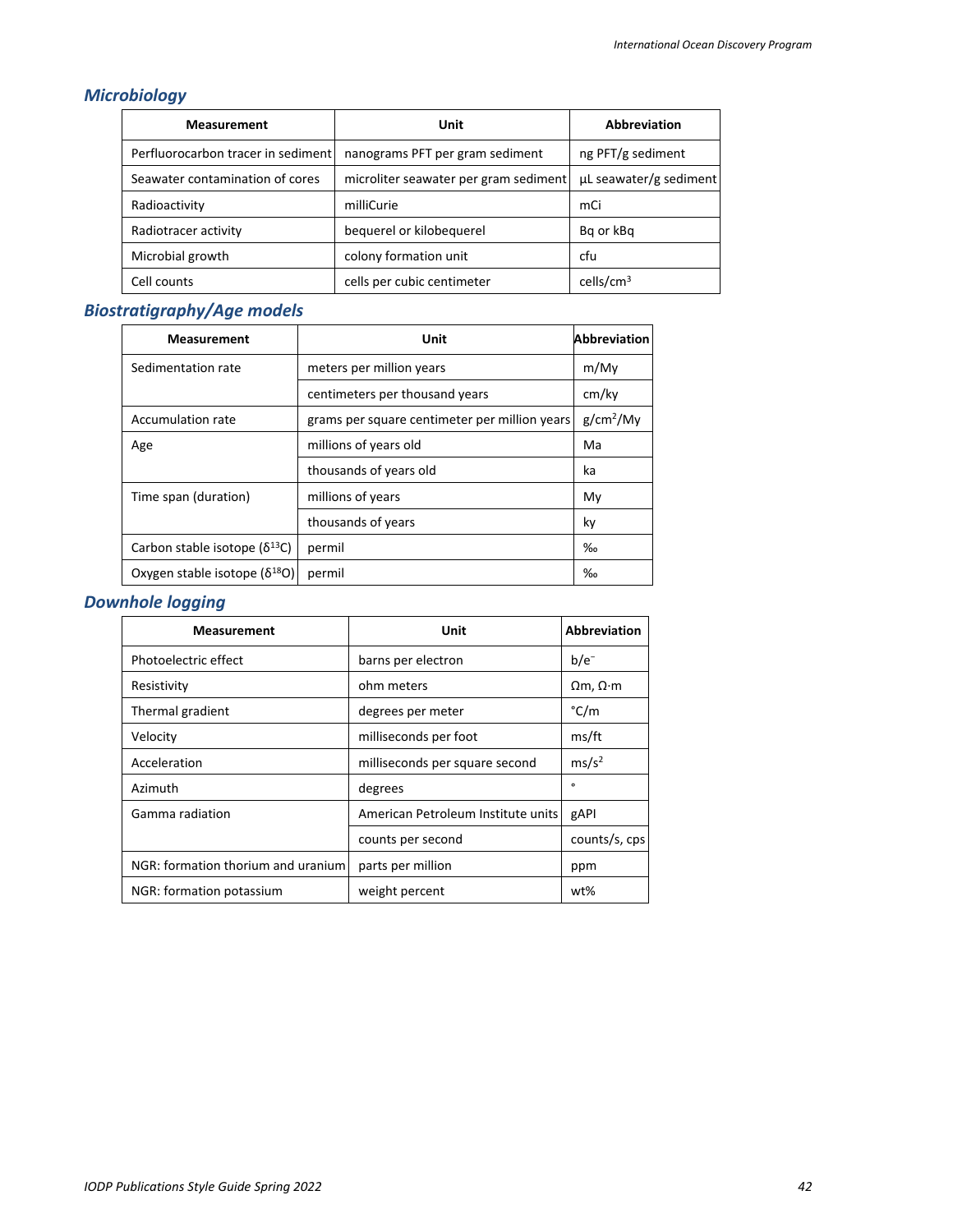#### <span id="page-42-0"></span>*Operations*

| <b>Measurement</b>        | Unit                             | <b>Abbreviation</b>  |
|---------------------------|----------------------------------|----------------------|
| Rate of penetration (ROP) | meters per hour                  | m/h                  |
| Ship speed                | knots                            | kt                   |
| Ship distance traveled    | nautical miles                   | nmi                  |
| Weight on bit (WOB)       | kilo-pounds (conv. to pounds)    | klb, lb              |
| Time                      | hours Universal Time Coordinated | UTC, h               |
| Pumping rate              | gallons per minute               | gal/min              |
| PDR frequency             | kilohertz                        | kHz                  |
| Pressure                  | pounds per square inch           | lb/inch <sup>2</sup> |
| Mud pumped volume         | barrels                          | bbl                  |
| Mud weight                | pounds per gallon                | lb/gal               |

#### <span id="page-42-1"></span>*Seismic*

| <b>Measurement</b> | Unit                                                                   | <b>Abbreviation</b> |
|--------------------|------------------------------------------------------------------------|---------------------|
|                    | Acoustic impedance grams per square centimeter per second $g/(cm^2-s)$ |                     |
|                    | Two-way traveltime seconds or milliseconds                             | s or ms             |

#### <span id="page-42-2"></span>*Mechanical properties*

| <b>Measurement</b>     | Unit                         | <b>Abbreviation</b> |
|------------------------|------------------------------|---------------------|
| Stiffness modulus      | kilopascal                   | kPa                 |
| <b>Strain</b>          | percent                      | ℅                   |
| Effective stress       | kilopascal or megapascal     | kPa or MPa          |
| Permeability           | square meters                | m <sup>2</sup>      |
| Diffusivity            | square meters per second     | $m^2/s$             |
| Sediment consolidation | cubic centimeters            | cm <sup>3</sup>     |
| Applied flow rate      | cubic centimeters per second | cm <sup>3</sup> /s  |
| Viscosity              | pascal seconds               | Pa·s                |

### <span id="page-42-3"></span>**Species lists and Systematic paleontology**

Species lists or systematic paleontology descriptions are generally not included in the main body of text but are treated as a Taxonomic appendix.

#### <span id="page-42-4"></span>*Species list formatting*

#### **Simple species list**

A simple species list, consisting only of the formal species name with our without references and/or plate citations is formatted as follows:

- The first line of the entry is set flush left, with carryover lines indented <*TaxHangingIndent*>.
- $\triangleright$  The font size of tax text is one point smaller than body text.
- $\triangleright$  The genus names of each entry are spelled out.
- $\triangleright$  Master page can be 1 column or 2 column portrait.

*Actinocyclus ehrenbergii* Ralfs in Pritchard, 1861; Hustedt, 1929, p. 525, pl. 1, fig. 298. *Actinocyclus ellipticus* var. *javanica* Reinhold, 1937; Barron 1985a *Actinocyclus tennellus* (Jørgensen) Andrews, 1976, p. 14, pl. 3, figs. 8, 9; as *A. ehrenbergii* var. *tenella* (Jørgensen) Hustedt, 1929, p. 530, pl. 1, fig. 302.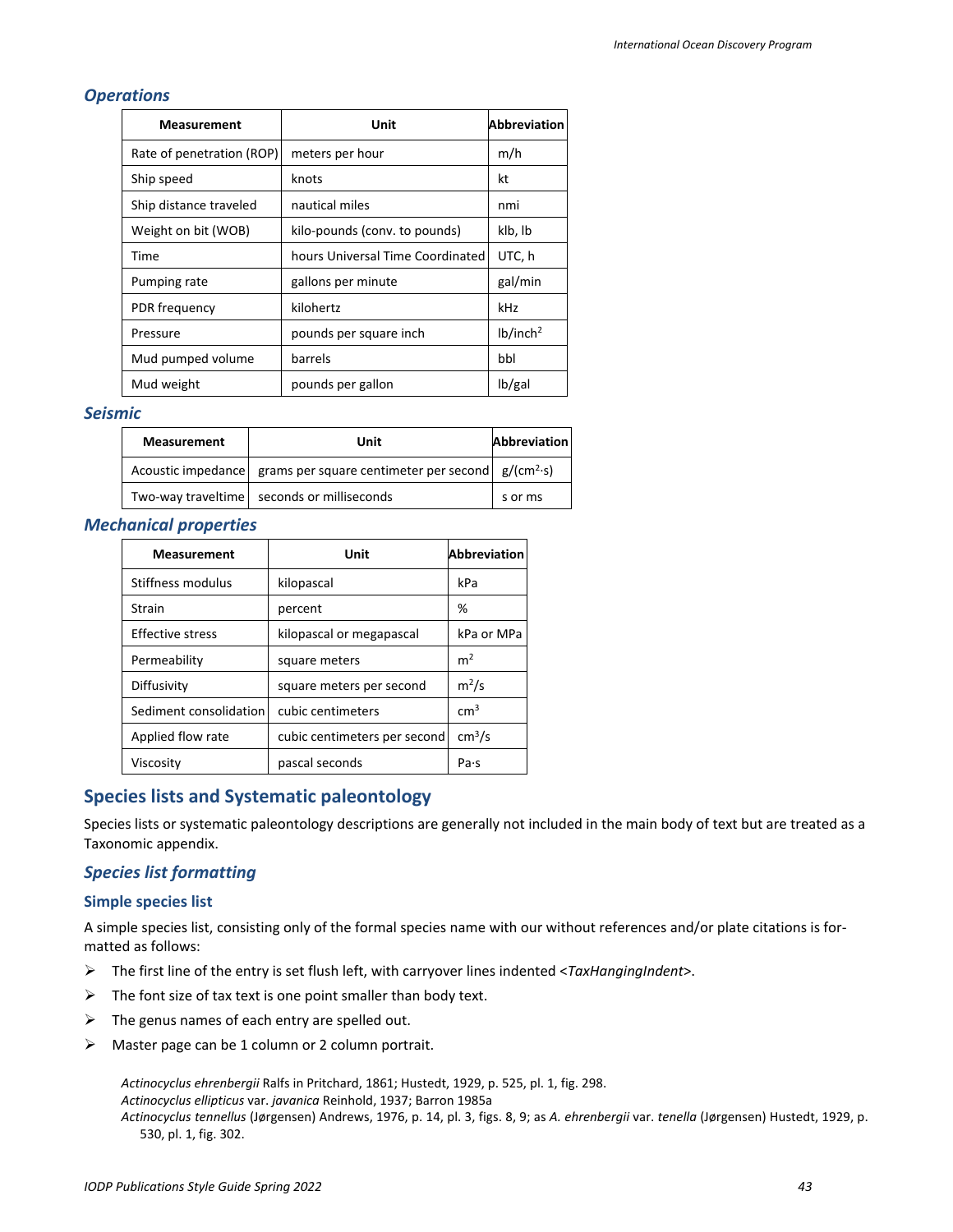#### **Extended species description**

The extended species description is used if descriptive material, remarks, or other information is given in addition to the usual one- or two-line entry.

- The primary entry is tagged <*TaxHangingIndent*>.
- Additional information is given in a new paragraph, first line indented <*TaxText*>.
- List entries should be separated by a 6-point space <*TaxHangingIndentSpaceAbove*>.
- The genus name of each entry should be spelled out.

*Crucidenticula nicobarica* (Grunow) Akiba and Yanagisawa, 1986, p. 486, pl. 1, fig. 9, pl. 2, figs, 1–7, pl. 5, figs. 1–9; Akiba, 1986, pl. 26, figs. 1–4; Yanagisawa and Akiba, 1990, p. 232, pl. 1, figs. 23–29. Remarks: *Crucidenticula paranicobarica* vars. described by Akiba and Yanagisawa (1986) are tabulated together.

*Actinocyclus ingens* var. 1 (Plate **P1**, figures 7, 12).

Description and Remarks: This precursor form to *A. ingens* is characterized by closely packed areolae and light silicification of the central area. In Hole 1138A, *A. ingens* var. 1 has a lowest occurrence in Sample 183-1138A-23R-CC (210.85 mbsf), just below the FO of *A. ingens* s.s.

*Araniscus lewisianus* (Greville) Komura, 1998, pp. 6–8, figs. 20–22, 87–104, and text fig. 1.

Basionym: *Coscinodiscus lewisianus* Greville; Schrader, 1973, p. 703, pl. 8, figs. 1–6, 10, 15; Schrader, 1976, p. 631, pl. 14, fig. 3; Harwood and Maruyama, 1992, p. 702, pl. 6, fig. 13.

*Azpeitia harwoodii* Bohaty and Shiono n. sp. (Plate **P3**, figures 1–6, 10–13). Synonym: *Azpeitia* sp. B of Shiono, 2000a (doctoral thesis), pl. 34, figs. 1–6; pl. 35, figs. 1–6.

Description: Valve is heavily silicified and circular in outline. Two to three areolae are present on the mantle between the valve face and valve edge. Some specimens display a weakly developed central hyaline ring on the exterior of the valve and/or increased silicification between the central areolae.

Type Level and Locality: Sample 183-1138A-11R-6, 100–101 cm, Hole 1138A, Central Kerguelen Plateau.

Holotype: Plate **P3**, figure 1 (high and low focus).

Type Specimen: Slide deposited in the California Academy of Science microfossil slide collection, CAS Slide Number 221034, CAS Accession Number 619994.

Stratigraphic Distribution: *A. harwoodii* is documented in Pliocene sections from both the Southern and North Pacific Oceans. The stratigraphic range for *A. harwoodii* in Hole 1138A (corresponding to Core 183-1138A-11R), falls within Subchron C2Ar, with an estimated age range of ~4.2–3.7 Ma.

In the northwest Pacific, *A. harwoodii* is recorded in Pliocene samples from DSDP Hole 579A. In this section, rare specimens of *A. harwoodii* were observed in middle Pliocene Sample 86-579A-11-2, 30–31 cm. The Pliocene interval of Hole 579A is assigned an age of ~3.6–3.4 Ma, which is a slightly younger occurrence than documented at Southern Ocean Site 1138.

Remarks: A pseudonodulus on the valve margin of *A. harwoodii* was not identified in SEM examination of specimens from Hole 1138A but was, however, noted on some specimens from Hole 579A (Shino, 2000b, pl. 34, fig. 4). Pending further SEM work on this taxon, we have elected not to include the presence of a pseudonodulus as part of the description of *A. harwoodii.*

*A. harwoodii* belongs to the "*Azpeitia nodulifera* group" described by Shiono and Koizumi (2002) and is taxonomically similar to *Azpeitia nodulifera* (see Fryxell et al., 1986, p. 19, 20, figs. XVII, XVIII-1, 2, 4, 5, and XXX-3, 4), a modern species found in warmwater regions. *A. harwoodii,* however, is typically smaller in diameter (18–55 µm) than *A. nodulifera* (20–100 µm).

Paleoecology: Given the warm-water affinity of modern taxa in the "*Azpeitia nodulifera* group" (Hasle and Syvertsen, 1996), the presence of *A. harwoodii* at Sites 579, 1138, and 1165 may be associated with local Pliocene warming at these sites in the North Pacific and Southern Oceans.

Derivation of Name: This species is named in honor of Dr. David Harwood at the University of Nebraska-Lincoln for his contributions to the development of Southern Ocean diatom biostratigraphy.

Authorship: The description of this new taxon is co-authored by Dr. Masamichi Shiono at Hokkaido University, Sapporo, Japan.

#### **Systematic paleontology**

Systematic paleontology is a section containing an extended, formal description of anything from two or three to a hundred species, usually including level(s) of subheads above the species level (genus, family, class, order, etc.) and subheads within the species description itself.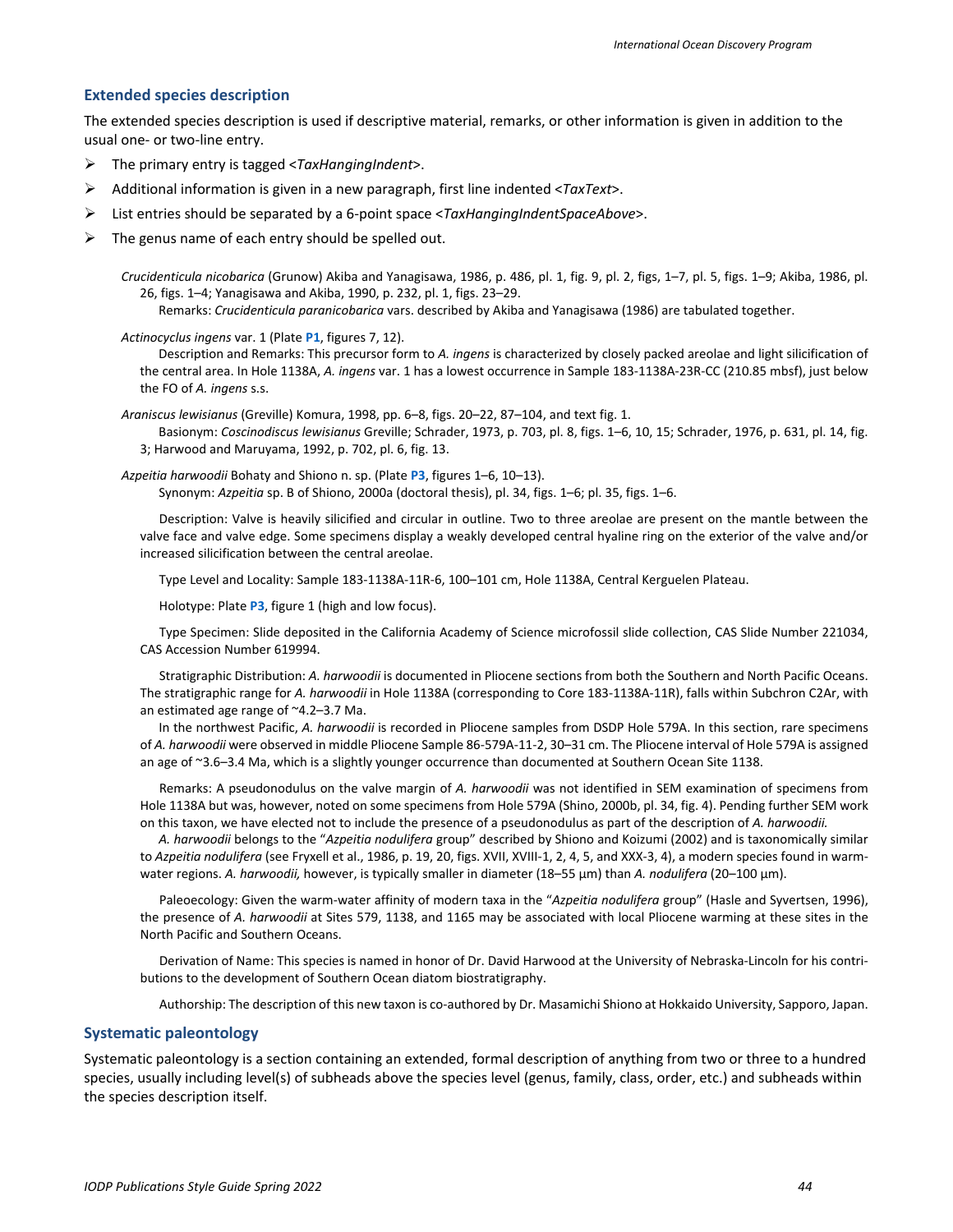- All entries down to and including the species designation should be marked for bold and centered <*TaxCenteredFamily*> and <*TaxCenteredSpaceAbove*>.
- Tag <*TaxCentered*> for the non-bolded plate entry.

#### **Subclass RADIOLARIA Muller, 1858 Order POLYCYSTINA Ehrenberg, 1838; emend. Riedel, 1967 Suborder SPUMELLARIA Ehrenberg, 1875 Family COLLOSPHAERIDAE Muller, 1858 Genus** *POLYSOLENIA* **Ehrenberg, 1872; emend. Nigrini, 1967**

#### *Polysolenia murrayana* **(Haeckel)** (Plate **P2**, figure 2)

*Choenicosphaera murrayana* (Haeckel) Benson, 1966, p. 120, pl. 2, fig. 3. *Polysolenia murrayana* (Haeckel) Nigrini and Moore, 1979, p. 517, pl. 2, figs. 4a, 4b.

#### **Subfamily ARTISCINAE Haeckel, 1881, emend. Riedel, 1967 Genus** *OMMATARTUS* **Haeckel, 1881, emend. Riedel, 1971**

#### *Ommatartus avitus* **Riedel**

(Plate **P1**, figures 9–11)

*Ommatartus avitus* riedel, Riedel and Sanfilippo, 1971, p. 1588, pl. 4, fig. 6; Zachariasse et al., 1978, p. 10, pl. 2, fig. 9. Remarks: The polar caps of this species frequently are broken, so it is sometimes difficult to distinguish this species from *O. penultimus. O. avitus* is characterized by its tuberculate (knobby) cortical shell. In this study, the extinction of *O. avitus* (~3.2 Ma) is considered a chronostratigraphic datum level.

#### **Genus** *BACHMANNOCENA* **Locker, 1974, emend. Bukry, 1987**

Remarks: For discussion on our use of *Bachmannocena* see McCartney and Wise (1990).

#### *Bachmannocena apiculata* **(Schulz)**

*Mesocena oamaruensis apiculata* Schulz, 1928, p. 240, fig. 11.

*Bachmannocena apiculata* (Schulz); Bukry, 1987, pp. 403–404; McCartney and Wise, 1990, pl. 2, figs. 6–10; McCartney and Harwood, 1992, pl. 1, fig. 9.

Remarks: This taxon is not subdivided into multiple subspecies (see Bukry, 1987) in this study because of the low number of specimens that were observed and the lack of biostratigraphic significance.

#### *Bachmannocena circulus* **(Ehrenberg)**

*Mesocena circulus* (Ehrenberg), Ehrenberg, 1844, p. 65.

*Bachmannocena circulus* (Ehrenberg); Bukry, 1987, p. 404; McCartney and Harwood, 1992, pl. 2, figs. 1, 2; McCartney et al., 1995, pl. 4, figs. 1, 7; pl. 8, fig. 8.

Remarks: *B. circulus* has a large polygonal ring with small pointed spines. It was the dominant taxon in Sample 183-1138A-15R-CC, occurring two cores below the base of the *Distephanus speculum speculum* f. *pseudofibula* plexus. In low latitudes, *B. circulus* can be abundant in the Pliocene but is less common in the Miocene (McCartney et al., 1995).

#### *Bachmannocena diodon diodon* **(Ehrenberg)**

*Mesocena diodon* Ehrenberg, 1844, pp. 71, 84.

*Bachmannocena diodon* (Ehrenberg); Bukry, 1987, p. 404.

*Bachmannocena diodon diodon* (Ehrenberg); McCartney et al., 1995, pl. 4, fig. 8.

Remarks: This taxon was abundant in Sample 183-1138A-21R-CC and co-occurs with the dominant *B. circulus.*

#### *Bachmannocena elliptica* **(Ehrenberg)**

*Dictyocha (Mesocena) elliptica* Ehrenberg, 1840, p. 208; Ehrenberg, 1854, pl. 20(1), fig. 44a, 44b. *Mesocena elliptica* (Ehrenberg); Bukry, 1978a, p. 819, pl. 6, figs. 6–13. *Bachmannocena elliptica* (Ehrenberg); McCartney et al., 1995, p. 145.